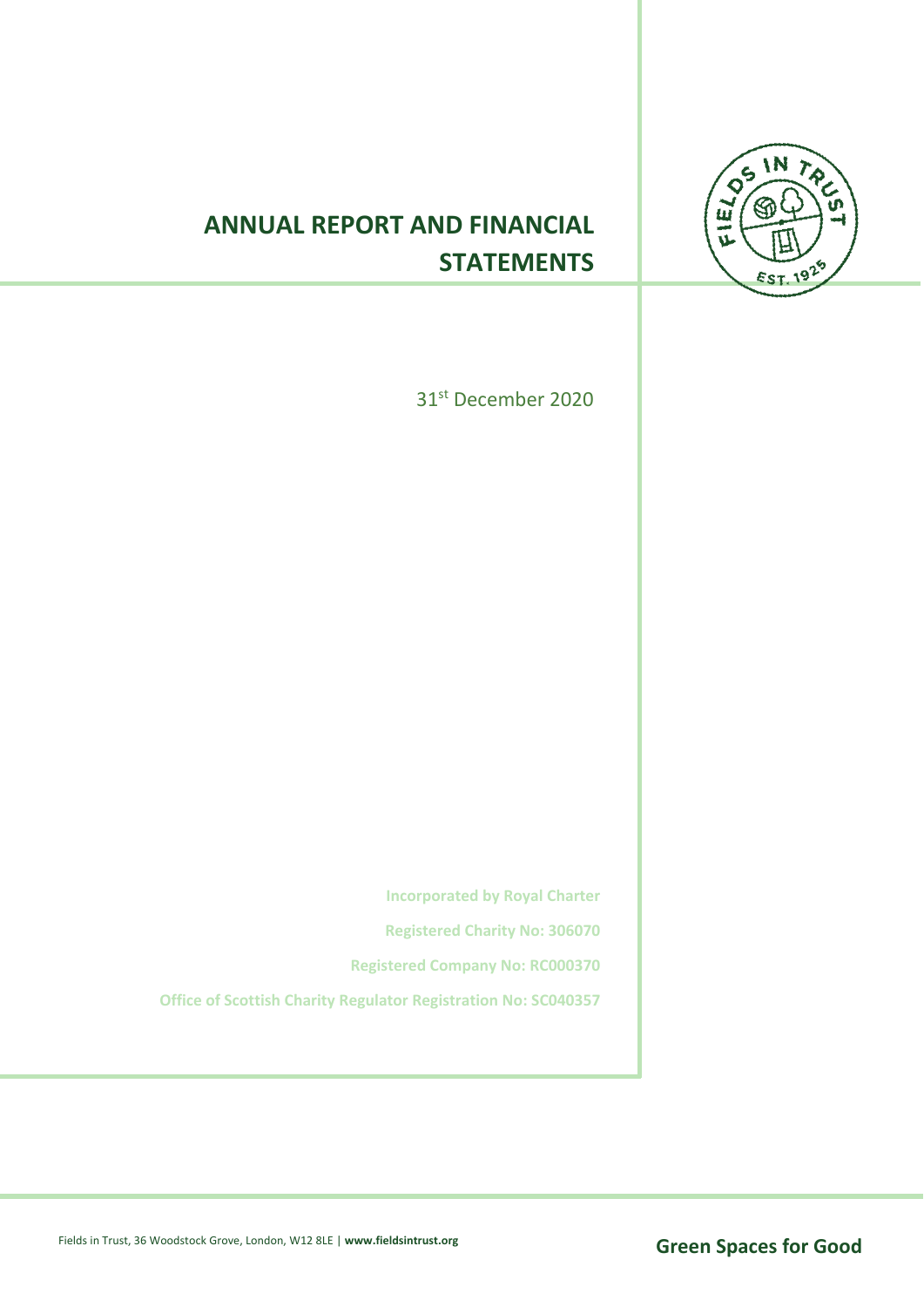# **Fields in Trust was founded in 1925 as the National Playing Fields Association and incorporated by Royal Charter in 1933.**

## **Patron**

HM The Queen

# **President**

HRH The Duke of Cambridge KG KT

### **Vice Presidents**

Gyles Brandreth, Derek Forbes, The Lord Howard of Rising, Christopher Laing OBE, Alison Moore- Gwyn LVO, The Rt Hon The Earl of Stockton

### **Ambassadors**

Geoffrey Boycott OBE, Roger Federer, Tim Henman OBE, Graeme le Saux, Pat Nevin, Sir Matthew Pinsent CBE, Sir Clive Woodward OBE, Baroness Grey-Thompson DBE

### **Trustees and Members of Council**

Jo Barnett – Chair Richard Schuster – Vice Chairman, Jeremy Hammond – Honorary Treasurer Mark Campion, Nick Cooke QC (8<sup>th</sup> December 2020) Paul Garber, Ian Ginbey, Dr Ann Heywood, Debbie Jevans CBE, Graeme le Saux, Carlotta Newbury, Brian Samson, Brynmor Williams (10<sup>th</sup> February 2020)

### **CONTENTS**

## **Statement from Chair of Trustees**

#### **Trustees' Report**

2020 Achievements

Acknowledgements and Thanks

Looking to the Future

Financial Review

Structure, Governance and Management

Statement of Trustees' Responsibilities

**Auditor's Report**

**Consolidated Statement of Financial Activities**

**Balance Sheets**

**Consolidated Statement of Cashflows**

**Notes to the Financial Statements**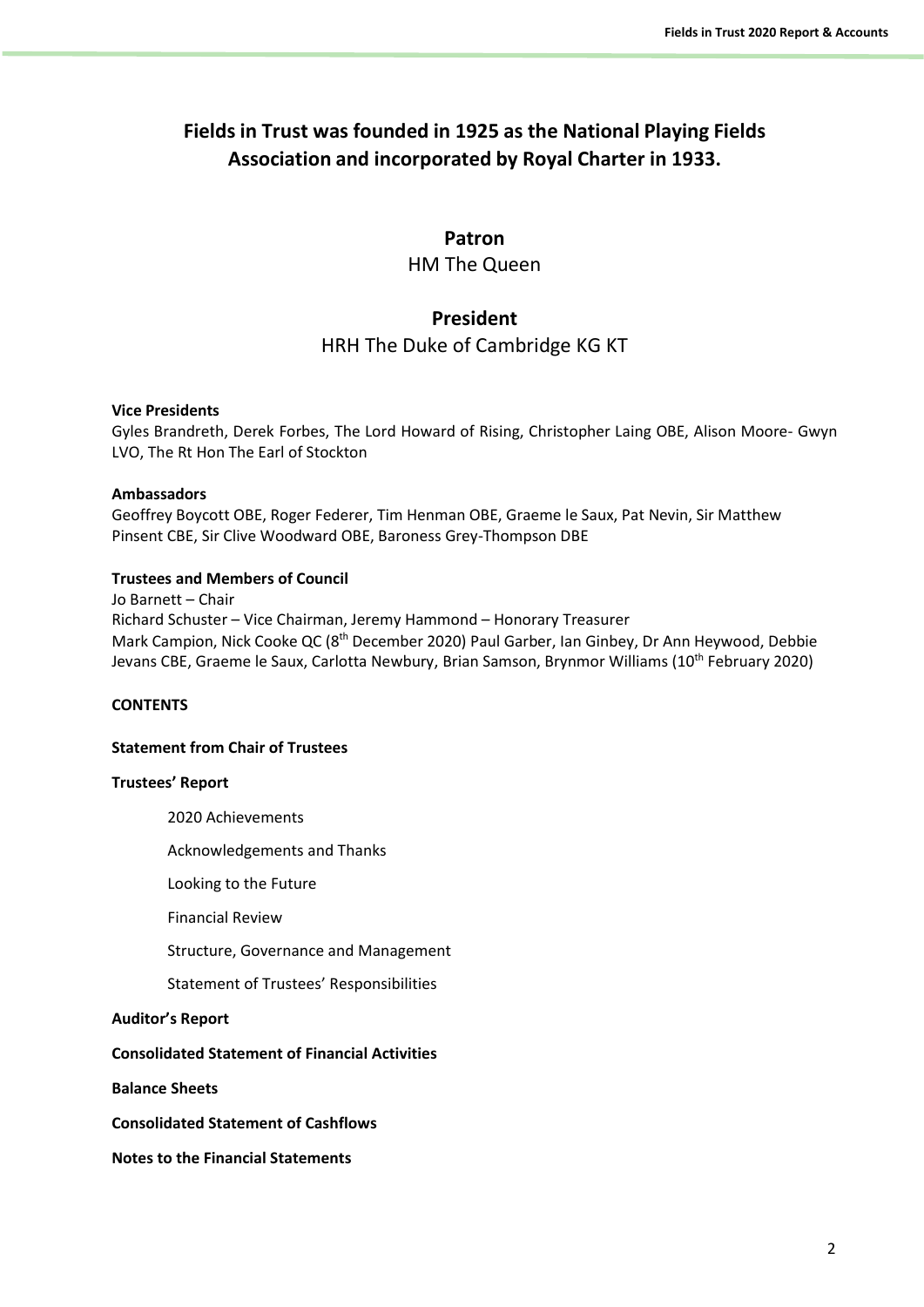# **STATEMENT FROM THE CHAIR OF TRUS-TEES**

Green spaces have long played a key role in supporting thriving communities, and the well-being of those that live and work there, but there is little doubt that over the last year we have come to realise the vital importance of free, accessible and local green spaces.

During 2020 we heard much about the importance of levelling up, the impact of climate change, the effect of the pandemic on mental health and the importance of staying physically fit and active, and yet through our annual Green Space Index, we know that today in the UK 2.7m people live further than a ten minute walk from a local park or green space, a figure that is likely to increase by 6.5% by 2040.

Our role at Fields in Trust is to work with communities, government and business to help protect green spaces, parks and playing fields both for current and future generations. We do this by adopting a data driven approach to our work to quantify the socio economic, health and environmental benefits of securing these spaces.

Like many charities we have had to adapt our services and embrace more digital and remote ways of working whilst navigating disruption to some of our funding sources but I am pleased to say we have continued to make great progress with 31 new sites protected during the year and significant progress has been made on our regional programme to work with Local Councils to deliver real change for their towns and cities. Partnerships have proven invaluable, such as our work with The Co-op , sponsor of our 2021 Green Space index, and our #notjust campaign with parkrun to help us quantify and highlight the importance of our green spaces this year as gyms, community centres, playgrounds and living spaces.

Thank you to all those that have supported our work to seek out and secure new green spaces in perpetuity and allow us to continue to protect over 2,882 spaces across the United Kingdom.

Much has, and will, be written about the impact of the pandemic and how it has changed our work practices, shopping habits and fitness regimes but my hope is that, as normal life resumes, we are not quick to forget how vital these green spaces are and that failing to protect them will be to our collective detriment.

C + Zwnett

**Jo Barnett Chair**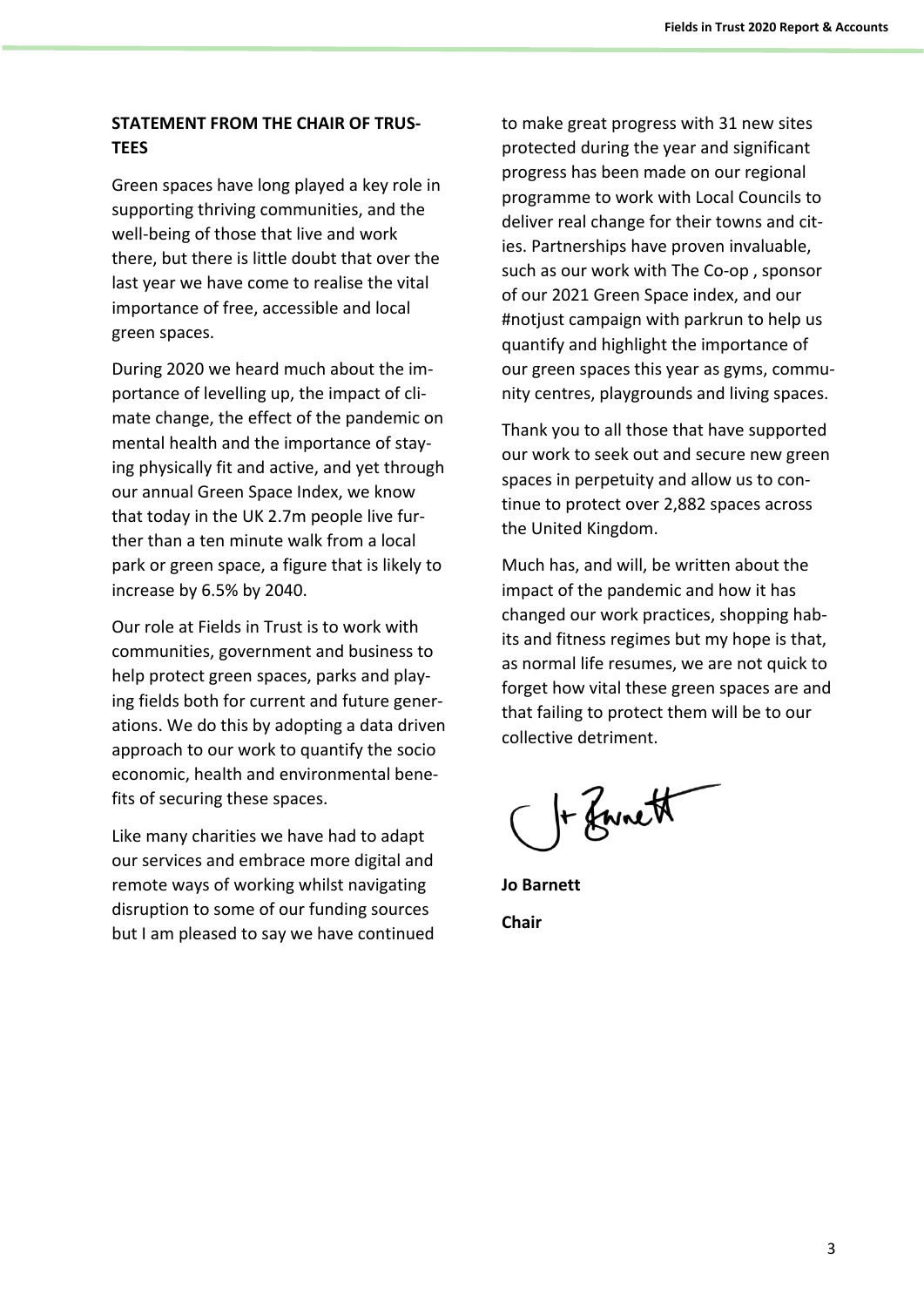## **TRUSTEES' REPORT**

The Board of Trustees present their annual report incorporating the audited financial statements for the year ended 31<sup>st</sup> December 2020 together with an update on current plans and achievements.

# **Our Mission**

Fields in Trust champions and supports our parks and green spaces by protecting them for people to enjoy in perpetuity.

Because once green spaces are lost, they are lost forever**.**

# **About Us**

We are an independent charity working across the UK to protect parks and green spaces by working in partnership with landowners, community groups and policymakers to champion the value of our parks and green spaces to achieve better protection for their future at both local and national level.

Our 95 years' experience has given us the expertise to guarantee the longevity of these spaces and to positively impact on our communal health and wellbeing.

# **Public Benefit**

In setting our objectives and planning our activities the Trustees have given careful consideration to the Charity Commission's general guidance on public benefit. Fields in Trust's work benefits everyone. The parks, playing fields and playgrounds that Fields in Trust protect are free at the point of access and ensure that communities have opportunitiesto engage in sport, play and recreation.

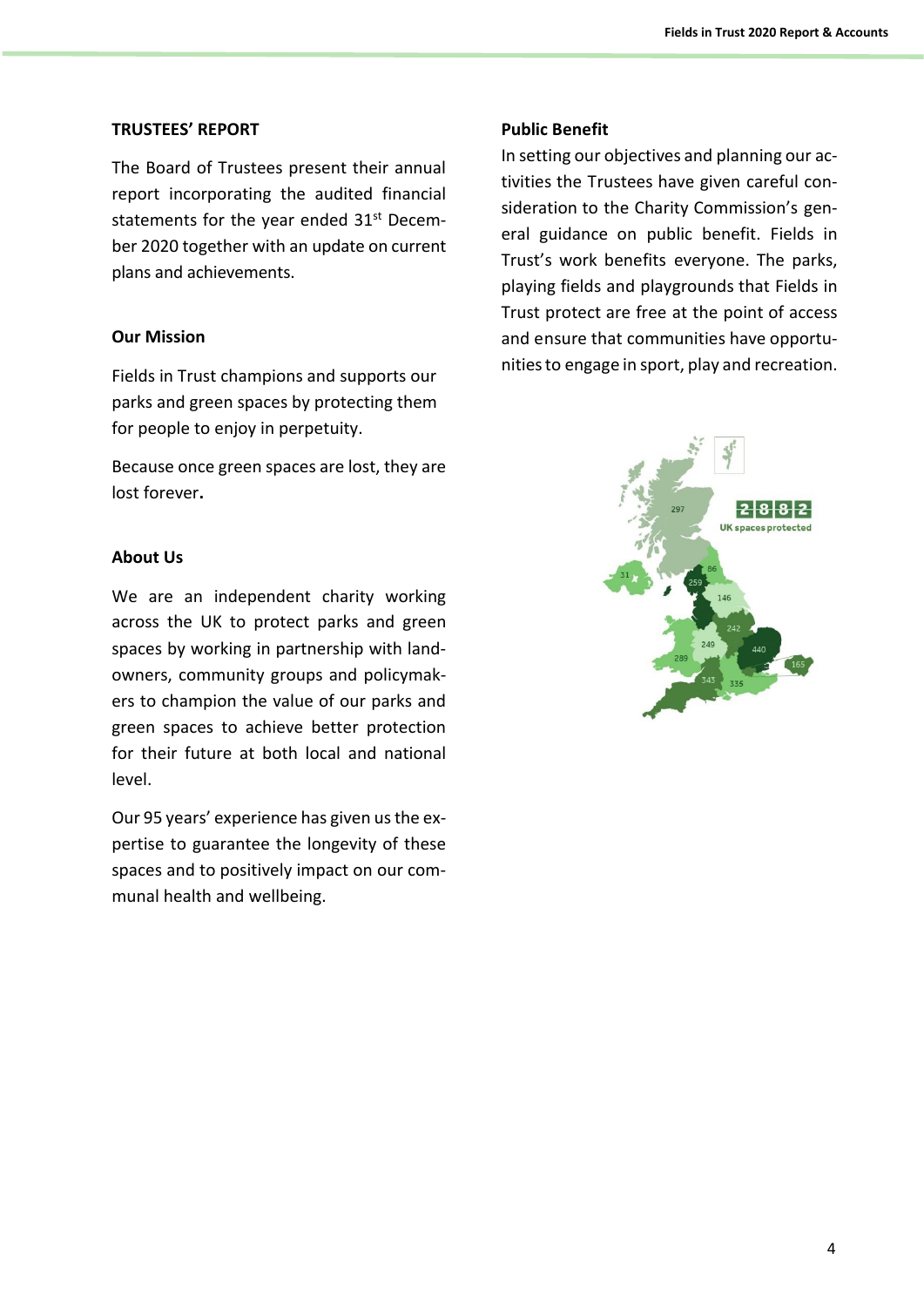### **2020 ACHIEVEMENTS**

# **CHAMPIONING OUR PARKS AND GREEN SPACES**

2020 was an unprecedented year that created challenges on many levels for communities across the country. There are innumerable remarkable stories to be told about how frontline services and charities have responded to the pandemic to provide support to people when they have most needed it.

Part of the fabric of that response has been the pivotal role that parks and green spaces have played in the pandemic. As a non-statutory service the spotlight on these spaces has never been so significant and there is a new recognition of their value to our physical and mental health and wellbeing. Imagine just how different the pandemic would have been without access to parks.

At the height of lockdown parks and green spaces were a daily lifeline for many providing a place for exercise, reflection and as restrictions began to ease a safe place to reconnect with friends, neighbours and loved ones. Parks have been a critical factor in the pandemic and will be an equally important part of the recovery if we are to emerge into a cleaner, greener, more equitable postpandemic position.

During the year we focussed a significant amount of our activity on the national conversation around parks and green spaces and contributing to both media stories and policy discussionsto ensure these spaces remained open and to identify positive routes forward.

In May we published the second annual **Green Space Index**, a barometer of publicly accessible parks and green space provision. Focusing on equity of access was pertinent to so many other factors around the pandemic and enabled us to look at communities with less access to green space and consider how that relates to other factors that contribute to wider inequalities.

This year's Index showed us that 2.7m people live further than a 10 minute walk from a local park or green space and therefore are less likely to be accessing the benefits they can provide. As part of the policy response to the pandemic we joined forces with Groundwork UK, Canals and Rivers Trust, National Heritage Fund and others as part of a Natural England led initiative to look at how greater equity of access to green space could be achieved.

Thanks to our partnership with The Co-op we were also able to look at how access to green space will change because of population growth. By 2040 the amount of green space provision per person will have reduced by 7.6% and over the next five years alone there will be a 6.5% increase in the number of people not living within a ten-minute walk of a park or green space, to nearly 2.87 million.

During the year we joined a consortium led by Town & Country Planning Association to look at the developing 20-minute neighbourhood concept and healthier place making. Good quality accessible parks and green spaces are a vital component of this integrated approach and we are advocating for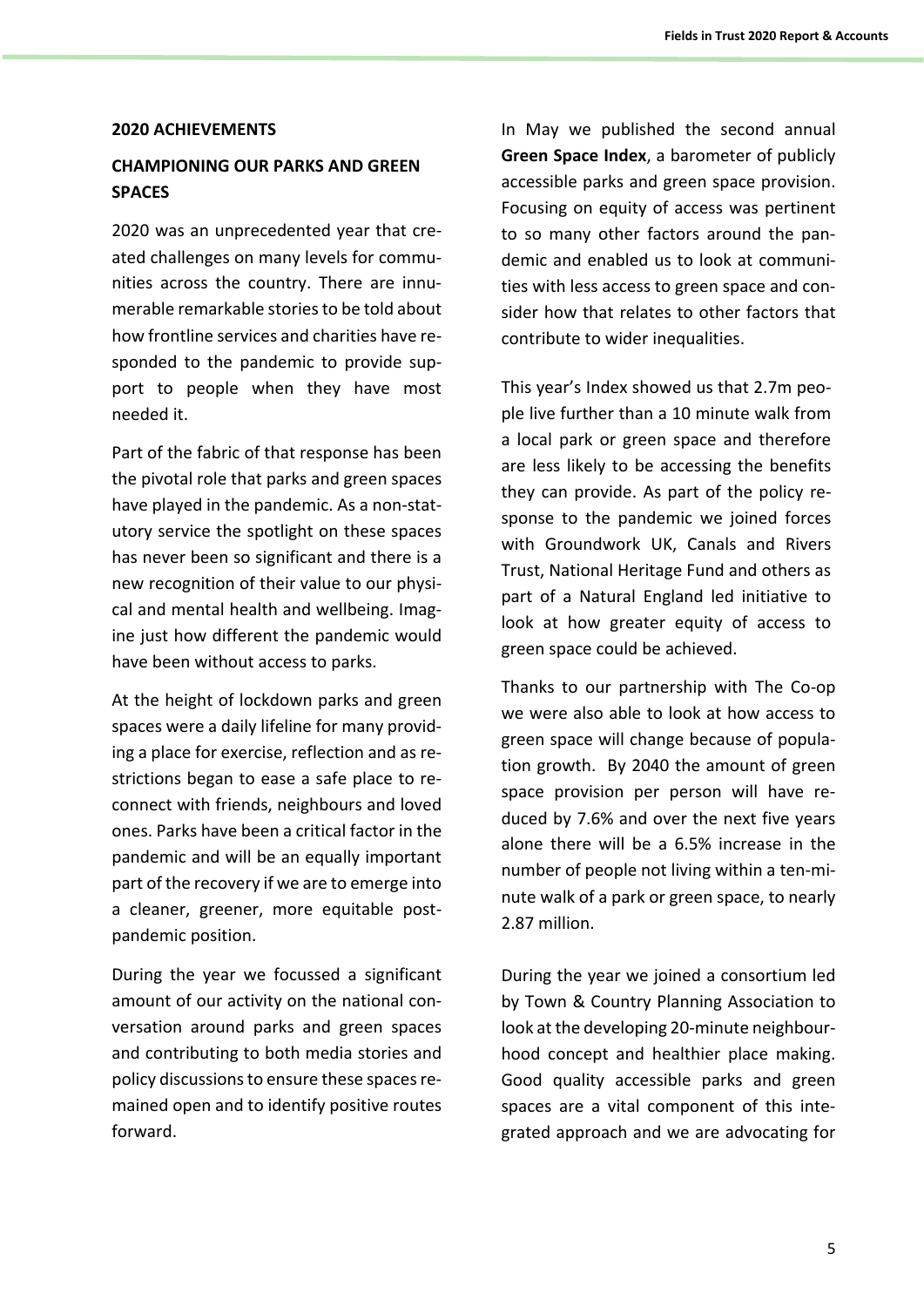the need to equitably distribute and future proof these spaces.

Like many organisations we were forced to cancel planned activities such as our annual **Have A Field Day** mass participation events and the **UK's Best Park** and take a creative approach to delivering more activity virtually.

**[Bringing Parks to You](http://www.fieldsintrust.org/bringing-parks-to-you)** was an online campaign that took a virtual tour around the UK discovering beautiful parks and green spaces which are much loved and valued by their communities along the way. We encouraged contributions from park users and friends of parks groups and curated social media discussions about the health and wellbeing benefits of parks and green spaces.

Over the summer our **Future Proof Parks** project – delivered in partnership with Groundwork and the National Youth Agency – was unable to conduct face-to-face activity with the young project participants so we pivoted to a series of online activities in a [Summer Activity Challenge.](https://www.groundwork.org.uk/fpp-news/future-proof-parks-summer-activity-challenge/) Activities were broken down into three different categories, Nature, heritage, and personal wellbeing.. A series of 24 challenges aimed to help young people stay connected to their local park over the summer. This worked in partnership with Fields in Trust's series of free [online activities for younger children](http://www.fieldsintrust.org/activities-for-kids) including designing a dream park materials and downloadable bird spotting, tree search and bug hunt resources which were downloaded over 1,700 times.

As we entered the autumn and further lockdowns across the devolved nations we partnered with parkrun in an online campaign to highlight that parks are **[#notjust](https://twitter.com/hashtag/notjust?f=live)** a patch of grass but this year in particular have been our gyms, our community centres, our playgrounds and our living spaces. We encouraged park users to engage in the campaign and gather the authentic experience of people who look after, enjoy and make active use of the UK's parks and green spaces during this unprecedented year.

In preparation for the devolved administration elections in May 2021, we have approached our contacts in the political parties contesting each of the Holyrood and Senedd Cymru elections. Working with our Scotland Manager and Wales Manager we produced briefing notes for each nation, addressing the increased community dependence on local parks and green spaces this year; setting out our track record with each devolved administration and outlining a proposed manifesto statement based on the six points of our Parks Protector Pledge.

During 2020 we also engaged with our [Park](http://www.fieldsintrust.org/pledge)  [Protector Pledge](http://www.fieldsintrust.org/pledge) cohort of MPs, elected at the 2019 General Election to share policy positions and proposals which have been shared on our website [news pages](http://www.fieldsintrust.org/news) and external blog posts and seminars. We have set out the value of parks and green spaces that has come to the fore during 2020 and will be a vital part of our recovery from the pandemic.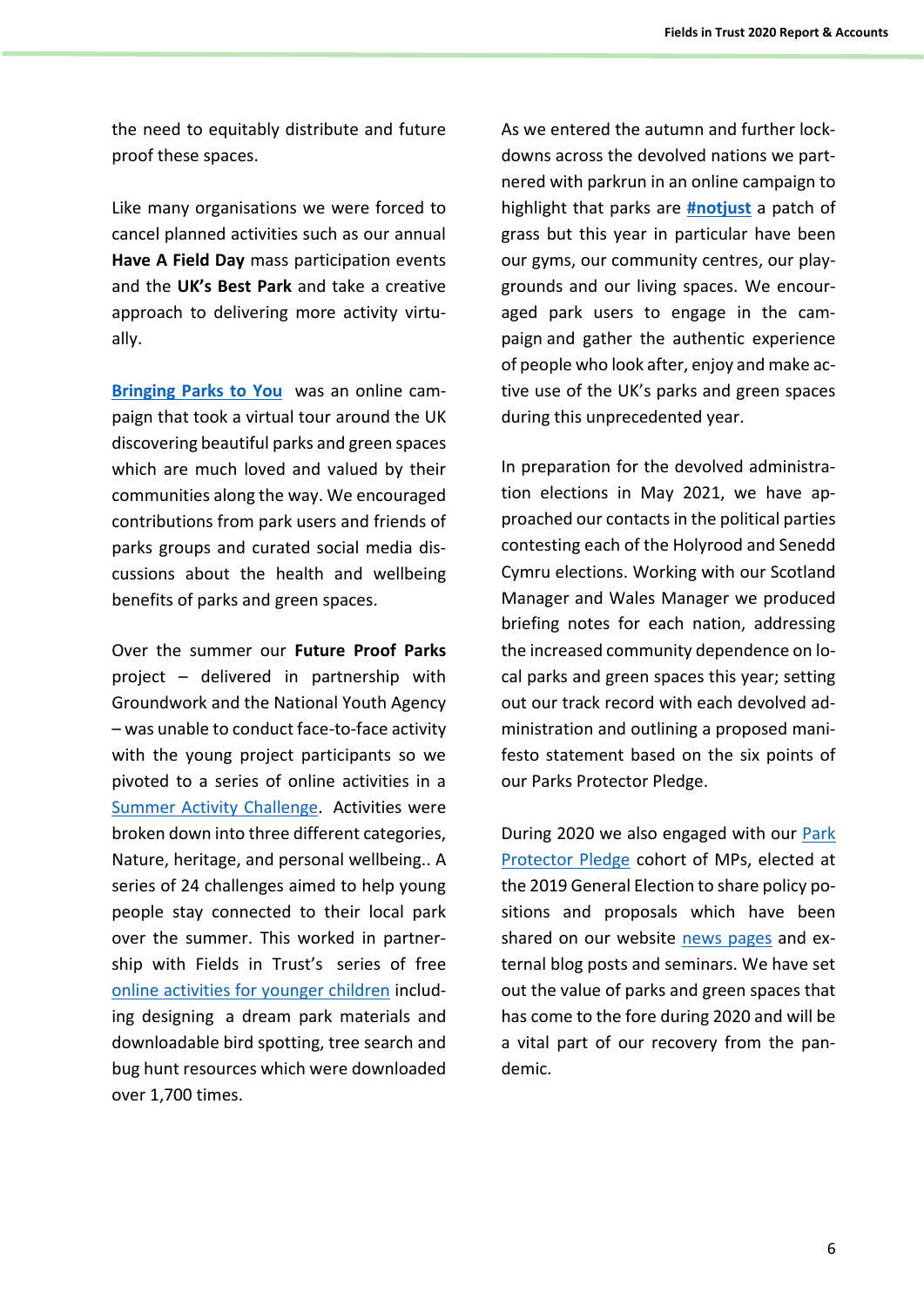# **SUPPORTING OUR PARKS AND GREEN SPACES**

Information and advice relating to parks and green space access and use was a prevailing theme during 2020 as people increased their use of local spaces and we continuously updated our information to ensure it reflected government guidance.

We provided 1-1 advice to 388 individual enquiries and nearly 85,000 people visited the Fields in Trust website, viewing over 200,000 pages (201,368). Articles in our self-service online Knowledge Base were viewed nearly 20,000 times (19,264) and information about protected spaces was viewed over 30,000 times (32,513). Visits to articles in the Knowledge Base were almost double those in 2019 (10,153) whilst views of information on spaces protected was up over two-thirds on 2019 (19,361), demonstrating the increased interested in finding information about parks and green spaces close to home brought by the coronavirus pandemic.

We also provided ongoing stewardship to the 2882 spaces we protect in perpetuity processing a total of **69 fields change requests** with the support of our Land and Planning Committee.

Welsh and Scottish versions of our online resource **Watch this Space** were published in February 2020 providing an easy to use guide to the planning system that enables local community groups to campaign to save their parks and green spaces when they are threatened by development.

# **PROTECTING OUR PARKS AND GREEN SPACES**

Delivering the protection of individual parks and green spaces during the pandemic presented a range of challenges as our primary stakeholders at Local Authorities were primarily focused on frontline services.

Despite this a further **31 parks and green spaces** were legally protected in perpetuity in 2020 bringing the total number of spaces in the portfolio to **2,882** including;

• **Garden City Playing Field in Chepstow** Originally laid out in 1917 for workers at the new shipyard nearby. Today, this Centenary Field is home to a football pitch and play area and is cared for by the Garden City Community Group.

# • **Brockwell Park, London**

An historic 59 hectare space in south London that has been protected as part of the Active Spaces programme. It has something for everyone to enjoy from sports facilities and play areas to community greenhouses and an open-air lido, as well as fabulous views over the capital.

# • **Shakespeare Gardens, Rugby**

The twelfth space protected with Fields in Trust by Rugby Borough Council this urban meadow follows the course of Sow Brook and has been seeded with wildflowers by the community.

We operated a skeleton delivery team during this time and evolved our existing processes to enable online applications and trialled online site visits. Some of these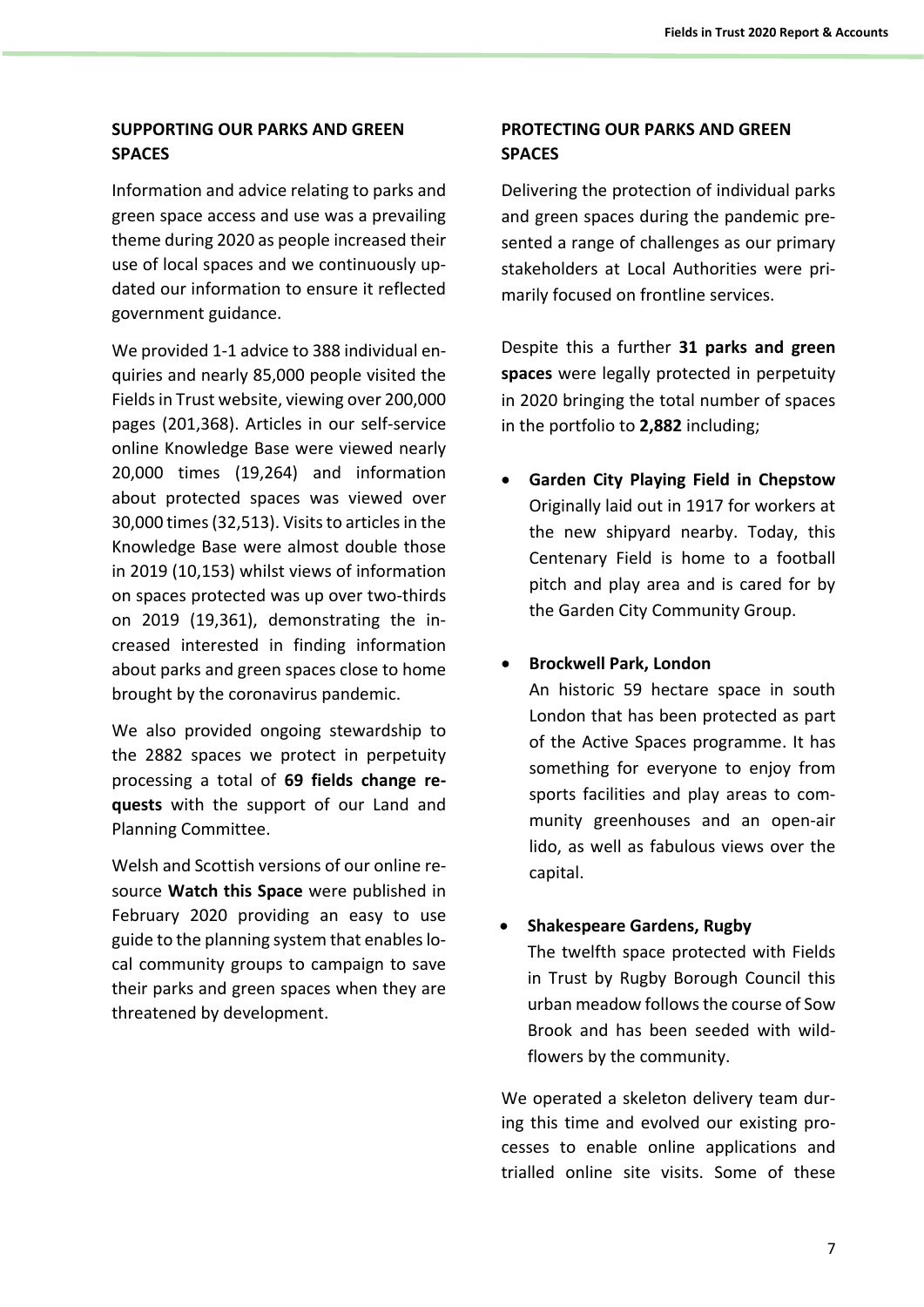changes present operational efficiencies that will enable us to use our limited resources more effectively and will continue to be used in part post pandemic.

A total of 51 spaces have now been protected as part of our **Active Spaces** programme with the London Marathon Charitable Trust and we plan to conclude the delivery of the activation programmes in communities as soon as restrictions permit. We are grateful to the Trust for their ongoing support and understanding.

# **ACKNOWLEDGEMENTS & THANKS**

The Trustees would like to recognise the valuable support we received towards our work during the year from trusts and foundations, members, clubs, associations and corporate partners.

Fields in Trust would particularly like to thank The Co-op for supporting analysis of the impact of population increase on green space provision as part of the Green Space Index. Our continued thanks to both The Royal British Legion and the London Marathon Charitable Trust for enabling us to deliver the Centenary Fields legacy and the Active Spaces programme respectively.

We'd also like to thank The Swire Charitable Trust, The Banister Trust and the PF Charitable Trust for their support in 2020.

Fields in Trust is fortunate to have a number of long-standing supporters including the Christopher Laing Foundation, the Wimbledon Foundation and the Lord's Taverners and we are grateful for their generous ongoing support.

The Trustees would like to thank Brynmor Williams for his dedicated and energetic

service as a Trustee and Chair of the Fields in Trust Cymru Committee over the last 3 years. Brynmor retired at the beginning of 2020 but will continue to work with us in an ambassadorial capacity and we are pleased to welcome Nicholas Cooke QC as his successor.

# **LOOKING TO THE FUTURE**

Our parks and green spaces have had a year like no other. They've been there for us when we needed them the most and will be a crucial part of our collective recovery from the pandemic.

At Fields in Trust our focus is on calling for action now to make sure that the value of parks to our communities, our health, our wellbeing, our environment, and our economy is finally recognised as part of an agenda to build back better and a greener future.

Furthering our insight into identifying the areas where improving and future proofing access to parks and green spaces can address the significant inequalities faced by communities will be a key priority.

Over the next 12 months we will;

- Contribute to the health and wellbeing of communities now and in the future by protecting parks and green spaces in areas of strategic significance.
- Identify national and regional trends around the net loss of parks and green spaces through the publication of the Green Space Index.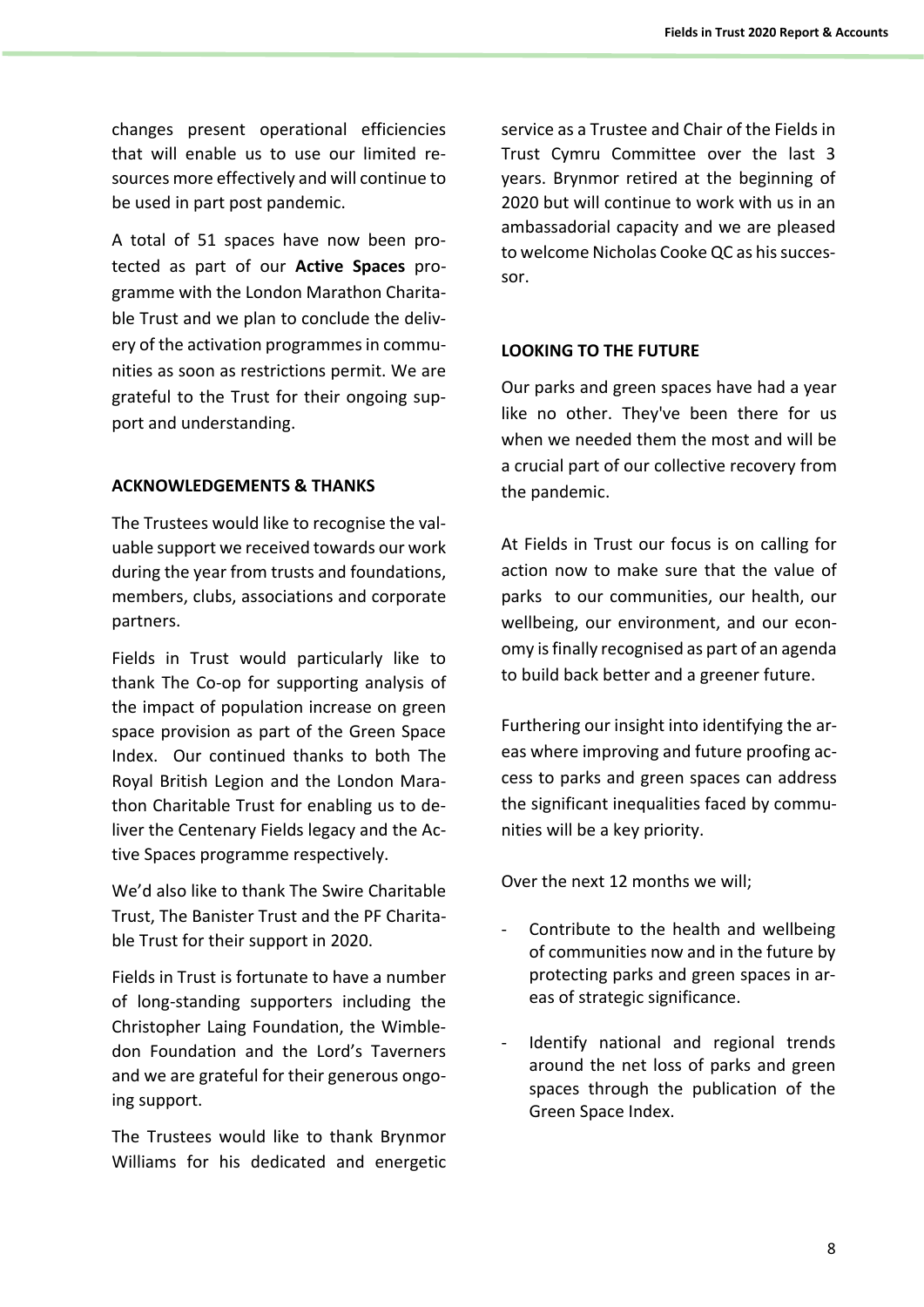- Raise awareness of both the value and the vulnerability of parks and green spaces through public facing campaigns.
- Empower communities to take action when parks and green spaces are under threat using our new Watch this Space tool and aggregate individual actions to help build a UK wide view.
- Build relationships with policymakers and elected members in all four home nations to ensure the benefits of parks and green spaces are being championed nationally and protected locally.
- Embed our green space provision guidance across national planning policy frameworks in all home nations.
- Identify partner organisations to help maximise the potential of parks and green spaces through activities and initiatives.
- Convene different community stakeholder to create opportunities to work collectively to deliver better quality parks and green spaces for all.
- Provide stewardship to the portfolio of spaces protected in perpetuity.
- Support local communities and groups with help and advice on all issues relating to parks and green spaces through the Knowledge Base and other online resources.
- Act as the voice of parks and green spaces to help ensure a positive future for community space.

# **FINANCIAL REVIEW**

The Group consists of the consolidated accounts of Fields in Trust and its subsidiaries, NPFA Services Ltd and King George's Field Foundation (henceforth referred to as 'the Group'). The Charity consists of Fields in Trust's accounts only (henceforth referred to as 'the Charity').

During 2020 we had one primary activity programme: Active Spaces. Total income in 2020 was £0.57m and total costs were £1.2m.

# **Funding Sources**

# **Voluntary Income**

By far the largest part of our voluntary unrestricted income during the year was from charitable trusts and foundations (£254k).

# **Income from Charitable Activities**

Income from other charitable activities totalled £110k and was generated largely from various field rents, technical advice and consultancy. We provide advice and information on the protection and improvement of parks, playing fields and green spaces which enables us to earn consultancy fees.

# **Gifts in Kind**

Fields in Trust is grateful to Sport Wales for the provision of the Fields in Trust office in Wales. This contribution in kind has been included in the financial statements at its value to the charity.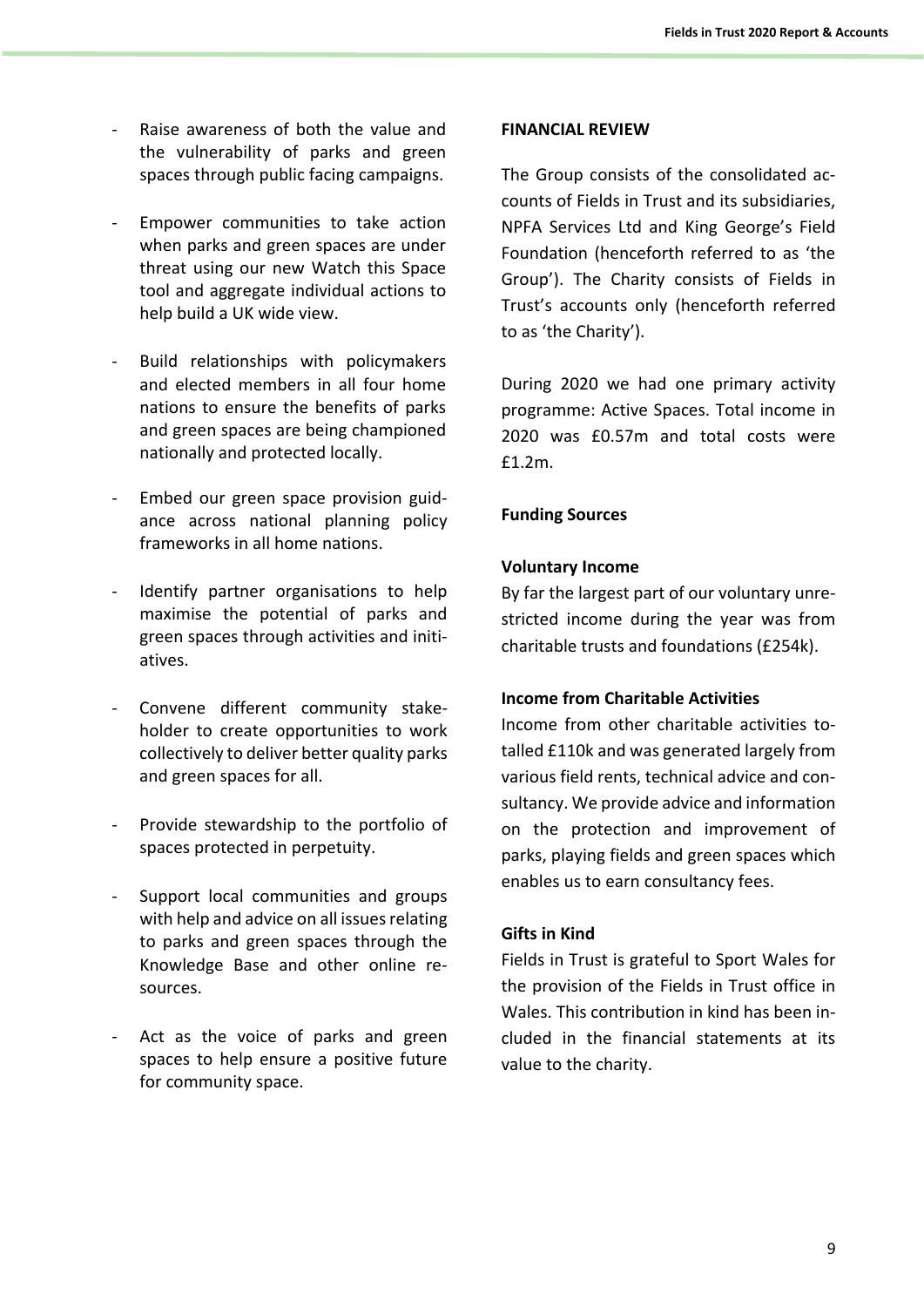## **How the Funding was Spent**

During the year £1.0m was spent on our charitable activities, helping to increase the number of parks and green spaces we protect in perpetuity and ensuring the continued stewardship of the stable of protected spaces.

We continue to strive to maintain administration costs at a low level. Overhead and governance costs were allocated across our projects and charitable activities as disclosed in note 8 to the accounts.

# **Reserves Policy**

The Trustees review the charity's anticipated income and expenditure actuals against budgets on a regular basis taking into account planned investment and future operating programmes. Careful consideration is given to the following conditions when reviewing this policy:

- The nature of the work
- The lack of guaranteed regular income
- Future needs, opportunities, contingencies and risks
- Responsibilities and obligations to employees

The overall Group reserves balance was £4.1m (2019: £4.4m) and comprised:

- **Restricted Reserves £0.308m**
- **Permanent Endowment Funds £0.084m**
- **Designated Reserves (Fields Legacy Fund and fixed assets) £2.566m**
- **Free Reserves £1.120m**

Further details on the reserves balance are set out in Note 23.

## **Restricted Reserves**

These reserves are derived from donations and grants with specific conditions attached. Total restricted reserves stand at £0.308m of which the main purposes are £0.186m held for the protection of parks and green spaces and £0.107m held for the specific development and improvement of protected sites.

# **Permanent Endowment Funds**

These represent sums given to the charity under terms requiring them to be invested for the support of parks and playing fields including specific named fields and total £0.084m.

# **Free and Designated Reserves**

Free and designated reserves are available for use by the charity to achieve its strategic objectives. These funds arise from unrestricted donations and grants, investment income and the resultant surpluses generated from our day to day operations.

The free reserves represent those unrestricted funds not invested in tangible fixed assets or otherwise committed. The Trustees consider it prudent to retain these reserves at a level representing around twelve months forward expenditure in order to ensure the organisation can deliver its ongoing work. Twelve months forward expenditure is currently budgeted at £1.120m.

Six years ago, the Trustees took the decision to set aside a designated **Fields Legacy Fund**  in recognition of the significant increase in the number of parks and green spaces the charity now protects. Each year our team of Development Officers and our in-house lawyer deal with a wide range of issues relating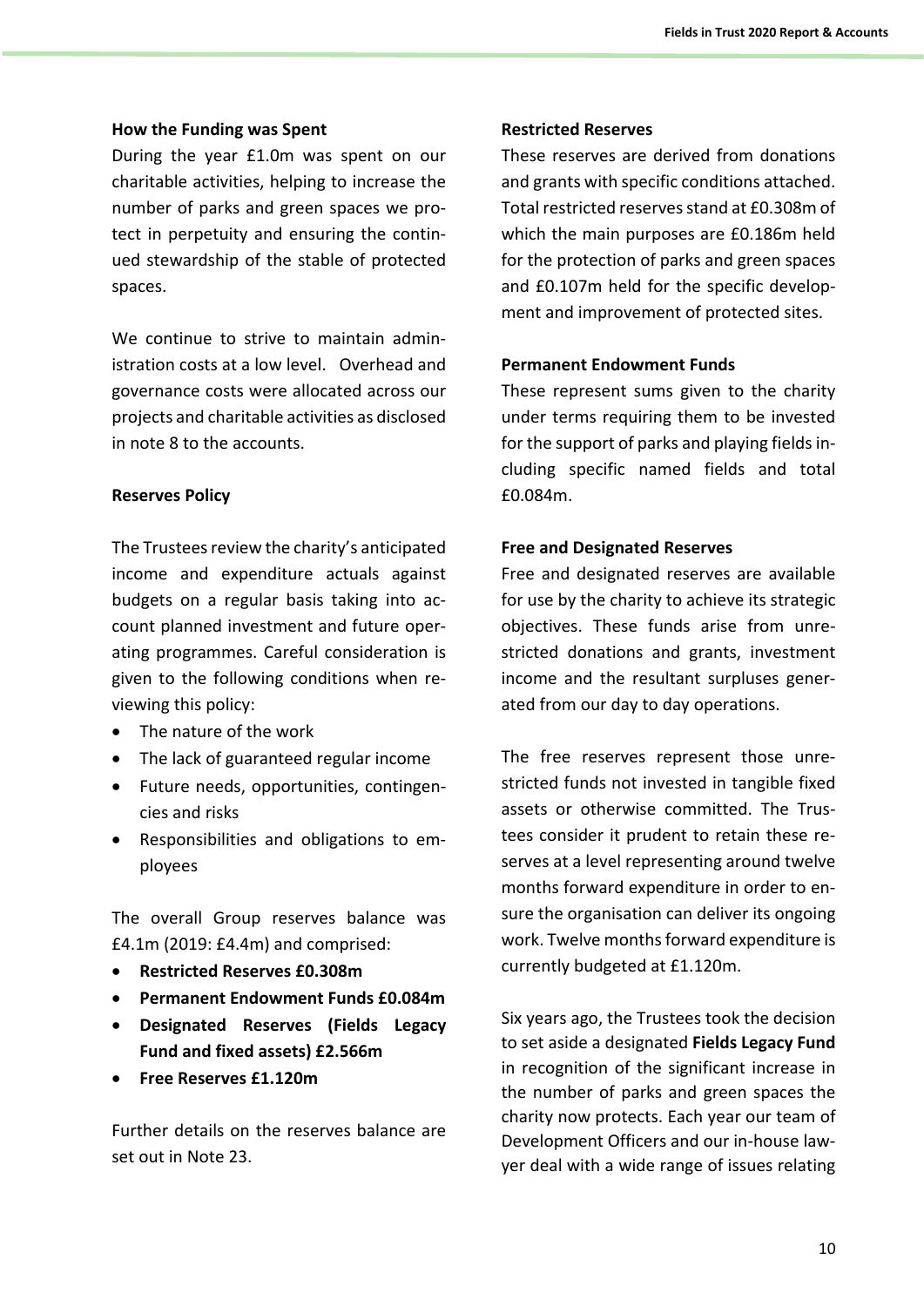to the stewardship of these sites including granting leases and considering applications for site changes and improvements. They work in conjunction with the Land and Planning Committee to support the sites with these changes. This work does not deliver the type of quantifiable outcome that voluntary income funders are looking to support and therefore it is prudent to ensure that the charity has sufficient reserves to be able to fulfil its ongoing obligations to the sites protected in perpetuity. The Fields Legacy Fund currently stands at £2.058m.

The Trustees consider that there are no material uncertainties about the charity's ability to continue as a going concern. The Group holds a sufficient level of managed investments in equities, bonds and liquidity funds to meet all known liabilities for the foreseeable future and provide for:

- twelve months forward expenditure to enable the delivery of the organisation's planned operational activity; and
- longer term obligations to sites protected in perpetuity.

# **Investment Policy and Performance**

In accordance with the charity's Royal Charter, the trustees have the power to invest in such stocks, shares, investments, and property as they deem appropriate. The majority of the investment portfolio is managed by Stonehage Fleming, from whom advice is sought on an ongoing basis. In managing the investments and making or varying the investments, the investment manager has regard to the following criteria:

a) The suitability of any class of investments to the charity;

b) The suitability of any particular investment within that class;

c) The need for diversification of the investments of the Charity, so far as is appropriate to the circumstances of the charity.

The Group and Charity investment policy has no exclusions, but the majority of investments are held in Charities Official Investment Funds.

Most of the investments are held for the long term, although some are held as current asset investments to meet liquidity needs for the next 12 months.

The Trustees' key objectives for long term investments are to preserve capital and income and to target a total annual return of RPI + 3% plus a desirable income yield of 3%. The performance of the investment portfolio is reviewed by the audit committee which meets up to four times a year.

The value of the Group investments (excluding cash held for reinvestment) rose by 6.2% in the year, and the Charity's investments (excluding cash held for re-investment) rose by 7.6% in the year. The Group and Charity portfolios produced income yields of 2.5% and 2.4% respectively compared to the desired income target of 3.0%.

# **Fundraising Approach**

In 2020 Fields in Trust conducted all its fundraising approaches through its inhouse fundraising team and did not use any third parties or commercial participators. Most of this activity was focussed on approaches to trusts and foundations and this accountsfor the majority of the charity's voluntary income.

Fields in Trust is registered with the Fundraising Regulator and complies with its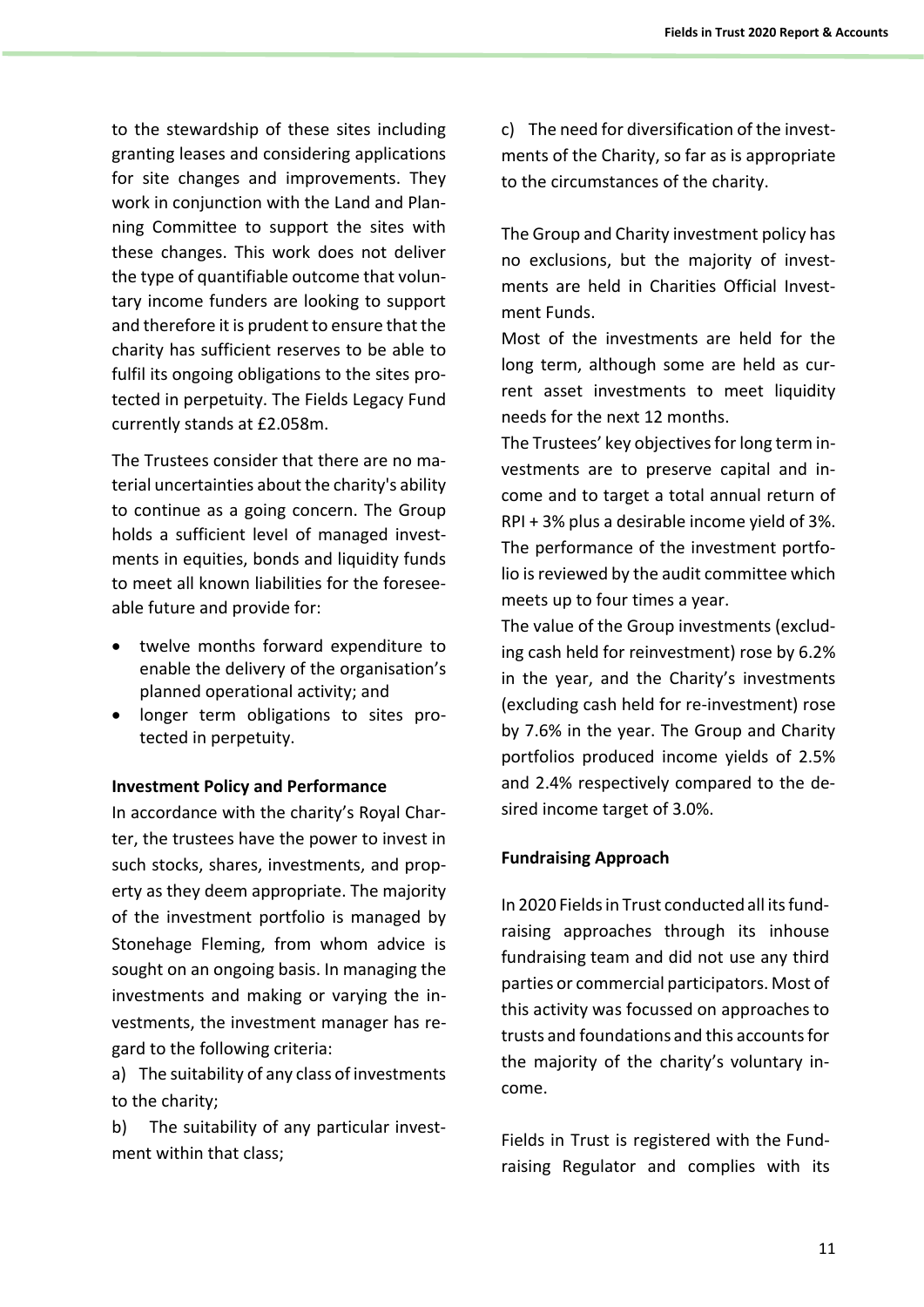standards to ensure that our fundraising technique is open, honest, fair and accountable. We did not receive any complaints in 2020 about our work.

Should the Fields in Trust team encounter people who may be considered vulnerable or who need additional support to make an informed decision about donating to us then we will ensure they are provided with all relevant information. If we believe an individual is not able to make a decision, then we will not accept that donation.

We adhere to the Institute of Fundraising's Four Key Principlesfor considerate fundraising:

# **1) Respect**

Fields in Trust fundraisers must always be respectful. This means being mindful of, and sensitive to, any particular need that a donor may have. It also means striving to respect the wishes and preferences of the donor.

# **2) Fairness**

Fieldsin Trust fundraisers must alwaystreat donors fairly. This includes not discriminating against any group or individual based on their appearance or health conditions.

# **3) Responsive**

Fields in Trust fundraisers must respond appropriately to the individual needs of each donor. The responsibility lies with fundraisers to adapt their approach (tone, language, communication technique) to suit the needs and requirements of the donor.

# **4) Accountable**

At Fields in Trust we take responsibility for our actions, ensuring that our fundraising is carried out in line with the Code of Fundraising Practice.

# **STRUCTURE, GOVERNANCE AND MANAGE-MENT**

Fields in Trust is a registered charity established as the National Playing Fields Association in 1925 and incorporated by Royal Charter in 1933. The Charter, together with subsequent amendments, forms its governing document. Fields in Trust operates throughout the UK and is also registered with the Office of the Scottish Charity Regulator (OSCR).

The charity has operated as Fields in Trust since 2007 in 2019 Privy Council approved an amendment to the Royal Charter to change the organisation's name to Fields in Trust. This change was officially made when the Charter was sealed on 27<sup>th</sup> January 2020.

Fields in Trust has a wholly owned subsidiary trading company, NPFA Services Limited, which was dormant during 2020 and a charitable subsidiary, King George's Field Foundation.

# **Council of Trustees**

The charity is governed by a Council of a maximum of fourteen Trustees who serve a three -year term and are then eligible to stand for re-election. Trustees are appointed for their relevant experience and for the breadth of contribution they can offer to the charity.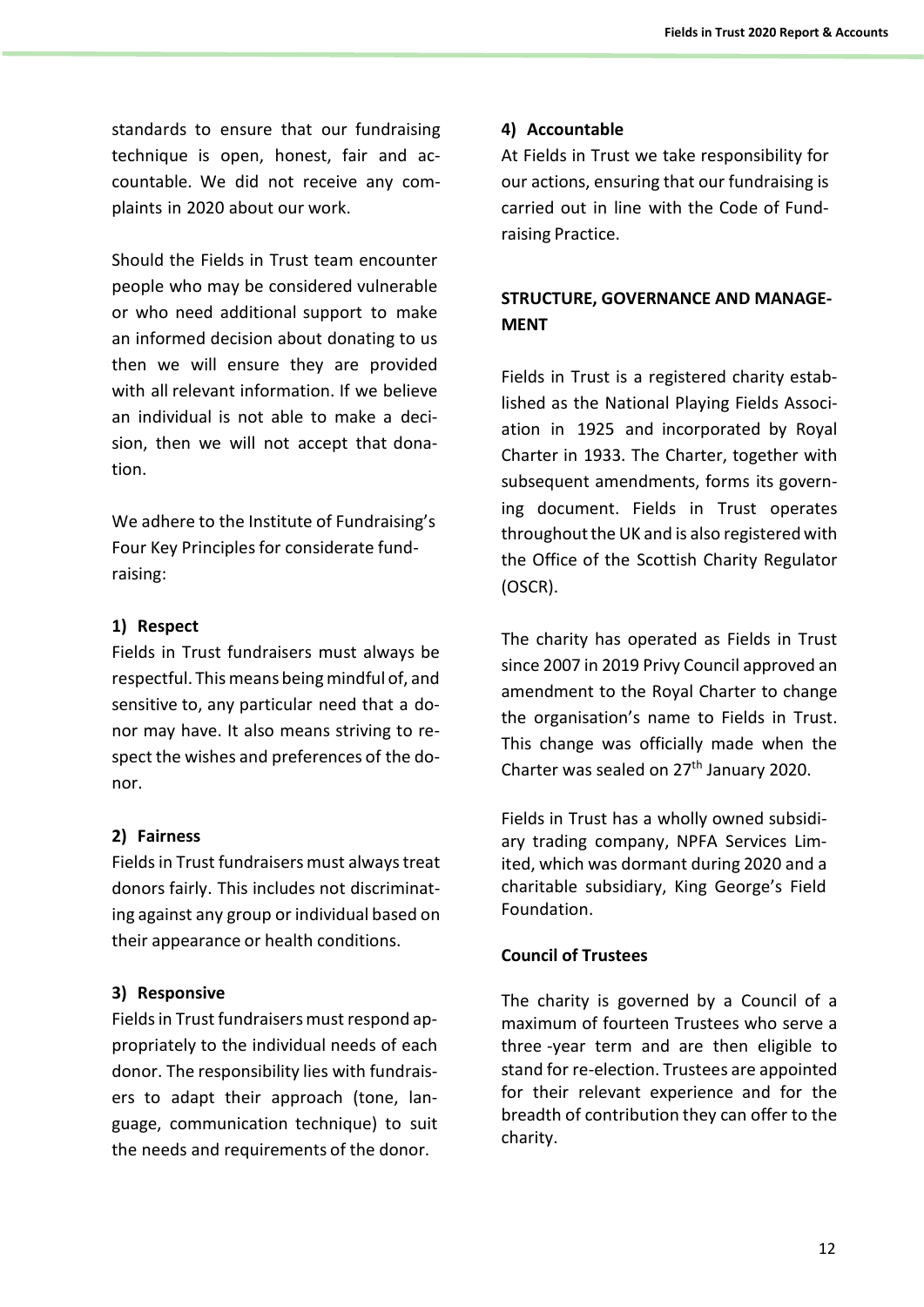All new Trustees receive a briefing on their duties and obligations under the Charter and the role and responsibilities of a Trustee.

The Council of Trustees meets at least four times a year and appoints appropriate committees to manage the charity's affairs. There are currently five committees:

- **Fields in Trust Cymru Committee** Brynmor Williams (Chair to 10<sup>th</sup> February) Nicholas Cooke QC (Chair from 8<sup>th</sup> December 2020) supported by volunteer committee members.
- **Fields in Trust Scotland Committee** Brian Samson (Chair) supported by volunteer committee members.
- **Audit Committee** Richard Schuster (Chair), Paul Garber, Jeremy Hammond.
- **Land & Planning Committee** Paul Garber (Chair), Ian Ginbey, Ann Heywood.
- **Fundraising & Marketing Committee** Carlotta Newbury (Chair), Mark Campion, Brian Samson, Brynmor Williams (to 10th February).

# **Risk Management**

The Trustees have a risk management strategy which comprises:

- A regular review of the principal risks and uncertainties that the charity faces.
- The establishment of policies, systems and procedures to mitigate those risks identified in the review.
- The implementation of procedures designed to minimise or manage any potential impact on the charity should those risks materialise.

This has identified that future funding and the prevailing financial climate are the major risks to the future sustainability of the organisation. These factors are linked and also impact on the return on the charity's investments. A key element in the management of this financial risk has been the implementation of a strategy to:

- Focus fundraising on diversifying income streams.
- Review income against targets on a regular basis.
- Monitor expenditure against budgets and reduce commitments accordingly.
- Assess the effectiveness of the investment policy and the performance of the charity'sinvestments.

# **Management and Staffing**

The Trustees appoint a Chief Executive who has a delegated authority to implement Council's decisions and is responsible for the day to day management of the charity and of the highly committed and professional team. The Chief Executive is supported by the Senior Management Team.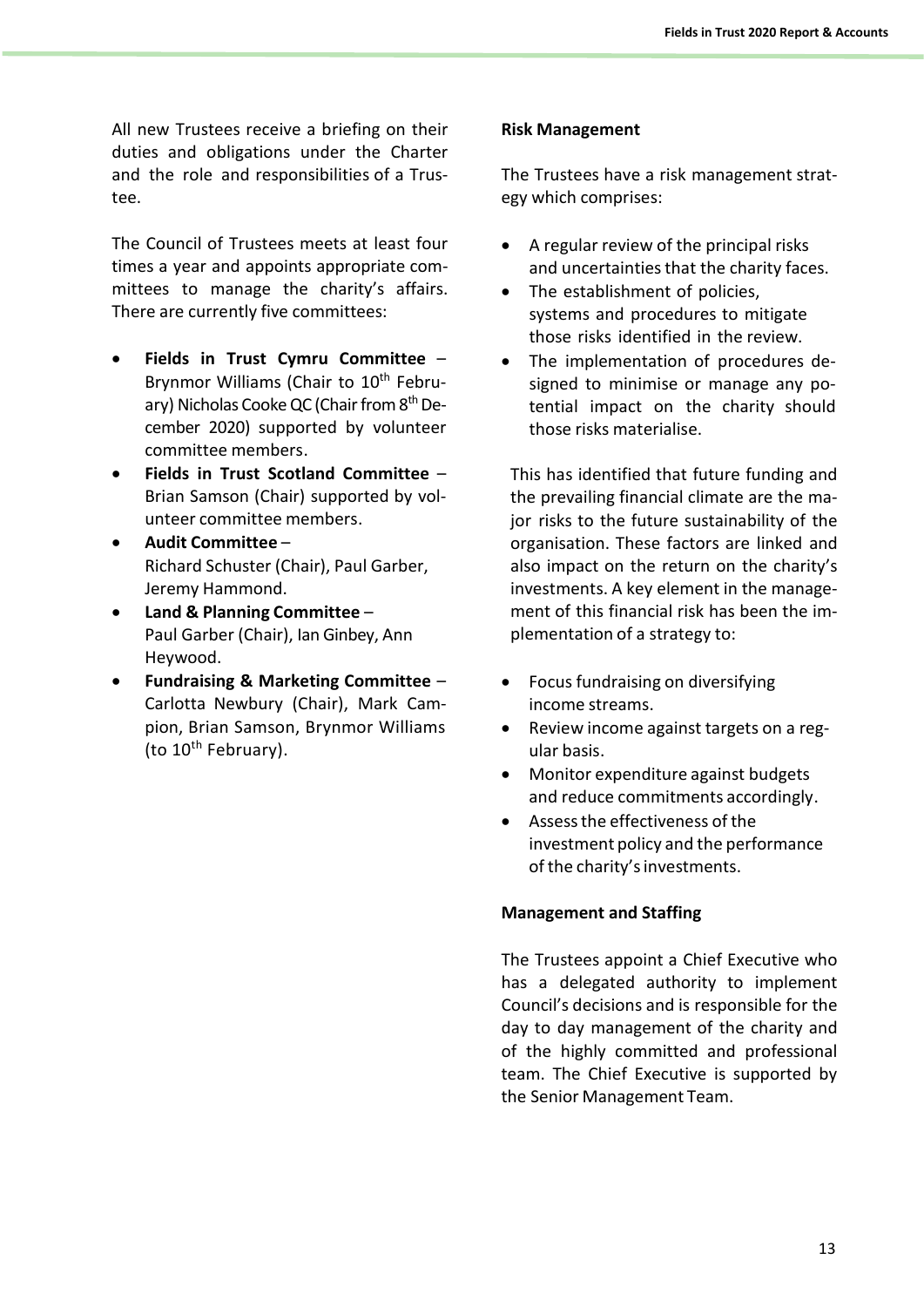| Chief Executive                         | Helen Griffiths                                       |
|-----------------------------------------|-------------------------------------------------------|
| Finance Manager                         | Guy Digby                                             |
| <b>Head of Programmes</b>               | Angela Lewis                                          |
| Marketing & Commu-<br>nications Manager | Richard<br>McKeever                                   |
| Research & Policy<br>Manager            | Alison McCann                                         |
| Trust & Major Gift<br>Manager           | Emanuela<br>Piccolo (to 5 <sup>th</sup><br>June 2020) |
| <b>Head of Fundraising</b>              | Amanda Jones<br>(from 20 <sup>th</sup> April<br>2020) |

# **Remuneration Policy**

The pay of all staff is reviewed annually and in 2020 increased in accordance with the consumer price index. The Trustees benchmark against pay levels in other charities of a similar size within Central London. The remuneration benchmark is the lower point of the range paid for similar roles adjusted for any additional skills or responsibilities. The maximum pay is no greater than the highest benchmarked salary for a comparable role or for the equivalent market rate for the position.

# **Professional Services**

| <b>Bankers</b>         | <b>HSBC plc London</b>                         |  |  |  |
|------------------------|------------------------------------------------|--|--|--|
|                        | Lloyds Bank plc London                         |  |  |  |
|                        | Clydesdale Bank plc<br>Edinburgh               |  |  |  |
|                        |                                                |  |  |  |
| Solicitors             | Freshfields Bruckhaus Der-<br>inger LLP London |  |  |  |
|                        | Russell Cooke LLP London                       |  |  |  |
|                        | <b>CMS LLP Edinburgh</b>                       |  |  |  |
| Investment<br>Managers | Stonehage Fleming London                       |  |  |  |
| Auditor                | Sayer Vincent LLP London                       |  |  |  |
|                        |                                                |  |  |  |

# **STATEMENT OF TRUSTEES' RESPONSIBILI-TIES**

The Trustees are responsible for preparing the report of the Trustees and the financial statements in accordance with applicable law and United Kingdom Accounting Standards(United Kingdom Generally Accepted Accounting Practice).

The law applicable to charities in England and Wales and Scotland requires the trustees to prepare financial statements for each financial year which give a true and fair view of the state of affairs of the charity and the group and of the incoming resources and application of resources of the group for that period. In preparing these financial statements, the trustees are required to:

- Select suitable accounting policies and then apply them consistently;
- Observe the methods and principles in the Charities Statement of Recommended Practice;
- Make judgements and estimates that are reasonable and prudent;
- State whether applicable accounting standards have been followed, subject to any material departures disclosed and explained in the financial statements; and
- Prepare the financial statements on the going concern basis unlessit is inappropriate to presume that the charity will continue in operation.

The Trustees are responsible for keeping adequate accounting records that disclose with reasonable accuracy at any time the financial position of the charity and enable them to ensure that the financial statements comply with the Charities Act 2011, the Charity (Accounts and Reports) Regulations 2008 and the provisions of the trust deed, the Charities and Trustee Investment (Scotland) Act 2005, the Charities Accounts (Scotland) Regulations 2006 (as amended) and the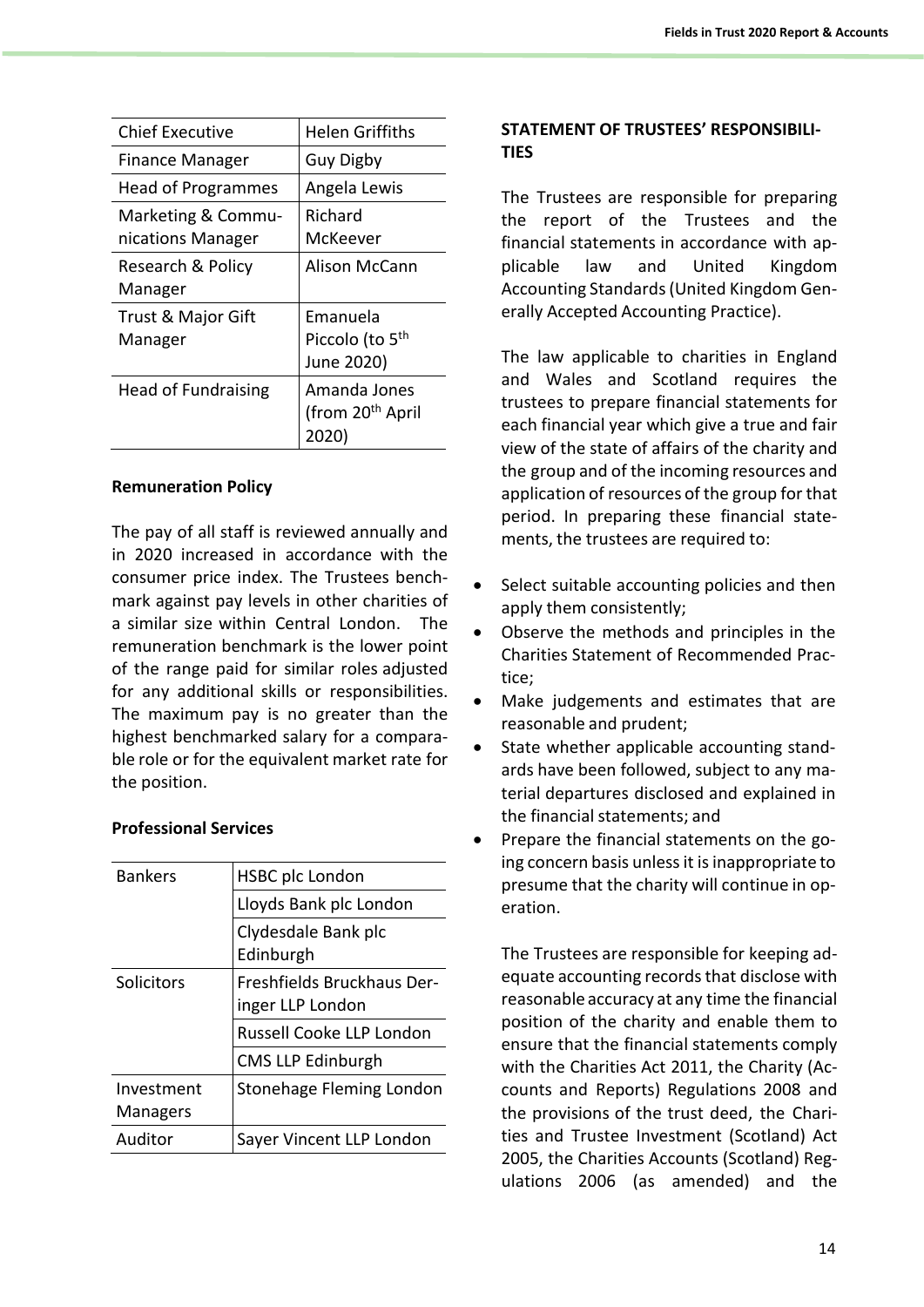provisions of the charity's constitution. They are also responsible for safeguarding the assets of the charity and the group and hence for taking reasonable steps for the prevention and detection of fraud and other irregularities.

The Trustees are responsible for the maintenance and integrity of the charity and financial information included on the charity's website. Legislation in the United Kingdom governing the preparation and dissemination of financial statements may differ from legislation in other jurisdictions.

# **Auditor**

Sayer Vincent LLP was re-appointed as the group and charity's auditor during the year and has expressed its willingnessto continue in that capacity.

Approved by the Council of Trustees on 23rd March 2021 and signed on its behalf by

Or Zwnett

**Jo Barnett Chair**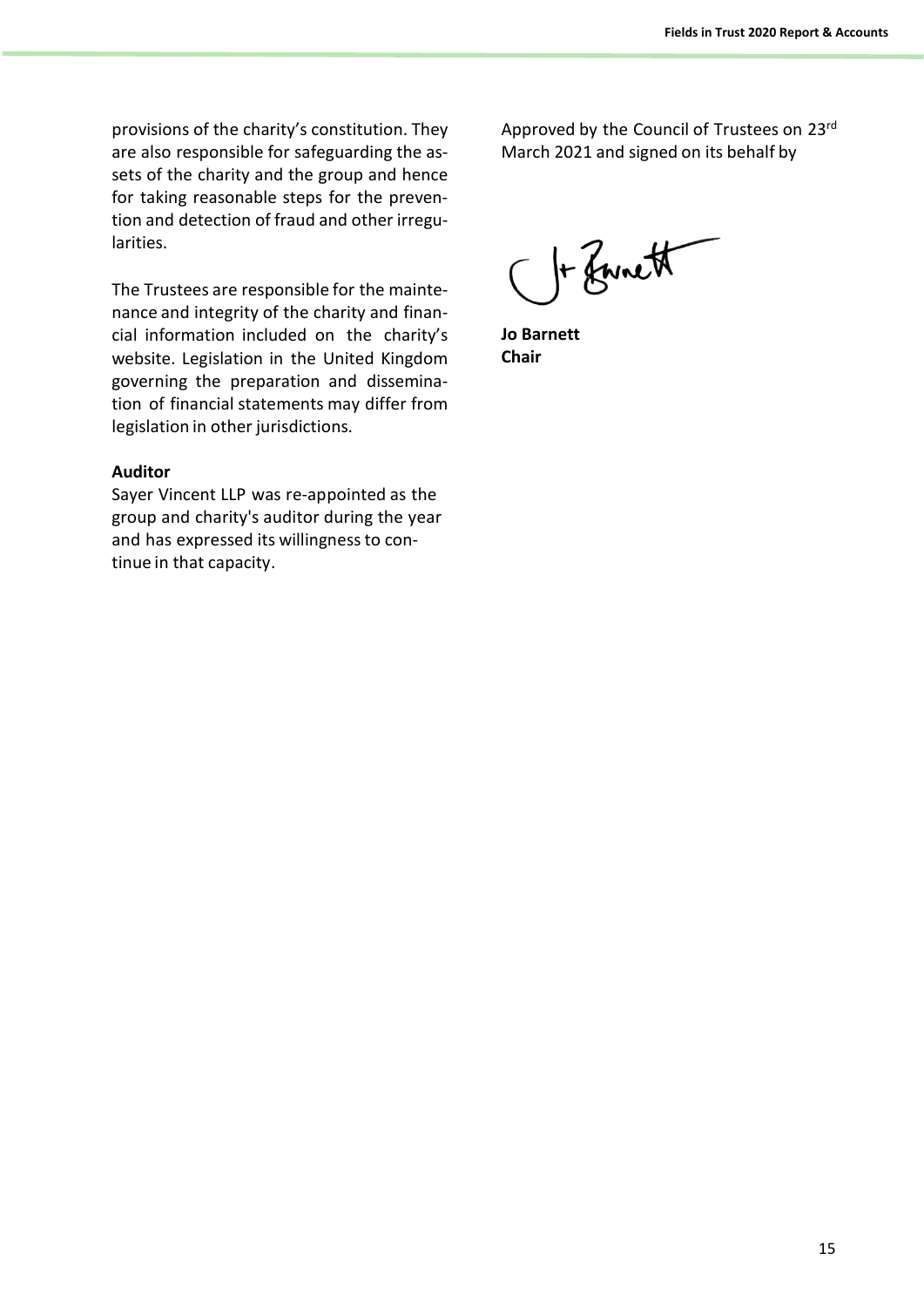# Opinion

We have audited the financial statements of Fields in Trust (the 'parent charitable company') and its subsidiaries (the 'group') for the year ended 31 December 2020 which comprise the consolidated statement of financial activities, the group and parent charitable company balance sheets, the consolidated statement of cash flows and the notes to the financial statements, including significant accounting policies. The financial reporting framework that has been applied in their preparation is applicable law and United Kingdom Accounting Standards, including FRS 102 The Financial Reporting Standard applicable in the UK and Republic of Ireland (United Kingdom Generally Accepted Accounting Practice).

In our opinion, the financial statements:

- Give a true and fair view of the state of the group's and of the parent charitable company's affairs as at 31 December 2020 and of the group's incoming resources and application of resources, including its income and expenditure, for the year then ended
- Have been properly prepared in accordance with United Kingdom Generally Accepted Accounting Practice
- Have been prepared in accordance with the requirements of the Companies Act 2006, the Charities and Trustee Investment (Scotland) Act 2005 and regulations 6 and 8 of the Charities Accounts (Scotland) Regulation 2006 (as amended)

# Basis for opinion

We conducted our audit in accordance with International Standards on Auditing (UK) (ISAs (UK)) and applicable law. Our responsibilities under those standards are further described in the auditor's responsibilities for the audit of the financial statements section of our report. We are independent of the group in accordance with the ethical requirements that are relevant to our audit of the financial statements in the UK, including the FRC's Ethical Standard, and we have fulfilled our other ethical responsibilities in accordance with these requirements. We believe that the audit evidence we have obtained is sufficient and appropriate to provide a basis for our opinion.

# Conclusions relating to going concern

In auditing the financial statements, we have concluded that the trustees' use of the going concern basis of accounting in the preparation of the financial statements is appropriate.

Based on the work we have performed, we have not identified any material uncertainties relating to events or conditions that, individually or collectively, may cast significant doubt on Fields in Trust's ability to continue as a going concern for a period of at least twelve months from when the financial statements are authorised for issue.

Our responsibilities and the responsibilities of the trustees with respect to going concern are described in the relevant sections of this report.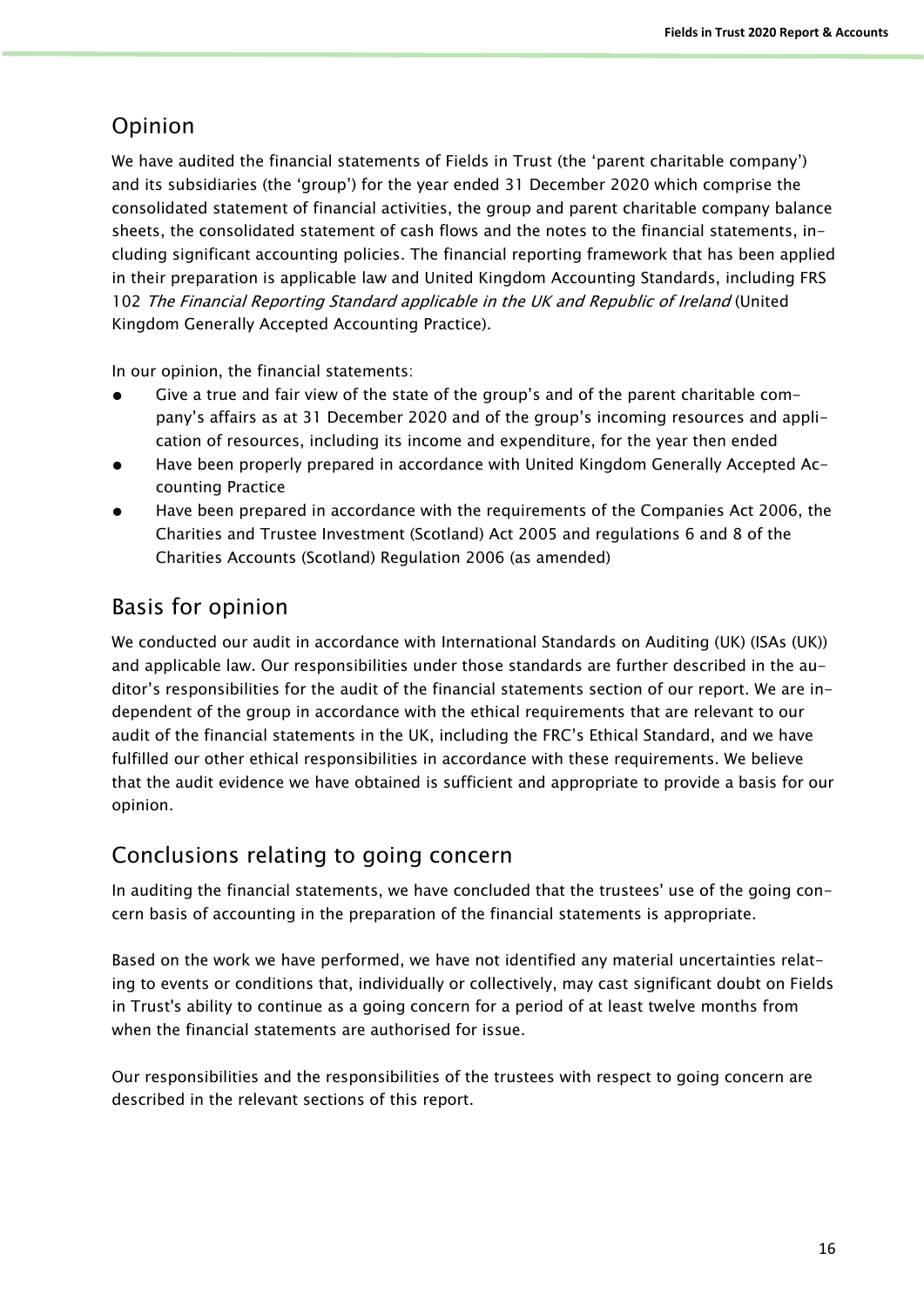# Other Information

The other information comprises the information included in the trustees' annual report, other than the financial statements and our auditor's report thereon. The trustees are responsible for the other information contained within the annual report. Our opinion on the financial statements does not cover the other information and, except to the extent otherwise explicitly stated in our report, we do not express any form of assurance conclusion thereon. Our responsibility is to read the other information and, in doing so, consider whether the other information is materially inconsistent with the financial statements or our knowledge obtained in the course of the audit or otherwise appears to be materially misstated. If we identify such material inconsistencies or apparent material misstatements, we are required to determine whether this gives rise to a material misstatement in the financial statements themselves. If, based on the work we have performed, we conclude that there is a material misstatement of this other information, we are required to report that fact.

We have nothing to report in this regard.

# Opinions on other matters prescribed by the Companies Act 2006

In our opinion, based on the work undertaken in the course of the audit:

- The information given in the trustees' annual report, for the financial year for which the financial statements are prepared is consistent with the financial statements
- The trustees' annual report, including the strategic report, has been prepared in accordance with applicable legal requirements

# Matters on which we are required to report by exception

In the light of the knowledge and understanding of the group and the parent charitable company and its environment obtained in the course of the audit, we have not identified material misstatements in the trustees' annual report.

We have nothing to report in respect of the following matters in relation to which the Companies Act 2006 and Charities Accounts (Scotland) Regulations 2006 (as amended) requires us to report to you if, in our opinion:

- Adequate accounting records have not been kept by the parent charitable company, or returns adequate for our audit have not been received from branches not visited by us; or
- The parent charitable company financial statements are not in agreement with the  $ac$ counting records and returns; or
- Certain disclosures of trustees' remuneration specified by law are not made; or
- We have not received all the information and explanations we require for our audit; or
- The directors were not entitled to prepare the financial statements in accordance with the small companies regime and take advantage of the small companies' exemptions in preparing the trustees' annual report and from the requirement to prepare a strategic report.

# Responsibilities of trustees

As explained more fully in the statement of trustees' responsibilities set out in the trustees' annual report, the trustees (who are also the directors of the parent charitable company for the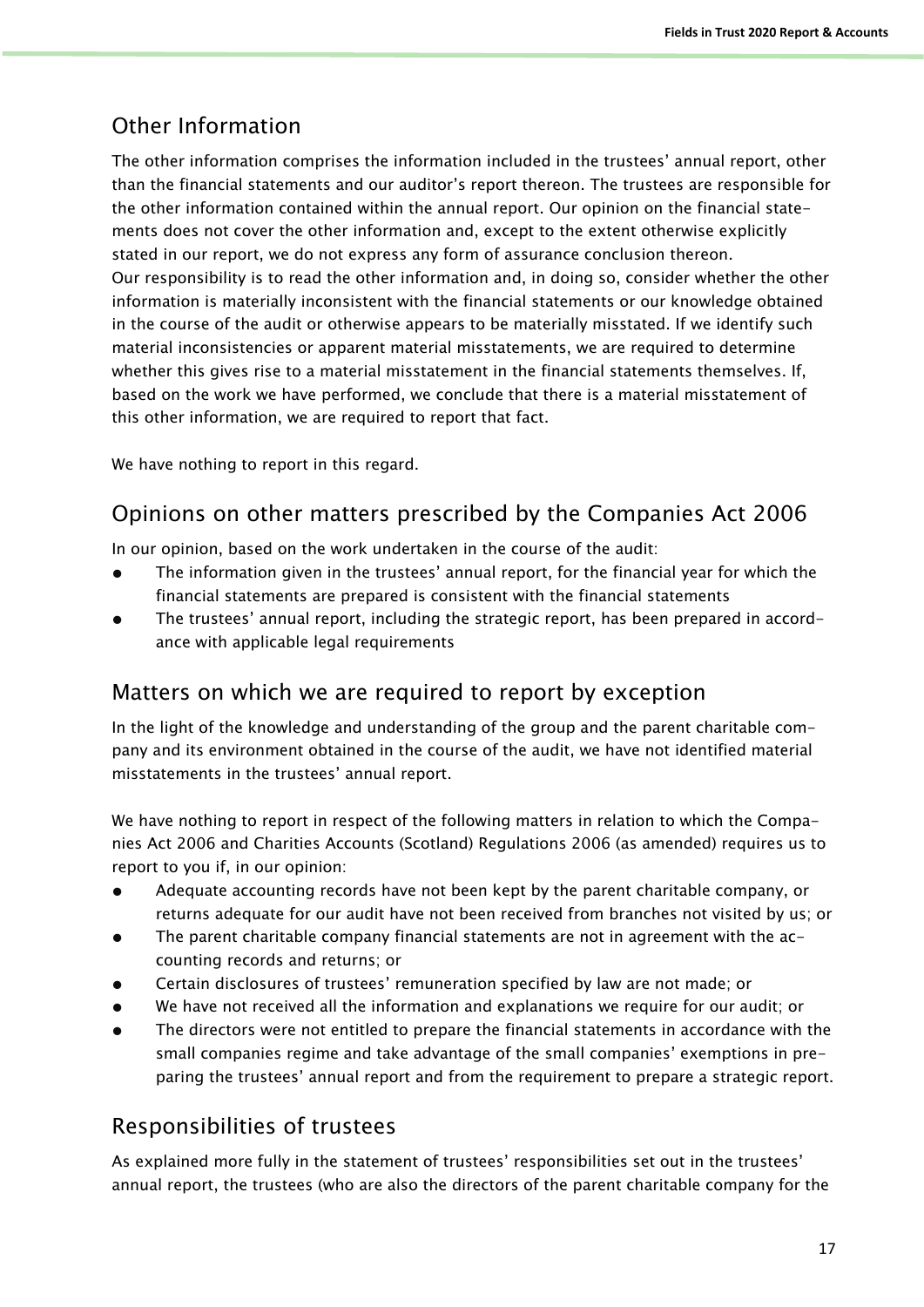purposes of company law) are responsible for the preparation of the financial statements and for being satisfied that they give a true and fair view, and for such internal control as the trustees determine is necessary to enable the preparation of financial statements that are free from material misstatement, whether due to fraud or error.

In preparing the financial statements, the trustees are responsible for assessing the group's and the parent charitable company's ability to continue as a going concern, disclosing, as applicable, matters related to going concern and using the going concern basis of accounting unless the trustees either intend to liquidate the group or the parent charitable company or to cease operations, or have no realistic alternative but to do so.

# Auditor's responsibilities for the audit of the financial statements

We have been appointed as auditor under section 44(1)(c) of the Charities and Trustee Investment (Scotland) Act 2005 and under the Companies Act 2006 and report in accordance with regulations made under those Acts.

Our objectives are to obtain reasonable assurance about whether the financial statements as a whole are free from material misstatement, whether due to fraud or error, and to issue an auditor's report that includes our opinion. Reasonable assurance is a high level of assurance, but is not a guarantee that an audit conducted in accordance with ISAs (UK) will always detect a material misstatement when it exists. Misstatements can arise from fraud or error and are considered material if, individually or in the aggregate, they could reasonably be expected to influence the economic decisions of users taken on the basis of these financial statements.

Irregularities, including fraud, are instances of non-compliance with laws and regulations. We design procedures in line with our responsibilities, outlined above, to detect material misstatements in respect of irregularities, including fraud. The extent to which our procedures are capable of detecting irregularities, including fraud are set out below.

# Capability of the audit in detecting irregularities

In identifying and assessing risks of material misstatement in respect of irregularities, including fraud and non-compliance with laws and regulations, our procedures included the following:

- We enquired of management and the audit committee, which included obtaining and reviewing supporting documentation, concerning the group's policies and procedures relating to:
	- Identifying, evaluating, and complying with laws and regulations and whether they were aware of any instances of non-compliance;
	- Detecting and responding to the risks of fraud and whether they have knowledge of any actual, suspected, or alleged fraud;
	- The internal controls established to mitigate risks related to fraud or non-compliance with laws and regulations.
- We inspected the minutes of meetings of those charged with governance.
- We obtained an understanding of the legal and regulatory framework that the group operates in, focusing on those laws and regulations that had a material effect on the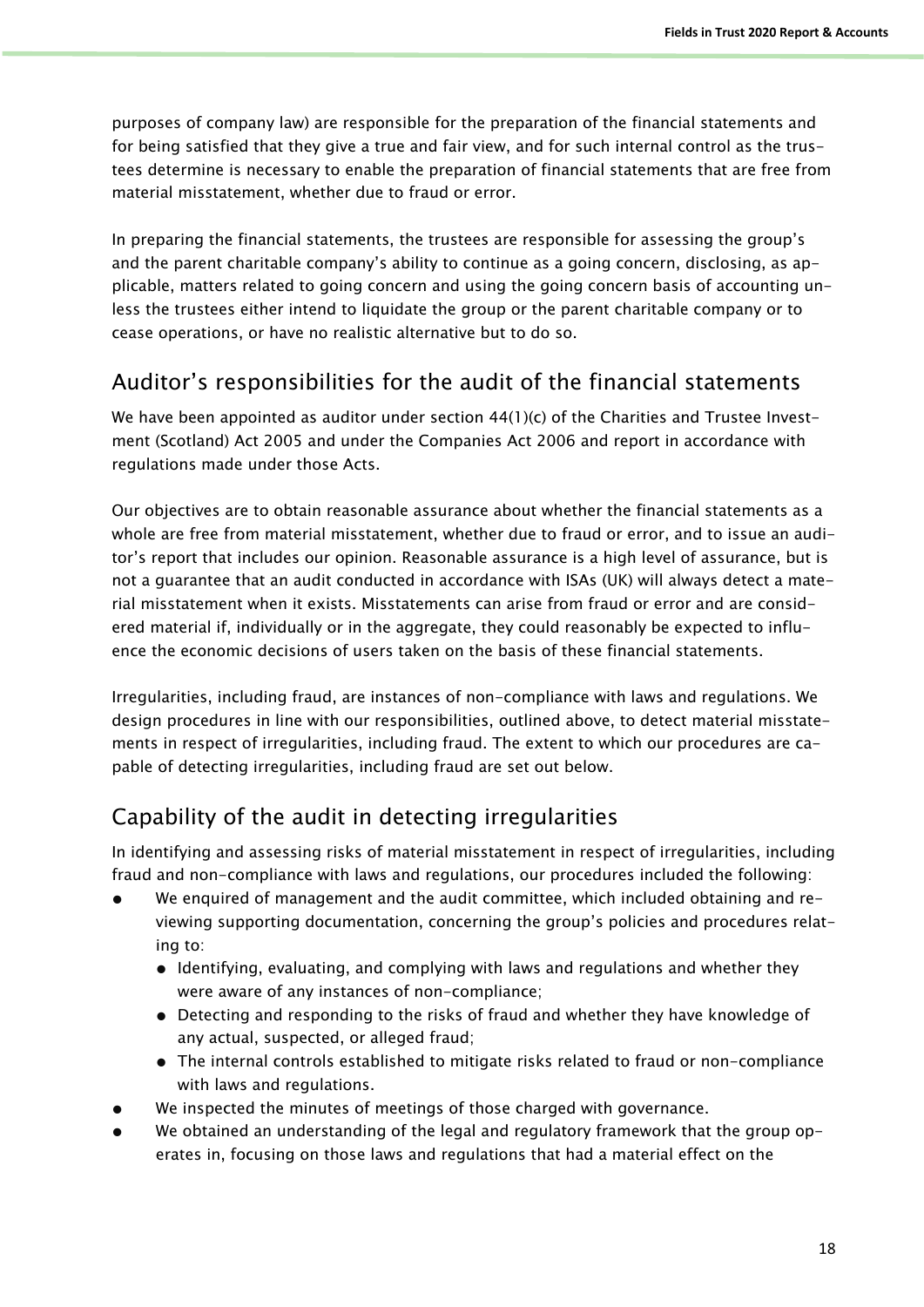financial statements or that had a fundamental effect on the operations of the group from our professional and sector experience.

- We communicated applicable laws and regulations throughout the audit team and remained alert to any indications of non-compliance throughout the audit.
- We reviewed any reports made to regulators.
- We reviewed the financial statement disclosures and tested these to supporting documentation to assess compliance with applicable laws and regulations.
- We performed analytical procedures to identify any unusual or unexpected relationships that may indicate risks of material misstatement due to fraud.
- In addressing the risk of fraud through management override of controls, we tested the appropriateness of journal entries and other adjustments, assessed whether the judgements made in making accounting estimates are indicative of a potential bias and tested significant transactions that are unusual or those outside the normal course of business.

Because of the inherent limitations of an audit, there is a risk that we will not detect all irregularities, including those leading to a material misstatement in the financial statements or noncompliance with regulation. This risk increases the more that compliance with a law or regulation is removed from the events and transactions reflected in the financial statements, as we will be less likely to become aware of instances of non-compliance. The risk is also greater regarding irregularities occurring due to fraud rather than error, as fraud involves intentional concealment, forgery, collusion, omission or misrepresentation.

A further description of our responsibilities is available on the Financial Reporting Council's website at: [www.frc.org.uk/auditorsresponsibilities](http://www.frc.org.uk/auditorsresponsibilities). This description forms part of our auditor's report.

# Use of our report

This report is made solely to the charitable company's members as a body, in accordance with Chapter 3 of Part 16 of the Companies Act 2006 and section 44(1)(c) of the Charities and Trustee Investment (Scotland) Act 2005. Our audit work has been undertaken so that we might state to the charitable company's members those matters we are required to state to them in an auditor's report and for no other purpose. To the fullest extent permitted by law, we do not accept or assume responsibility to anyone other than the charitable company and the charitable company's members as a body, for our audit work, for this report, or for the opinions we have formed.

Sayer Vircent LUP

Joanna Pittman (Senior statutory auditor) 9 April 2021 for and on behalf of Sayer Vincent LLP, Statutory Auditor Invicta House, 108-114 Golden Lane, LONDON, EC1Y 0TL Sayer Vincent LLP is eligible to act as auditor in terms of section 1212 of the Companies Act 2006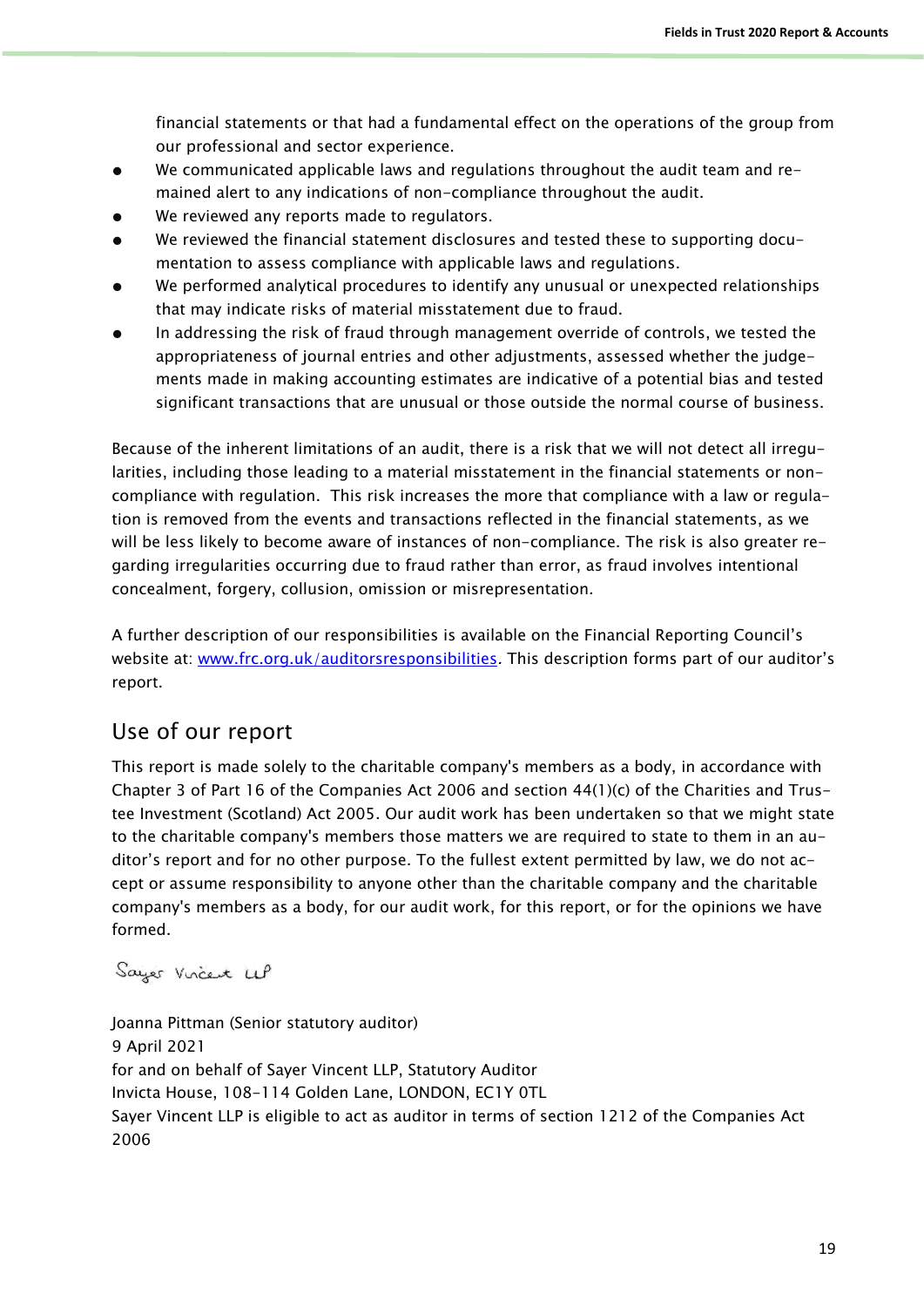#### Consolidated Statement of Financial Activities

### For the year ended 31 December 2020

|                                                                          |                | <b>Unrestricted Funds</b> |                                     |                                 | <b>Restricted Funds</b>          |                               |                        |
|--------------------------------------------------------------------------|----------------|---------------------------|-------------------------------------|---------------------------------|----------------------------------|-------------------------------|------------------------|
|                                                                          | <b>Note</b>    | General<br>fund<br>£'000  | Designated<br><b>Funds</b><br>£'000 | Income<br><b>Funds</b><br>£'000 | Permanent<br>Endowments<br>£'000 | 2020<br><b>Total</b><br>£'000 | 2019<br>Total<br>£'000 |
| Income from:<br>Donations and legacies                                   | 3              | 233                       |                                     | 71                              |                                  | 304                           | 323                    |
| Coronavirus Job Retention Scheme grants<br>Charitable activities         | 4<br>5         | 65                        |                                     |                                 |                                  | 65                            |                        |
| Protect Parks and Green Spaces                                           |                | 101                       |                                     |                                 |                                  | 101                           | 104                    |
| Champion Parks and Green Spaces                                          |                | 9                         |                                     |                                 |                                  | 9                             |                        |
| Investments                                                              | 6              | 93                        |                                     |                                 | 1                                | 94                            | 111                    |
| <b>Total income</b>                                                      |                | 501                       |                                     | 71                              |                                  | 573                           | 537                    |
| <b>Expenditure on:</b><br>Raising funds<br>Charitable activities         | $\overline{7}$ | 132                       |                                     |                                 |                                  | 132                           | 108                    |
| Protect Parks and Green Spaces                                           |                | 579                       |                                     | 267                             |                                  | 846                           | 847                    |
| Support Parks and Green Spaces                                           |                | 13                        |                                     | 9                               |                                  | 22                            | 31                     |
| Champion Parks and Green Spaces                                          |                | 142                       |                                     | 37                              |                                  | 179                           | 247                    |
| <b>Total expenditure</b>                                                 |                | 866                       |                                     | 313                             |                                  | 1,179                         | 1,233                  |
| Net (expenditure) / income before net<br>gains / (losses) on investments |                | (365)                     |                                     | (242)                           | 1                                | (606)                         | (695)                  |
| Net gains / (losses) on investments                                      |                | 250                       |                                     |                                 | (1)                              | 249                           | 517                    |
| Transfers between funds                                                  | 22             | 95                        | (103)                               | 8                               |                                  |                               |                        |
| Net movement in funds                                                    |                | (20)                      | (103)                               | (234)                           |                                  | (358)                         | (178)                  |
| <b>Reconciliation of funds</b><br>Total funds brought forward            |                | 1,139                     | 2,669                               | 543                             | 84                               | 4,435                         | 4,613                  |
| <b>Total funds carried forward</b>                                       |                | 1,119                     | 2,566                               | 308                             | 84                               | 4,078                         | 4,435                  |

All of the above results are derived from continuing activities. There were no other recognised gains or losses other than those stated above. Movements in funds are disclosed in Note 23 to the financial statements.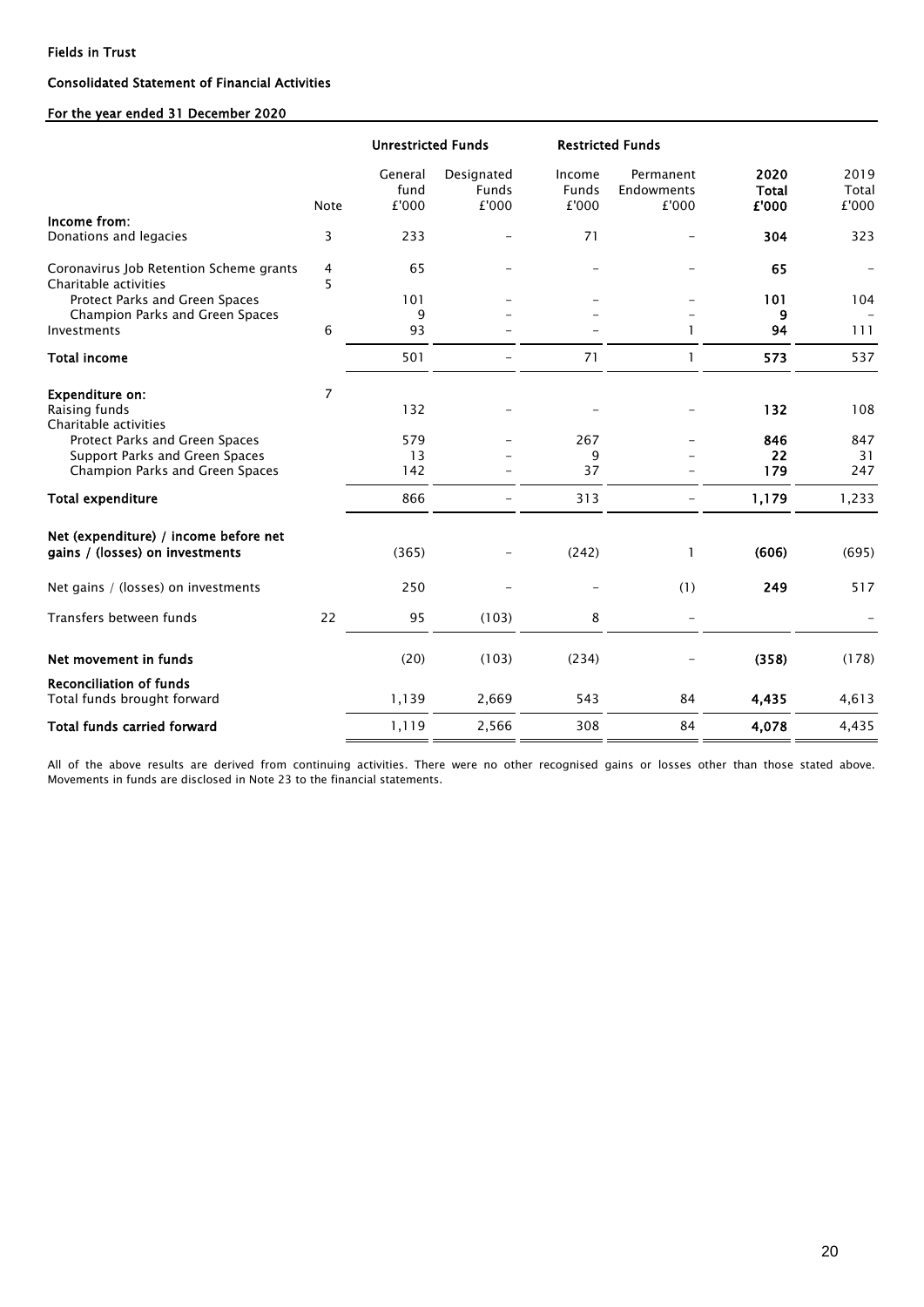# Balance sheets

# As at 31 December 2020

|                                                       |             | The group     |               |               | The charity |
|-------------------------------------------------------|-------------|---------------|---------------|---------------|-------------|
|                                                       |             | 2020<br>£'000 | 2019<br>£'000 | 2020<br>£'000 | 2019        |
| <b>Fixed assets</b>                                   | <b>Note</b> |               |               |               | £'000       |
| Tangible assets                                       | 14          | 508           | 523           | 508           | 523         |
| Investments                                           | 15          | 3,184         | 3,532         | 2,987         | 3,305       |
|                                                       |             | 3,692         | 4,056         | 3,495         | 3,828       |
| <b>Current assets</b>                                 |             |               |               |               |             |
| <b>Debtors</b>                                        | 18          | 78            | 63            | 78            | 63          |
| Current asset investments<br>Cash at bank and in hand |             | 574<br>252    | 550           | 574<br>276    | 550         |
|                                                       |             |               |               |               |             |
| <b>Liabilities</b>                                    |             | 904           | 613           | 928           | 613         |
| Creditors: amounts falling due within one year        | 19          | 518           | 234           | 562           | 278         |
| Net current (liabilities) / assets                    |             | 386           | 379           | 367           | 335         |
| <b>Total net assets</b>                               | 21          | 4,078         | 4,435         | 3,862         | 4,163       |
| <b>Funds</b>                                          |             |               |               |               |             |
| Restricted income funds                               |             |               |               |               |             |
| Income Funds<br><b>Permanent Endowment Funds</b>      |             | 308<br>84     | 543<br>84     | 308<br>43     | 542<br>44   |
|                                                       |             |               |               |               |             |
| <b>Total Restricted Funds</b>                         |             | 392           | 627           | 351           | 585         |
| <b>Unrestricted funds</b>                             |             |               |               |               |             |
| Designated funds                                      |             | 2,566         | 2,669         | 2,391         | 2,439       |
| <b>General funds</b>                                  |             | 1,120         | 1,139         | 1,120         | 1,139       |
| Total unrestricted funds                              |             | 3,686         | 3,808         | 3,511         | 3,577       |
| <b>Total charity funds</b>                            | 22          | 4,078         | 4,435         | 3,862         | 4,163       |

Approved by the trustees on 23 March 2021 and signed on their behalf by

1 Fairett

Jul

Jo Barnett **Jeremy Hammond** Chair **Chair** Treasurer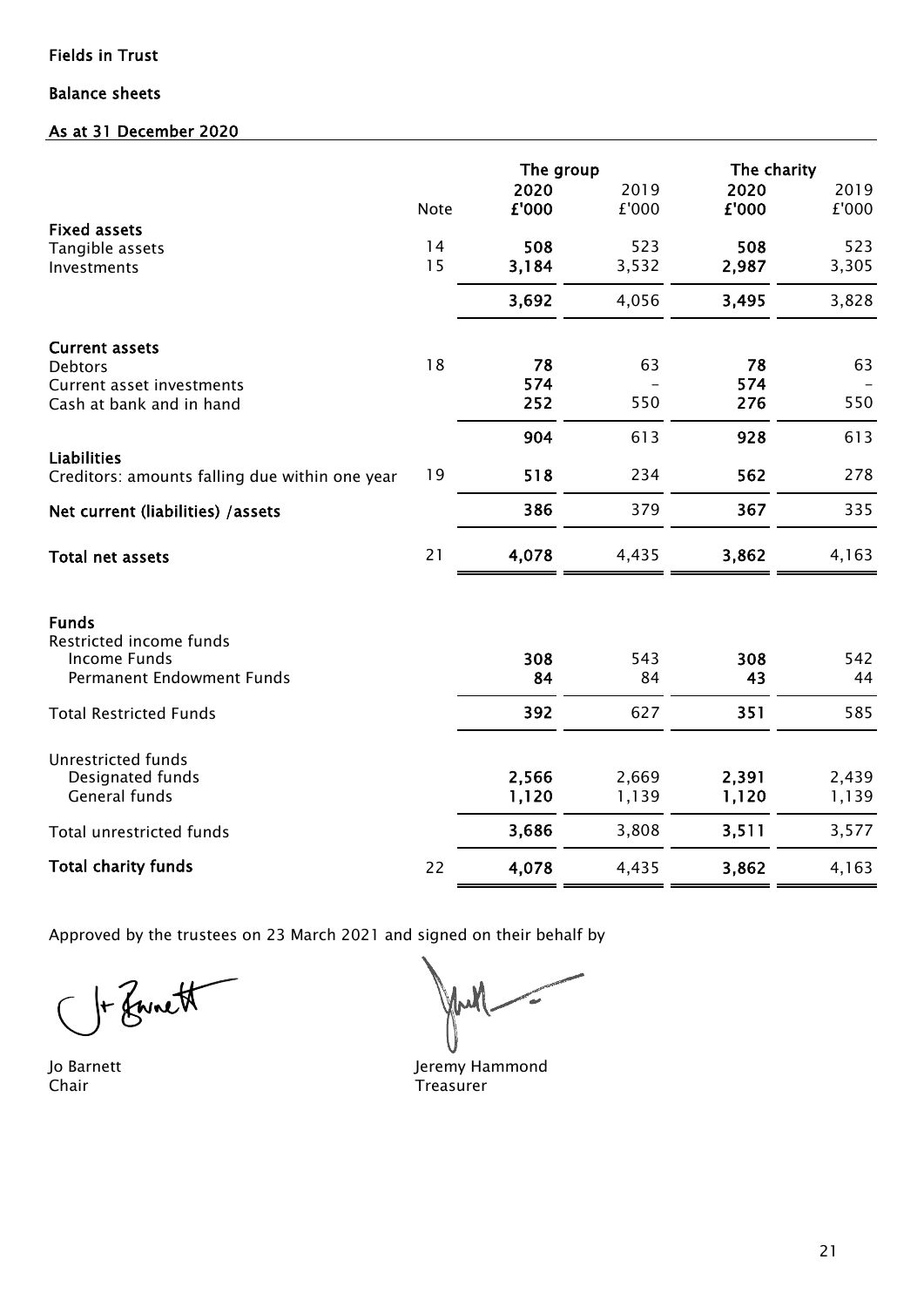### Consolidated statement of cash flows

# For the year ended 31 December 2020

### Reconciliation of net income / (expenditure) to net cash flow from operating activities

|                                                       | 2020  | 2019  |
|-------------------------------------------------------|-------|-------|
|                                                       | £'000 | £'000 |
| Net income/(expenditure) for the reporting period     | (357) | (178) |
| (as per the statement of financial activities)        |       |       |
| Depreciation charges                                  | 23    | 19    |
| (Gains)/losses on investments                         | (249) | (517) |
| Dividends, interest and rent from investments         | (94)  | (111) |
| (Increase)/decrease in debtors                        | (15)  | 42    |
| Increase/(decrease) in creditors                      | 34    | (51)  |
| Net cash provided by / (used in) operating activities | (658) | (797) |

|                                                        | 2020  |       | 2019  |       |
|--------------------------------------------------------|-------|-------|-------|-------|
| Cash flows from operating activities                   | £'000 | £'000 | £'000 | £'000 |
| Net cash provided by / (used in) operating activities  |       | (658) |       | (797) |
| Cash flows from investing activities                   |       |       |       |       |
| Dividends, interest and rents from investments         | 94    |       | 111   |       |
| Purchase of fixed assets                               | (7)   |       | (7)   |       |
| Proceeds from sale of investments                      | 479   |       | 900   |       |
| Purchase of investments                                | (446) |       | (401) |       |
| Net movement in cash held for investment portfolio     | (10)  |       | 37    |       |
| Net cash provided by / (used in) investing activities  |       | 109   |       | 639   |
| Cash flows from financing activities:                  |       |       |       |       |
| Cash inflows from new borrowing                        | 250   |       |       |       |
| Net cash provided by financing activities              |       | 250   |       |       |
| Change in cash and cash equivalents in the year        |       | (298) |       | (158) |
| Cash and cash equivalents at the beginning of the year |       | 550   |       | 708   |
| Cash and cash equivalents at the end of the year       |       | 252   |       | 550   |

## Analysis of cash and cash equivalents and of net debt

|                                   | At 1 January<br>2020 |       | Other non-<br>Cash flows cash changes | At $31$<br><b>December</b><br>2020 |
|-----------------------------------|----------------------|-------|---------------------------------------|------------------------------------|
|                                   | £                    | £     |                                       | £                                  |
| Cash at bank and in hand          | 550                  | (298) |                                       | 252                                |
| Total cash and cash equivalents   | 550                  | (298) |                                       | 252                                |
| Loans falling due within one year |                      | (250) |                                       | (250)                              |
| Total                             | 550                  | (548) |                                       | $\overline{2}$                     |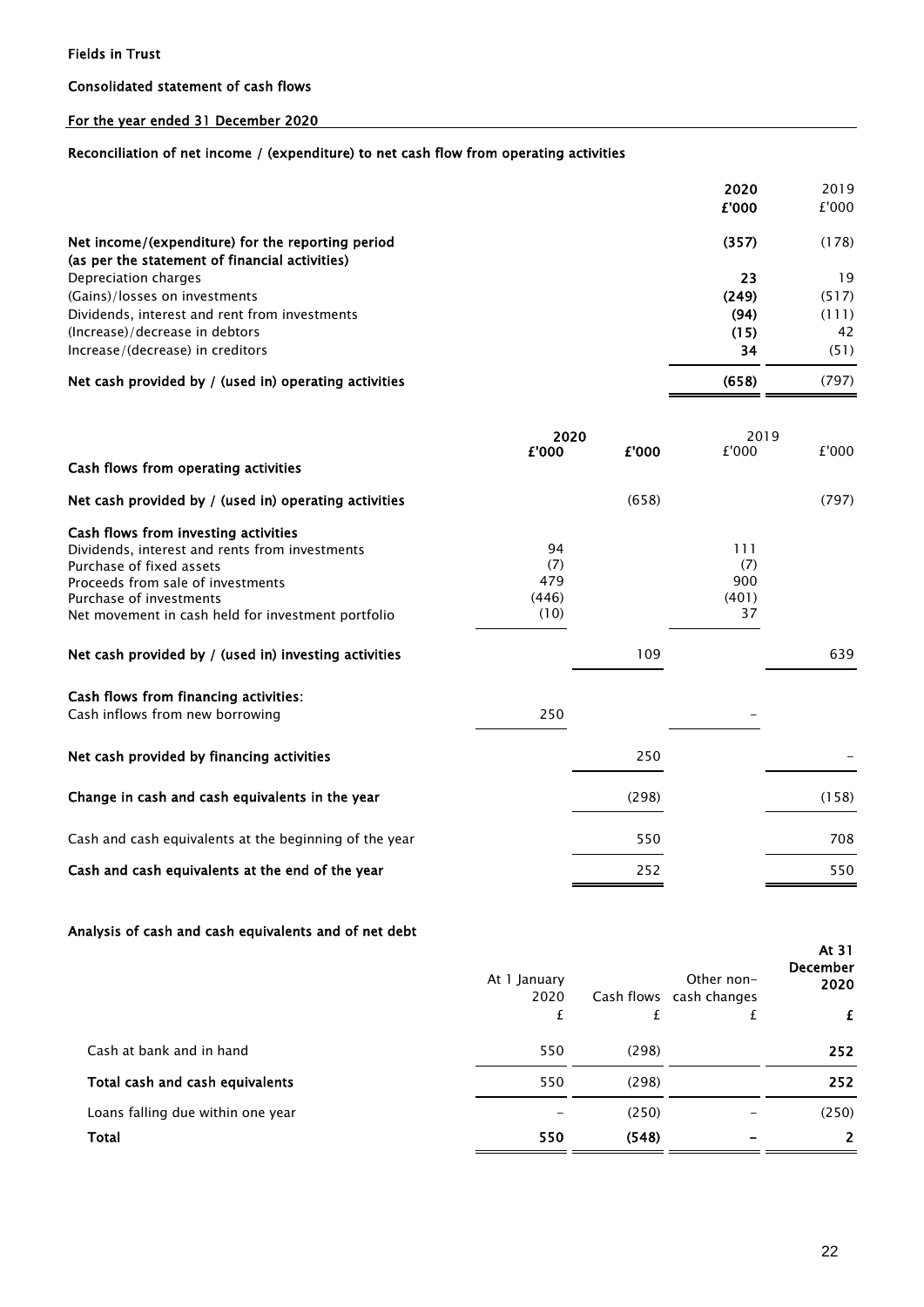#### Notes to the financial statements

### For the year ended 31 December 2020

#### 1 Accounting policies

#### a) Statutory information

Fields in Trust is incorporated by Royal Charter and registered charity in England and Wales, and in Scotland.

The registered office address is Unit 2D Woodstock Studios, 36 Woodstock Grove, London W12 8LE.

#### b) Basis of preparation

The financial statements have been prepared in accordance with Accounting and Reporting by Charities: Statement of Recommended Practice applicable to charities preparing their accounts in accordance with the Financial Reporting Standard applicable in the UK and Republic of Ireland (FRS 102) - (Charities SORP FRS 102), The Financial Reporting Standard applicable in the UK and Republic of Ireland (FRS 102) (March 2018) and the Charities Act 2011.

Assets and liabilities are initially recognised at historical cost or transaction value unless otherwise stated in the relevant accounting policy or note.

In applying the financial reporting framework, the trustees have made a number of subjective judgements, for example in respect of significant accounting estimates. Estimates and judgements are continually evaluated and are based on historical experience and other factors, including expectations of future events that are believed to be reasonable under the circumstances. The nature of the estimation means the actual outcomes could differ from those estimates. Any significant estimates and judgements affecting these financial statements are detailed within the relevant accounting policy below.

#### Basis of preparation - group accounts

These financial statements consolidate the results of the charity and its wholly-owned subsidiaries NPFA Services Limited and King George's Field Foundation on a line by line basis. Transactions and balances between the charity and its subsidiary have been eliminated from the consolidated financial statements. Balances between the two entities are disclosed in the notes of the charity's balance sheet.

The accounts (financial statements) have been prepared to give a 'true and fair' view and have departed from the Charities (Accounts and Reports) Regulations 2008 only to the extent required to provide a 'true and fair view'. This departure has involved following Accounting and Reporting by Charities preparing their accounts in accordance with the Financial Reporting Standard applicable in the UK and Republic of Ireland (FRS 102) rather than the Accounting and Reporting by Charities: Statement of Recommended Practice effective from 1 April 2005 which has since been withdrawn.

#### c) Public benefit entity

The charity meets the definition of a public benefit entity under FRS 102.

#### d) Going concern

The trustees consider that there are no material uncertainties about the charity's ability to continue as a going concern. The Group holds a sufficient level of managed investments in equities, bonds and liquidity funds to meet all known liabilities for the foreseeable future and provide for:

- twelve months forward expenditure to enable the delivery of the organisation's planned operational activity; and
- **•** longer term obligations to sites protected in perpetuity.

The trustees do not consider that there are any sources of estimation uncertainty at the reporting date that have a significant risk of causing a material adjustment to the carrying amounts of assets and liabilities within the next reporting period.

#### e) Income

Income is recognised when the charity has entitlement to the funds, any performance conditions attached to the income have been met, it is probable that the income will be received and that the amount can be measured reliably.

Income from grants, whether capital grants or revenue grants, is recognised when the charity has entitlement to the funds; any performance conditions attached to the grants have been met; it is probable that the income will be received; and the amount can be measured reliably and is not deferred.

For legacies, entitlement is taken as the earlier of the date on which either: the charity is aware that probate has been granted, the estate has been finalised and notification has been made by the executor(s) to the charity that a distribution will be made, or when a distribution is received from the estate. Receipt of a legacy, in whole or in part, is only considered probable when the amount can be measured reliably and the charity has been notified of the executor's intention to make a distribution. Where legacies have been notified to the charity, or the charity is aware of the granting of probate, and the criteria for income recognition have not been met, then the legacy is a treated as a contingent asset and disclosed if material.

Income received in advance of the provision of a specified service is deferred until the criteria for income recognition are met.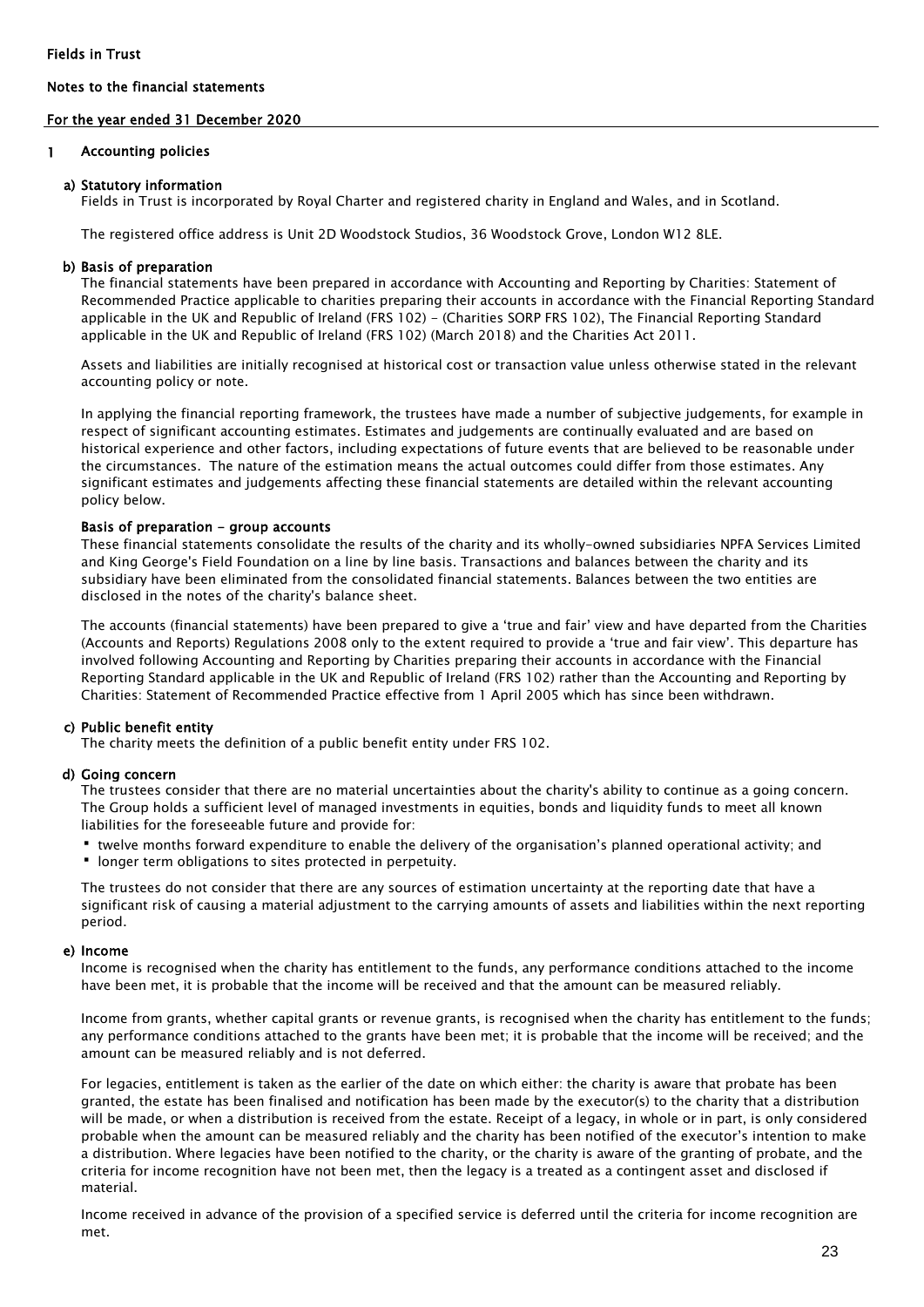### For the year ended 31 December 2020

#### 1 Accounting policies (continued)

#### f) Donations of gifts, services and facilities

Donated professional services and donated facilities are recognised as income when the charity has control over the item or received the service, any conditions associated with the donation have been met, the receipt of economic benefit from the use by the charity of the item is probable and that economic benefit can be measured reliably.

On receipt, donated gifts, professional services and donated facilities are recognised on the basis of the value of the gift to the charity which is the amount the charity would have been willing to pay to obtain services or facilities of equivalent economic benefit on the open market; a corresponding amount is then recognised in expenditure in the period of receipt.

#### g) Interest receivable

Interest on funds held on deposit is included when receivable and the amount can be measured reliably by the charity; this is normally upon notification of the interest paid or payable by the bank.

#### h) Fund accounting

Restricted funds are to be used for specific purposes as laid down by the donor. Expenditure which meets these criteria is charged to the fund.

Unrestricted funds are donations and other incoming resources received or generated for the charitable purposes.

Designated funds are unrestricted funds earmarked by the trustees to ensure that Fields in Trust is able to fulfil its ongoing obligations to the stewardship of parks and green spaces protected in perpetuity.

#### i) Expenditure and irrecoverable VAT

Expenditure is recognised once there is a legal or constructive obligation to make a payment to a third party, it is probable that settlement will be required and the amount of the obligation can be measured reliably. Expenditure is classified under the following activity headings:

- Costs of raising funds relate to the costs incurred by the charity in inducing third parties to make voluntary contributions to it, as well as the cost of any activities with a fundraising purpose, and the costs of managing investments.
- Expenditure on charitable activities includes the costs of delivering services, advice, technical support and other related activities undertaken to further the purposes of the charity and their associated support costs.
- Other expenditure represents those items not falling into any other heading.

Irrecoverable VAT is charged as a cost against the activity for which the expenditure was incurred.

#### j) Grantmaking

Grants payable are charged to the Statement of Financial Activities in the year in which the offer is conveyed to the recipient except in those cases where the offer is conditional, such grants being recognised as expenditure when the conditions attaching are fulfilled.

#### k) Allocation of overhead costs

Resources expended are allocated to the particular activity where the cost relates directly to that activity. However, the cost of overall direction and administration of each activity, comprising the salary and overhead costs of the central function, is apportioned on the following bases which are an estimate, based on staff time, of the amount attributable to each activity.

| • Protect Parks and Green Spaces  | 77% (2019 –71%. )   |
|-----------------------------------|---------------------|
| • Support Parks and Green Spaces  | $3\%$ (2019 – 4%)   |
| • Champion Parks and Green Spaces | $20\%$ (2019 – 25%) |

Where information about the aims, objectives and projects of the charity is provided to potential beneficiaries, the costs associated with this publicity are allocated to charitable expenditure.

Where such information about the aims, objectives and projects of the charity is also provided to potential donors, activity costs are apportioned between fundraising and charitable activities on the basis of area of literature occupied by each activity.

Overhead and governance costs are re-allocated to each of the activities on a similar basis which is an estimate, based on staff time, of the amount attributable to each activity.

#### l) Operating leases

Rental charges are charged on a straight line basis over the term of the lease.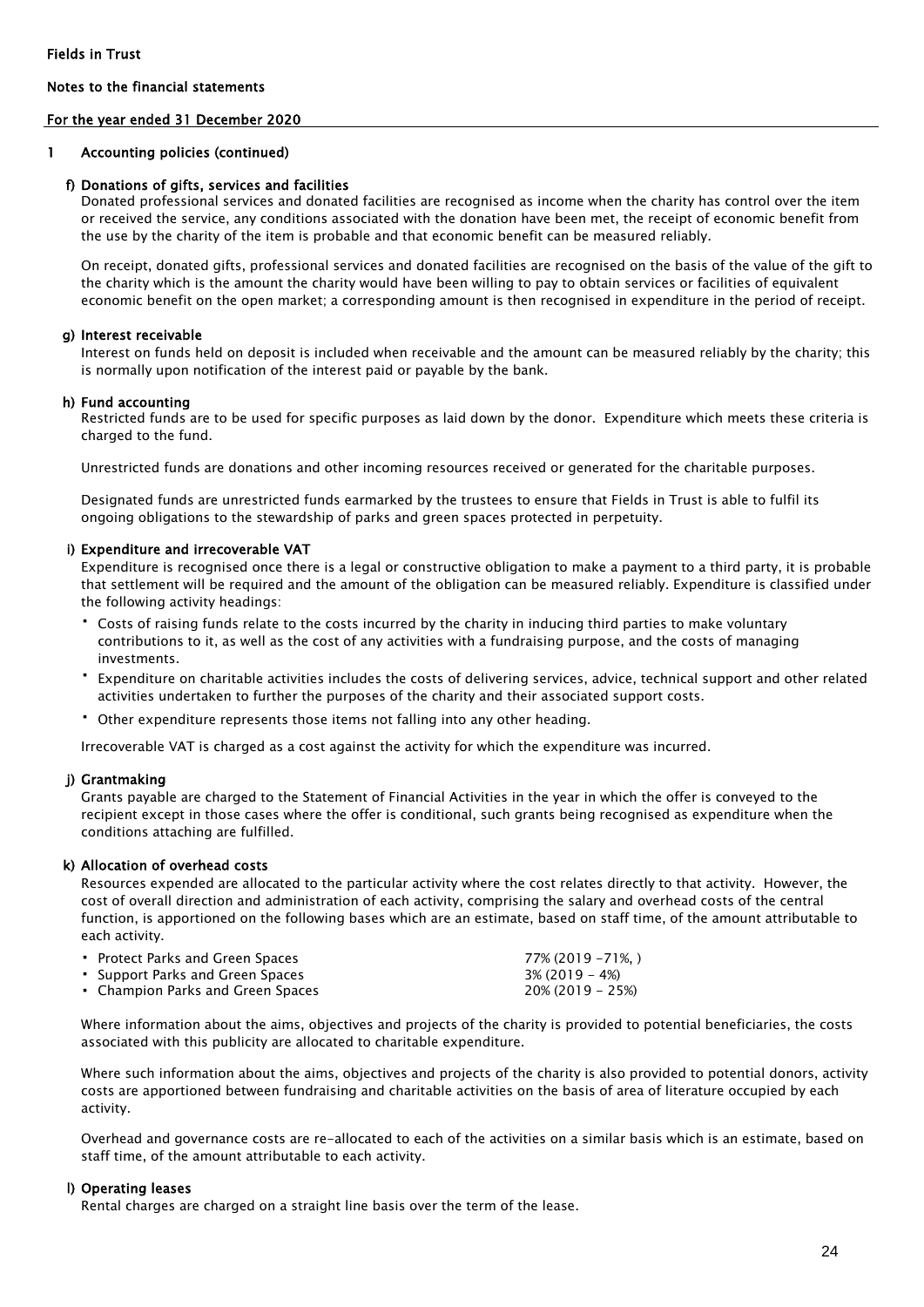#### For the year ended 31 December 2020

#### 1 Accounting policies (continued)

#### m) Tangible fixed assets

Items of equipment are capitalised where the purchase price exceeds £1,000. Depreciation costs are allocated to activities on the basis of the use of the related assets in those activities. Assets are reviewed for impairment if circumstances indicate their carrying value may exceed their net realisable value and value in use. Major components are treated as a separate asset where they have significantly different patterns of consumption of economic benefits and are depreciated separately over its useful life.

Depreciation is provided at rates calculated to write down the cost of each asset to its estimated residual value over its expected useful life. The depreciation rates in use are as follows:

| • Long leasehold properties            | 50 years |
|----------------------------------------|----------|
| • Office Furniture                     | 10 vears |
| • Office and IT Equipment and Database | 4 vears  |

#### n) Debtors

Trade and other debtors are recognised at the settlement amount due after any trade discount offered. Prepayments are valued at the amount prepaid net of any trade discounts due.

#### o) Cash at bank and in hand

Cash at bank and cash in hand includes cash and short term highly liquid investments with a short maturity of three months or less from the date of acquisition or opening of the deposit or similar account. Funds held exclude bank balances for accounts held in Scottish branches.

#### p) Creditors and provisions

Creditors and provisions are recognised where the charity has a present obligation resulting from a past event that will probably result in the transfer of funds to a third party and the amount due to settle the obligation can be measured or estimated reliably. Creditors and provisions are normally recognised at their settlement amount after allowing for any trade discounts due.

#### q) Funds held as custodian

The charity, acting as custodian trustee, holds permanent endowment investments not included in the balance sheet. However, income arising from the investments is received into the Fields in Trust's bank account and correspondingly shown as a creditor on the balance sheet.

More information on these funds and the balances held is provided in note 26.

#### r) Financial instruments

The charity and group have both basic and non-basic financial assets and financial liabilities. Basic financial instruments are initially recognised at transaction value and subsequently measured at their settlement value with the exception of bank loans which are subsequently measured at amortised cost using the effective interest method. Non-basic financial instruments are measured at fair value with any gain or loss going to the statement of financial activities. Full details are given in the financial instruments note.

#### s) Pensions

The charity operates a defined contribution pension scheme. The assets of the scheme are held separately from those of the charity in an independently administered fund. The pension cost charge represents contributions payable under the scheme by the charity to the fund. The charity has no liability under the scheme other than for the payment of those contributions.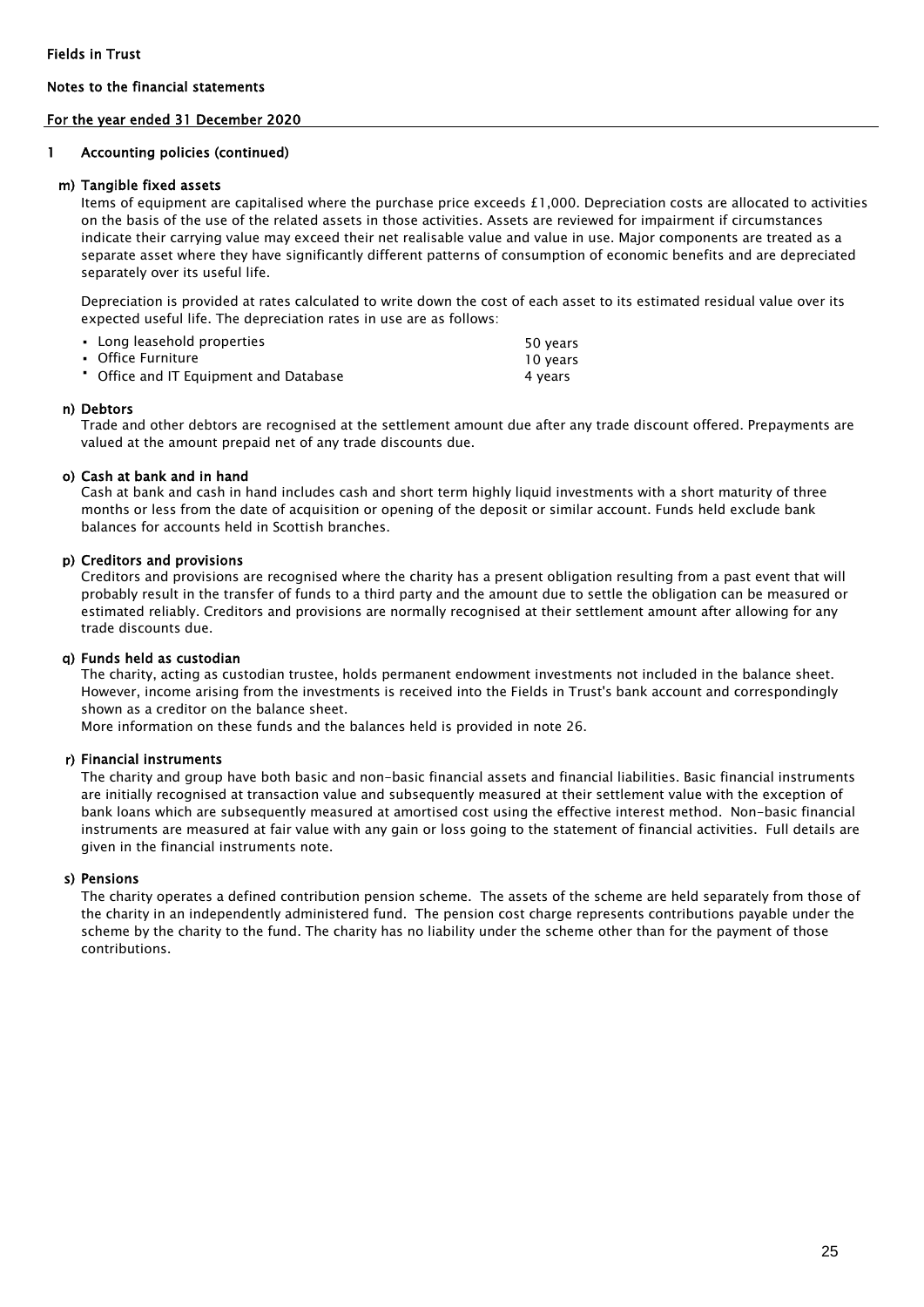### For the year ended 31 December 2020

#### 2 Detailed comparatives for SOFA (prior year)

|                                                                   | <b>Unrestricted Funds</b> |                    | <b>Restricted Funds</b> |                        |               |  |
|-------------------------------------------------------------------|---------------------------|--------------------|-------------------------|------------------------|---------------|--|
|                                                                   | General<br>fund           | Designated<br>fund | Income<br>funds         | Permanent<br>Endowment | 2019<br>Total |  |
|                                                                   | £'000                     | £'000              | £'000                   | £'000                  | £'000         |  |
| Income from:                                                      |                           |                    |                         |                        |               |  |
| Donations and legacies                                            | 239                       |                    | 84                      |                        | 323           |  |
| Donation - transfer of King George's Field Foundation             |                           |                    |                         |                        |               |  |
| investments<br>Charitable activities                              |                           |                    |                         |                        |               |  |
| Protect Parks and Green Spaces                                    | 104                       |                    |                         |                        | 104           |  |
| Other trading activities                                          |                           |                    |                         |                        |               |  |
| Investments                                                       | 110                       |                    |                         |                        | 111           |  |
| <b>Total income</b>                                               | 453                       |                    | 84                      |                        | 537           |  |
| <b>Expenditure on:</b>                                            |                           |                    |                         |                        |               |  |
| Raising funds                                                     | 108                       |                    |                         |                        | 108           |  |
| Charitable activities                                             |                           |                    |                         |                        |               |  |
| Protect Parks and Green Spaces                                    | 437<br>24                 |                    | 391                     | 19                     | 847           |  |
| Support Parks and Green Spaces<br>Champion Parks and Green Spaces | 204                       |                    | 7<br>43                 |                        | 31<br>247     |  |
|                                                                   |                           |                    |                         |                        |               |  |
| <b>Total expenditure</b>                                          | 773                       |                    | 441                     | 19                     | 1,233         |  |
| Net income / expenditure before net gains /                       |                           |                    |                         |                        |               |  |
| (losses) on investments                                           | (320)                     |                    | (357)                   | (18)                   | (695)         |  |
| Net (losses) / gains on investments                               | 515                       |                    |                         | 2                      | 517           |  |
| Net income / expenditure                                          | 195                       |                    | (357)                   | (16)                   | (178)         |  |
| Transfers between funds                                           | 1                         | (2)                |                         |                        |               |  |
| Net movement in funds                                             | 196                       | (2)                | (356)                   | (16)                   | (178)         |  |
| Total funds brought forward                                       | 943                       | 2,671              | 898                     | 101                    | 4,613         |  |
| Total funds carried forward                                       | 1,139                     | 2,669              | 542                     | 85                     | 4,435         |  |

#### 3a Income from donations and legacies (current year)

| <u>111981118 118111 WANAGARTA WILM TEMAGERA (BANTENIG JEAN)</u>                                                                 | Unrestricted<br>£'000 | Restricted<br>£'000 | 2020<br><b>Total</b><br>£'000 | 2019<br>Total<br>£'000 |
|---------------------------------------------------------------------------------------------------------------------------------|-----------------------|---------------------|-------------------------------|------------------------|
| <b>Gifts</b><br>Donated services                                                                                                | 229<br>4              | 71                  | 300<br>4                      | 317<br>-6              |
|                                                                                                                                 | 233                   | 71                  | 304                           | 323                    |
| Gifts in Kind included in the above voluntary income are as follows<br>Sport Wales (accommodation)<br>Freshfields (legal costs) |                       |                     | 4<br>4                        | 4<br>6                 |

#### 3b Income from donations and legacies (prior year)

| 1.1              | Unrestricted<br>£'000 | Restricted<br>£'000 | 2019<br>Total<br>£'000 |
|------------------|-----------------------|---------------------|------------------------|
| Gifts            | 233                   | 84                  | 317                    |
| Donated services | 6                     | $\qquad \qquad$     | 6                      |
|                  | 239                   | 84                  | 323                    |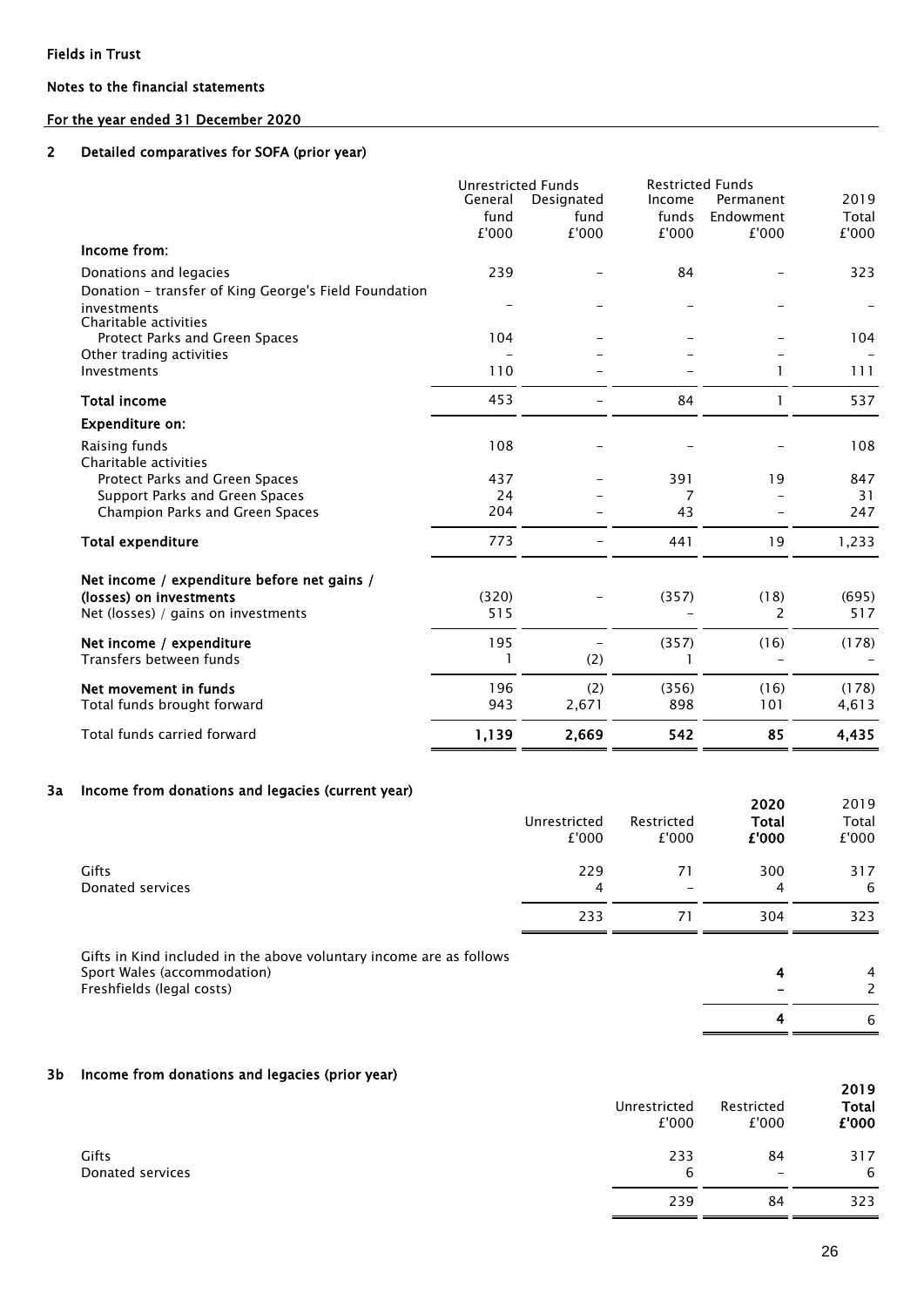#### Notes to the financial statements

### For the year ended 31 December 2020

#### 4 Coronavirus Job Retention Scheme grants

|        | Unrestricted<br>£'000 | Restricted<br>£'000      | 2020<br><b>Total</b><br>£'000 | 2019<br>Total<br>£'000 |
|--------|-----------------------|--------------------------|-------------------------------|------------------------|
| Grants | 65                    | $\overline{\phantom{m}}$ | 65                            | -                      |
|        | 65                    | $\qquad \qquad -$        | 65                            | -                      |

Grants claimed from the Coronavirus Job Retention Scheme to cover a portion of salaried costs for employees furloughed between 1 May and 31 December 2020.

#### 5 Income from charitable activities (current year)

|                                                                      | 2020         | 2019  |
|----------------------------------------------------------------------|--------------|-------|
|                                                                      | <b>Total</b> | Total |
|                                                                      | £'000        | £'000 |
| Field income and rents                                               | 56           | 54    |
| Technical consultancy                                                | 54           | 50    |
| Sub-total for Protect Parks and Green Spaces                         | 101          | 104   |
| Sub-total for Champion Parks and Green Spaces                        | 9            |       |
| Total income from charitable activities (unrestricted in both years) | 110          | 104   |
|                                                                      |              |       |

#### 6a Income from investments (current year)

| 1.11                                | Unrestricted<br>£'000 | Restricted<br>£'000      | 2020<br>Total<br>£'000   | 2019<br>Total<br>£'000 |
|-------------------------------------|-----------------------|--------------------------|--------------------------|------------------------|
| Investment income                   | 93                    |                          | 94                       | 110                    |
| Interest on cash deposits and loans | -                     | $\overline{\phantom{0}}$ | $\overline{\phantom{0}}$ |                        |
|                                     | 93                    |                          | 94                       | -11                    |

#### 6b Income from investments (prior year)

|                                                          | Unrestricted<br>£'000 | Restricted<br>£'000      | 2019<br><b>Total</b><br>£'000 |
|----------------------------------------------------------|-----------------------|--------------------------|-------------------------------|
| Investment income<br>Interest on cash deposits and loans | 109                   | $\overline{\phantom{a}}$ | 110                           |
|                                                          | 110                   |                          | 111                           |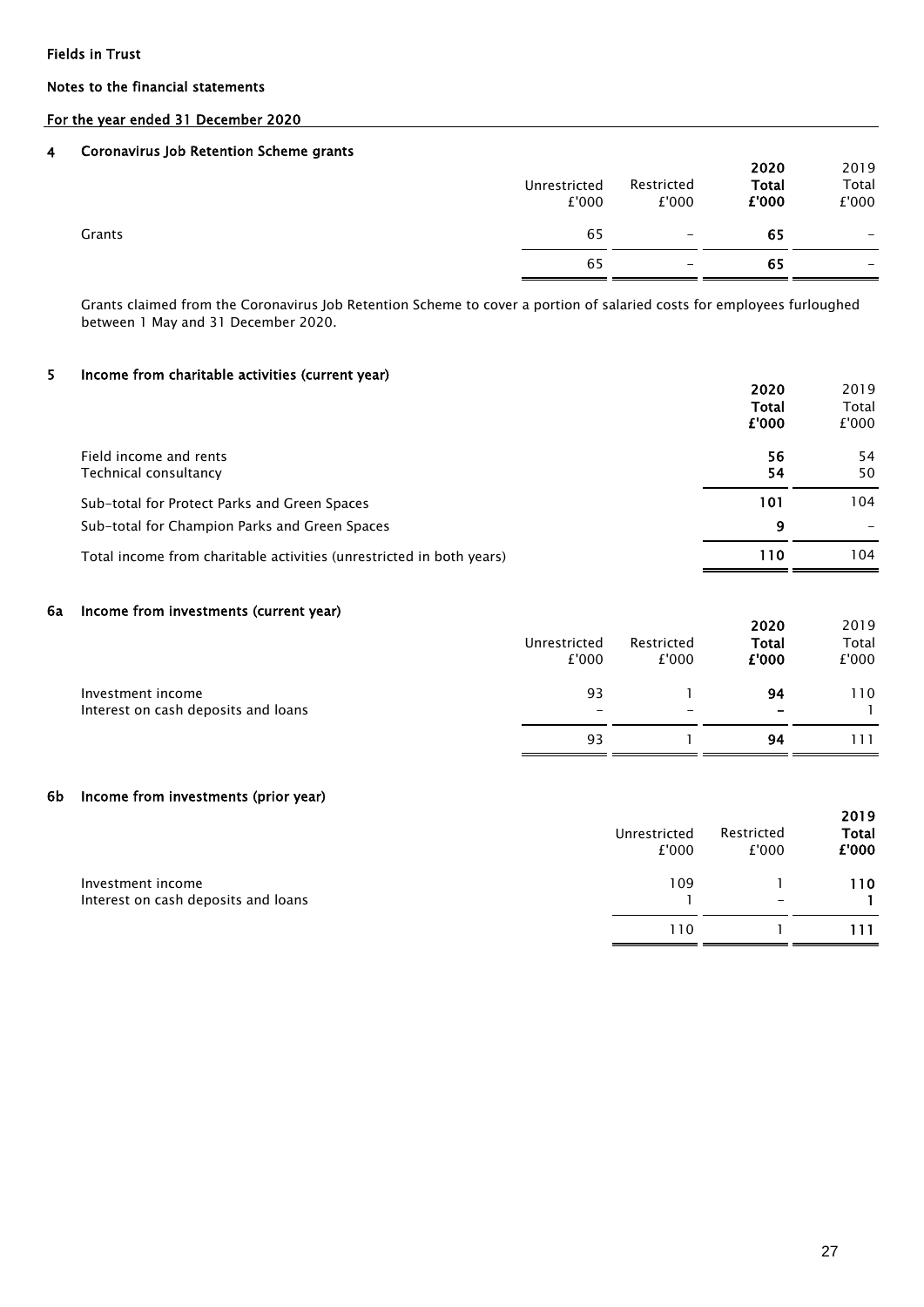### For the year ended 31 December 2020

#### 7a Analysis of expenditure (current year)

|                                |                                                             | Charitable activities                                |                                                       |                              |                           |                    |                               |                        |
|--------------------------------|-------------------------------------------------------------|------------------------------------------------------|-------------------------------------------------------|------------------------------|---------------------------|--------------------|-------------------------------|------------------------|
|                                | <b>Protect Parks</b><br>and Green<br><b>Spaces</b><br>£'000 | <b>Support Parks</b><br>and Green<br>Spaces<br>£'000 | Champion<br>Parks and<br><b>Green Spaces</b><br>£'000 | Governance<br>Costs<br>£'000 | Raising<br>funds<br>£'000 | Overheads<br>£'000 | 2020<br><b>Total</b><br>£'000 | 2019<br>Total<br>£'000 |
| Staff costs (note 11)          | 313                                                         | 11                                                   | 82                                                    | 40                           | 105                       | 212                | 763                           | 722                    |
| HR and pool car costs          |                                                             |                                                      |                                                       |                              |                           | 17                 | 18                            | 25                     |
| <b>Accommodation costs</b>     |                                                             |                                                      |                                                       |                              |                           | 31                 | 31                            | 33                     |
| Office costs and charges       |                                                             |                                                      |                                                       |                              |                           | 8                  | 9                             | 15                     |
| IT costs                       |                                                             |                                                      |                                                       |                              |                           | 38                 | 38                            | 36                     |
| Finance charges                |                                                             |                                                      |                                                       |                              | 23                        | 22                 | 45                            | 48                     |
| Governance and committee costs |                                                             |                                                      |                                                       | 15                           |                           |                    | 15                            | 21                     |
| Consultancy and research costs | 10                                                          |                                                      | $\overline{2}$                                        |                              | 3                         |                    | 16                            | 22                     |
| Travel and subsistence         | 3                                                           |                                                      |                                                       |                              |                           |                    | 4                             | 14                     |
| Communications costs           |                                                             |                                                      | 14                                                    |                              |                           | 10                 | 25                            | 41                     |
| Awards and other event costs   |                                                             |                                                      |                                                       |                              |                           |                    |                               | 9                      |
| Field costs and charges        | 60                                                          |                                                      |                                                       |                              |                           |                    | 60                            | 107                    |
| Grants expenditure (note 9)    | 155                                                         |                                                      |                                                       |                              |                           |                    | 155                           | 141                    |
|                                | 541                                                         | 11                                                   | 99                                                    | 57                           | 132                       | 339                | 1,179                         | 1,233                  |
| Overheads                      | 261                                                         | 9                                                    | 69                                                    |                              | $\overline{\phantom{m}}$  | (339)              |                               |                        |
| <b>Governance Costs</b>        | 44                                                          | $\overline{2}$                                       | 11                                                    | (57)                         |                           |                    |                               |                        |
| Total expenditure 2020         | 846                                                         | 22                                                   | 179                                                   |                              | 132                       |                    | 1,179                         | 1,233                  |
| Total expenditure 2019         | 847                                                         | 31                                                   | 247                                                   |                              | 108                       |                    | 1,233                         |                        |

Note: £87k of staff costs contained within overheads (at £212k) relate to the cost of staff furloughed in 2020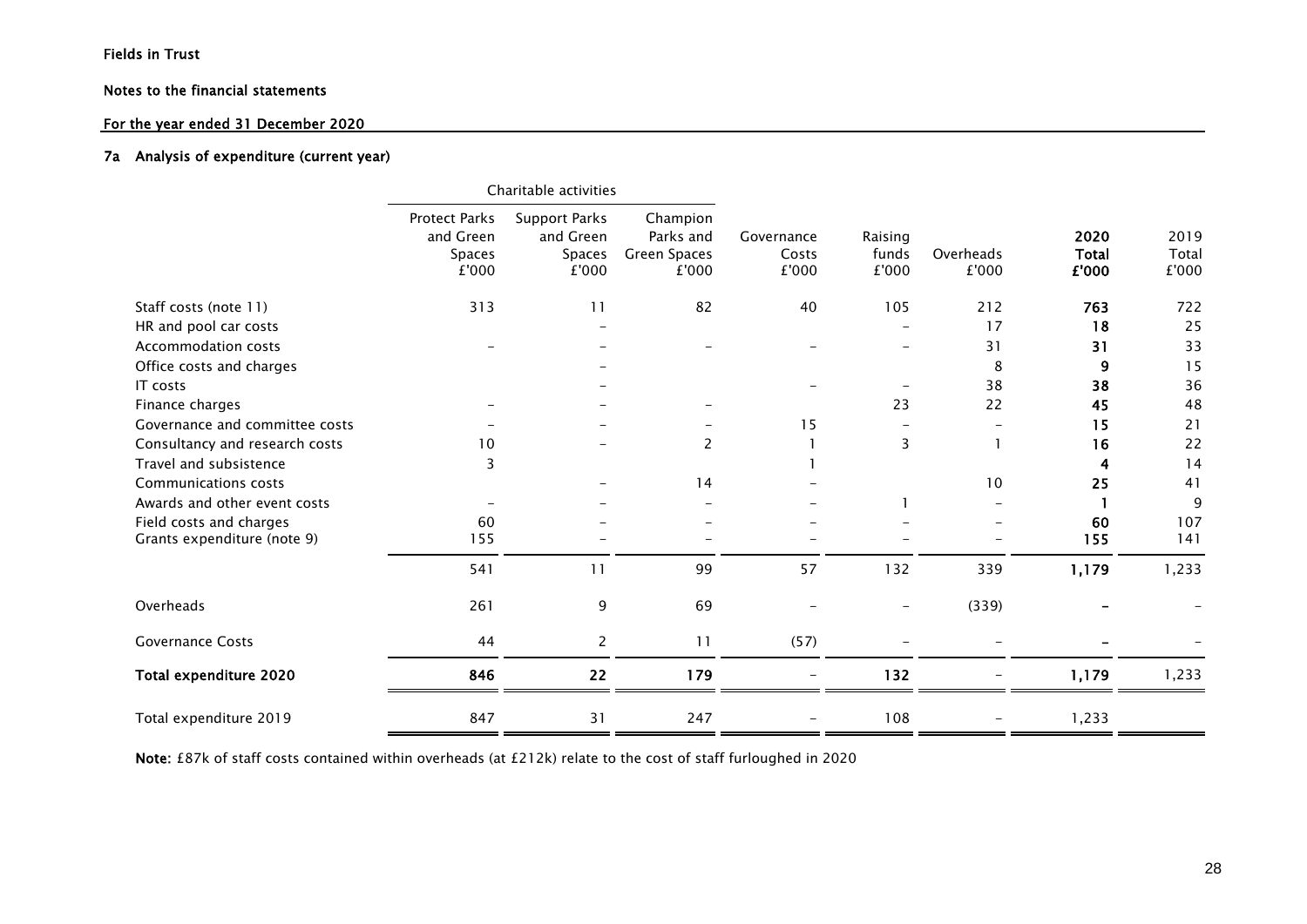# Notes to the financial statements

# For the year ended 31 December 2020

## 7b Analysis of expenditure (prior year)

|                                                        | Charitable activities                                       |                                                      |                                                |                              |                           |                    |                               |
|--------------------------------------------------------|-------------------------------------------------------------|------------------------------------------------------|------------------------------------------------|------------------------------|---------------------------|--------------------|-------------------------------|
|                                                        | <b>Protect Parks</b><br>and Green<br><b>Spaces</b><br>£'000 | <b>Support Parks</b><br>and Green<br>Spaces<br>£'000 | Champion<br>Parks and<br>Green Spaces<br>£'000 | Governance<br>Costs<br>£'000 | Raising<br>funds<br>£'000 | Overheads<br>£'000 | 2019<br><b>Total</b><br>£'000 |
| Staff costs (note 11)                                  | 334                                                         | 18                                                   | 119                                            | 63                           | 98                        | 90                 | 722                           |
| HR and pool car costs                                  |                                                             |                                                      |                                                |                              |                           | 22                 | 25                            |
| <b>Accommodation costs</b>                             |                                                             |                                                      |                                                |                              |                           | 33                 | 33                            |
| Office costs and charges                               |                                                             |                                                      |                                                |                              |                           | 14                 | 15                            |
| IT costs                                               |                                                             |                                                      |                                                |                              |                           | 35                 | 36                            |
| Finance charges                                        |                                                             |                                                      |                                                |                              |                           | 48                 | 48                            |
| Governance and committee costs                         |                                                             |                                                      |                                                | 20                           |                           |                    | 21                            |
| Consultancy and research costs                         |                                                             |                                                      | 4                                              | 5                            | 5                         | 9                  | 22                            |
| Travel and subsistence                                 | 11                                                          |                                                      |                                                |                              |                           |                    | 14                            |
| <b>Communications costs</b>                            |                                                             |                                                      | 31                                             |                              |                           |                    | 41                            |
| Awards and other event costs                           |                                                             |                                                      |                                                |                              | 2                         | 6                  | 9                             |
| Field costs and charges<br>Grants expenditure (note 9) | 107<br>141                                                  |                                                      |                                                |                              |                           |                    | 107<br>141                    |
|                                                        | 596                                                         | 18                                                   | 158                                            | 89                           | 108                       | 265                | 1,233                         |
| Overheads                                              | 188                                                         | 10                                                   | 67                                             |                              |                           | (265)              |                               |
| <b>Governance Costs</b>                                | 63                                                          | 3                                                    | 23                                             | (89)                         |                           |                    |                               |
| Total expenditure 2019                                 | 847                                                         | 31                                                   | 247                                            |                              | 108                       |                    | 1,233                         |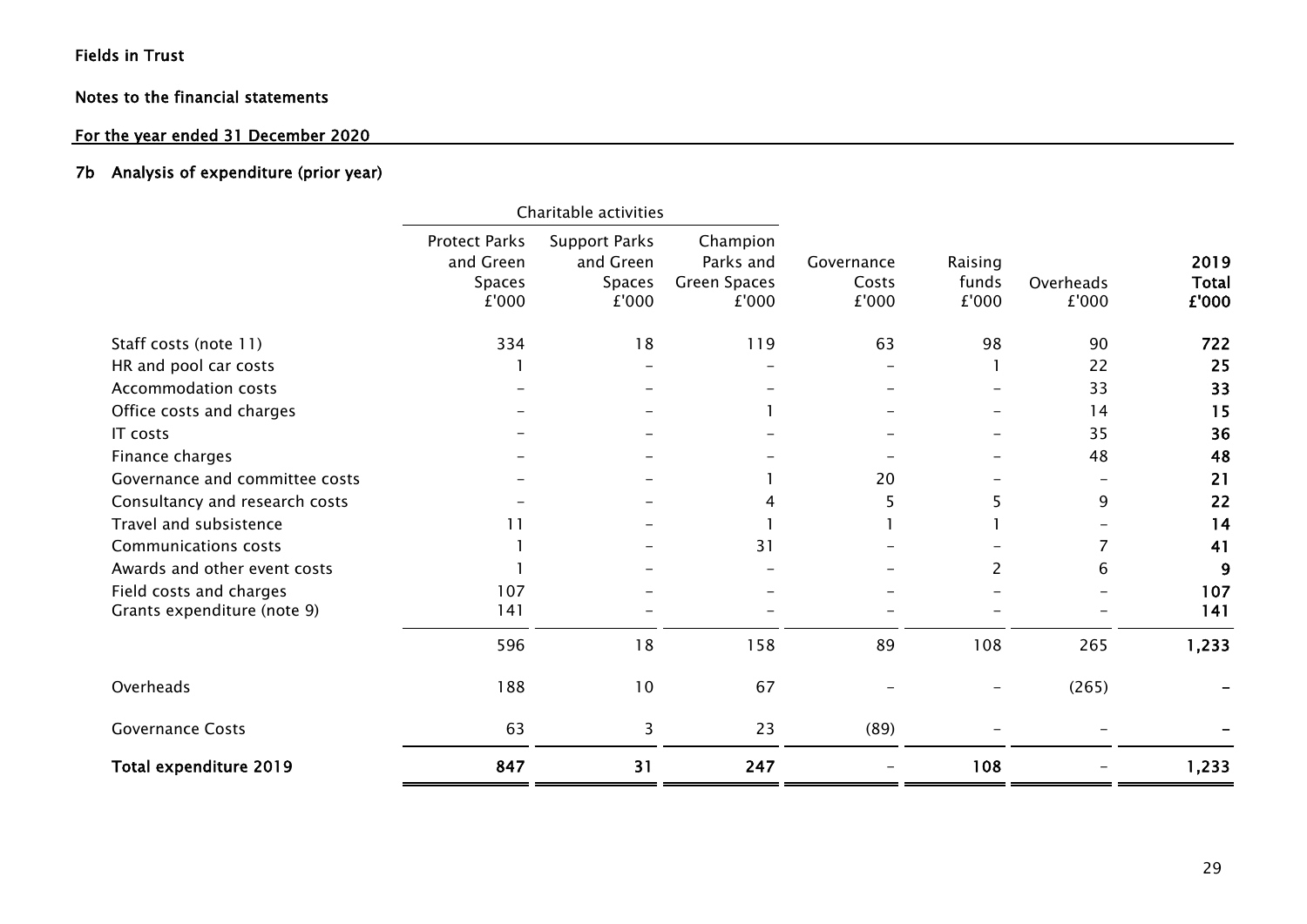### For the year ended 31 December 2020

#### 8 Grant making

|                                                  | Grants to<br>institutions<br>£'000 | 2020<br>£'000 | 2019<br>£'000  |
|--------------------------------------------------|------------------------------------|---------------|----------------|
| Cost                                             |                                    |               |                |
| London Marathon Charitable Trust Core Areas Fund |                                    |               | 6              |
| London Marathon Charitable Trust National Fund   | 93                                 | 93            | 114            |
| Landfill Tax Credit scheme                       | 17                                 | 17            |                |
| Stanmer Park                                     | 38                                 | 38            |                |
| County Fund                                      |                                    |               | $\overline{2}$ |
| Enfield Borough KG Fields                        |                                    |               | 19             |
| At the end of the year                           | 155                                | 155           | 141            |

Where resources allow, Fields in Trust may award grants for the improvement and maintenance of playing fields, play areas and recreational schemes and related purposes on condition the field is under the charity's protection. In 2020, grants were made from the following funds:

The London Marathon Charitable Trust has provided two grants towards the delivery of protection and activation programmes across the UK. The activation programme included grants for the delivery of activity programmes targeted at the physically inactive at protected sites.

As a result of funding from Wren under the Landfill Tax Credit Scheme, we provided grants for environmental improvements to public parks and open spaces

The Stanmer Park fund was created through the generosity of two donations to provide a grant for a play area at Stanmer Park in Brighton and Hove.

#### 9 Net expenditure for the year

This is stated after charging / crediting:

|                                         | 2020<br>£'000 | 2019<br>£'000 |
|-----------------------------------------|---------------|---------------|
| Depreciation                            | 23            | 19            |
| Trustee indemnity insurance             | 4             | 3             |
| Trustees' reimbursed travel expenses:   |               |               |
| 0 trustees (2019: 3)                    |               |               |
| Operating lease rentals                 |               |               |
| Auditor's remuneration (excluding VAT): |               |               |
| Audit                                   | 10            | 10            |
| Other services                          |               | 3.            |
|                                         |               |               |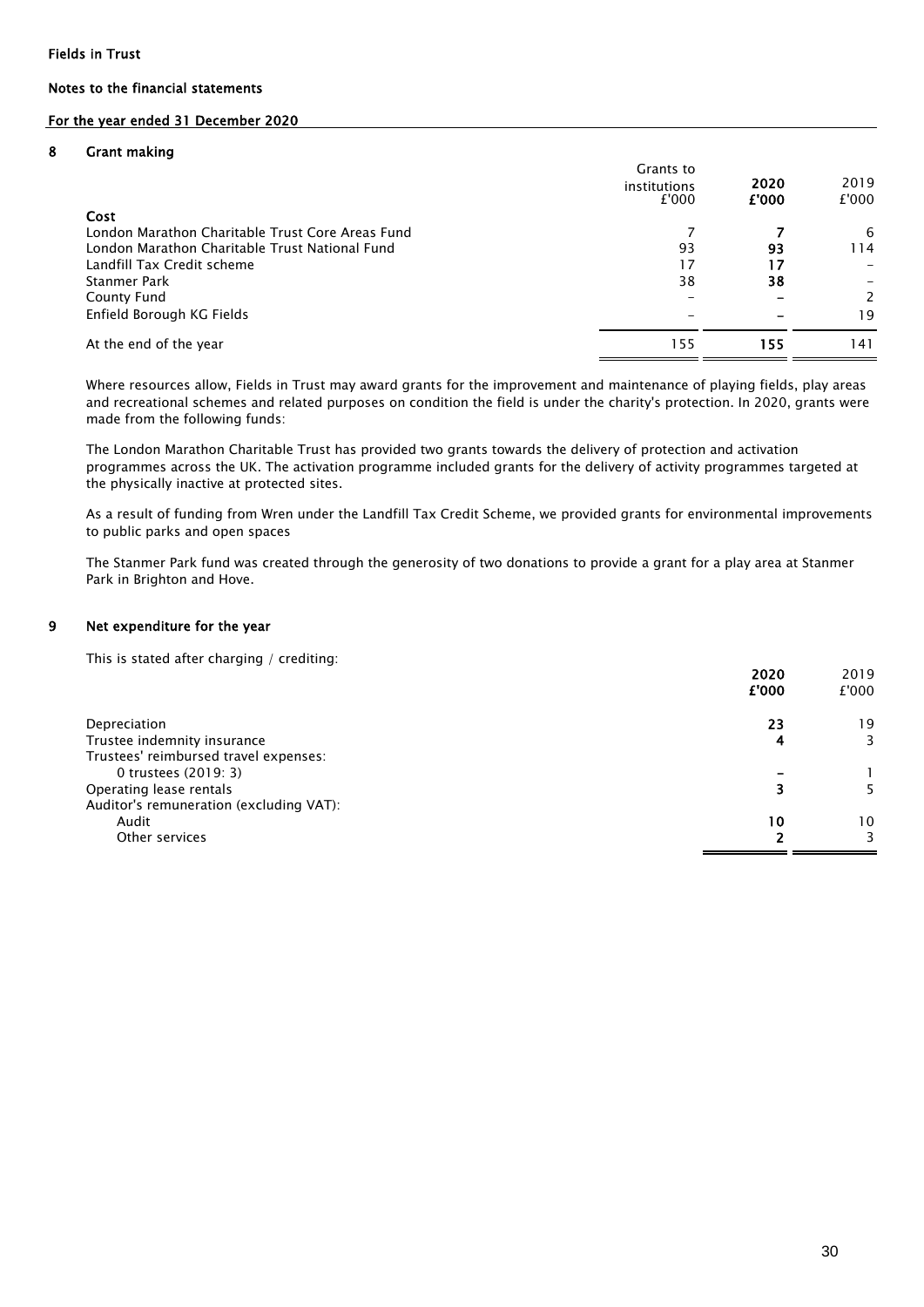#### For the year ended 31 December 2020

#### 10 Analysis of staff costs, trustee remuneration and expenses, and the cost of key management personnel

| Staff costs were as follows:                                                                                                            | 2020<br>£'000   | 2019<br>£'000         |
|-----------------------------------------------------------------------------------------------------------------------------------------|-----------------|-----------------------|
| Salaries and wages<br>Social security costs<br>Employer's contribution to defined contribution pension schemes<br>Temporary staff costs | 664<br>72<br>27 | 616<br>66<br>27<br>14 |
|                                                                                                                                         | 763             | 722                   |

One employee earned between £90,000 - £100,000 during the year (2019: 1 employee earned between £60,000 -£70,000).

The key management personnel of the charity in 2020 comprised the trustees, the Chief Executive Officer and the Senior Management team. The total employee benefits including pension contributions of the key management personnel were £371,913 (2019: £341,190).

The charity trustees were not paid nor received any other benefits from employment with the charity in the year (2019: £nil). No charity trustee received payment for professional or other services supplied to the charity (2019: £nil).

Trustees' expenses represents the payment or reimbursement of travel and subsistence costs totalling £nil (2019: £1,037) incurred by 0 (2019: 3) members relating to attendance at meetings of the trustees.

#### 11 Staff numbers

The average number of employees (head count based on number of staff employed) during the year was as follows:

|                                 | 2020<br>No. | 2019<br>No. |
|---------------------------------|-------------|-------------|
| Raising funds                   |             |             |
| Protect Parks and Green Spaces  |             | 10          |
| Support Parks and Green Spaces  |             |             |
| Champion Parks and Green Spaces | 3           |             |
|                                 | 16          | 16          |

#### 12 Related party transactions

Aggregate donations from related parties were £nil (2019: £1,000). There were no other transactions with related parties.

#### 13 Taxation

The charitable company is exempt from corporation tax as all its income is charitable and is applied for charitable purposes.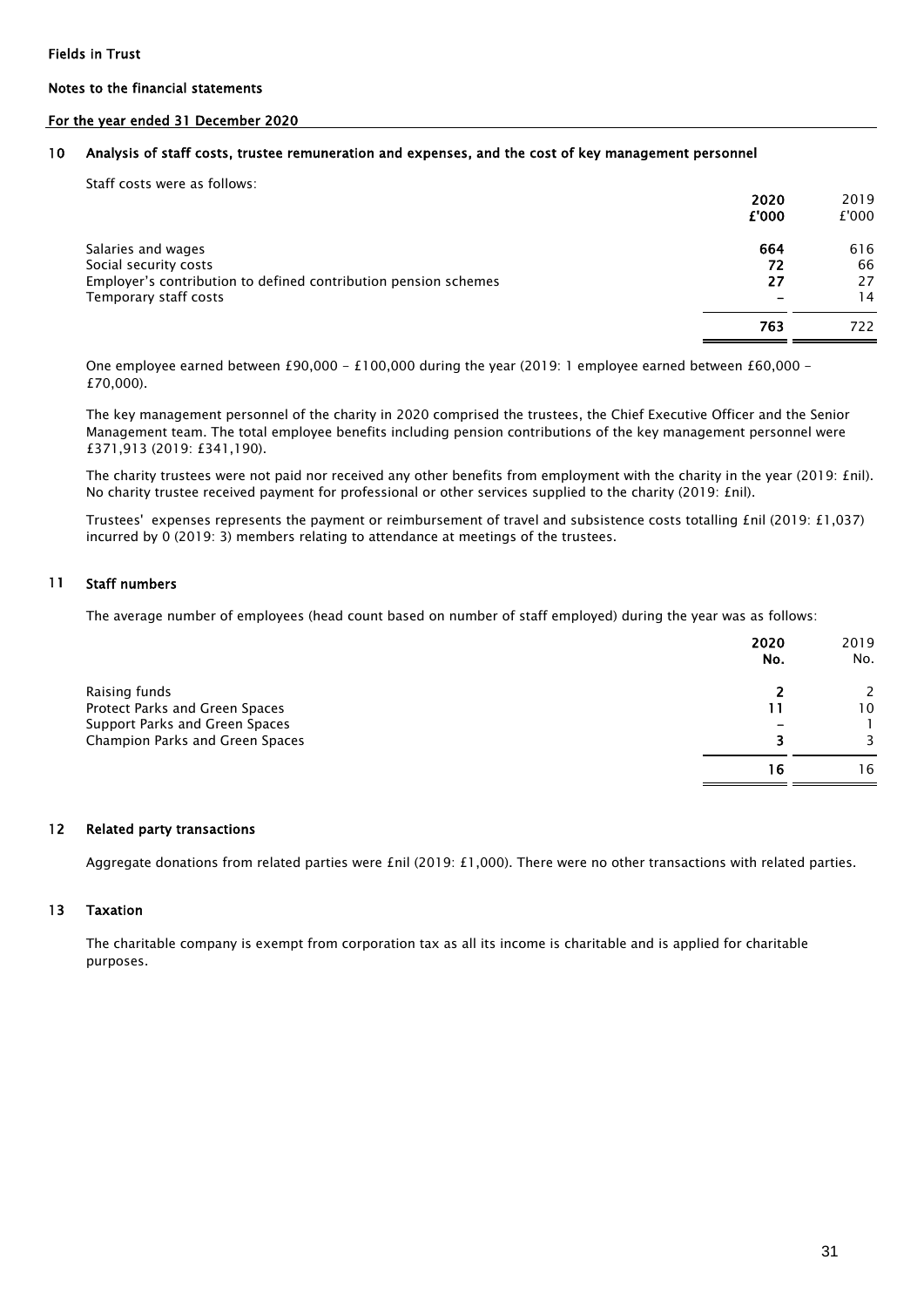### For the year ended 31 December 2020

#### 14 Tangible fixed assets

|                          | Long      |           |          |               |       |
|--------------------------|-----------|-----------|----------|---------------|-------|
|                          | Leasehold | Office/IT |          | Office        |       |
|                          | property  | Equipment | Database | Furniture     | Total |
|                          | £'000     | £'000     | £'000    | £'000         | £'000 |
| Cost                     |           |           |          |               |       |
| At the start of the year | 680       | 29        | 38       | 8             | 755   |
| Additions in year        |           | 7         |          |               | 7     |
| At the end of the year   | 680       | 36        | 38       | 8             | 762   |
| Depreciation             |           |           |          |               |       |
| At the start of the year | 174       | 18        | 35       | 5             | 232   |
| Charge for the year      | 14        | 6         | 2        |               | 23    |
| At the end of the year   | 188       | 24        | 37       | 6             | 255   |
| Net book value           |           |           |          |               |       |
| At the end of the year   | 492       | 12        |          | $\mathcal{P}$ | 508   |
| At the start of the year | 506       | 11        | 3        | 3             | 523   |
|                          |           |           |          |               |       |

All of the above assets are used for charitable purposes.

#### 15a Listed investments

|                                                     | The group |       | The charity |       |  |
|-----------------------------------------------------|-----------|-------|-------------|-------|--|
|                                                     | 2020      | 2019  | 2020        | 2019  |  |
|                                                     | £'000     | £'000 | £'000       | £'000 |  |
| Fair value at the start of the year                 | 3,505     | 3,486 | 3,264       | 3,272 |  |
| Additions at cost                                   | 446       | 402   | 446         | 402   |  |
| Disposal proceeds                                   | (479)     | (900) | (479)       | (900) |  |
| Net gain / (loss) on change in fair value           | 249       | 517   | 280         | 490   |  |
| Transfer of cash to current asset investments       | (574)     |       | (574)       |       |  |
| Fair value at the end of the year                   | 3,147     | 3,505 | 2,937       | 3,264 |  |
| Cash held by investment broker pending reinvestment | 37        | 27    | 37          | 27    |  |
| Shares held in subsidiary                           |           |       | 14          | 14    |  |
| Total value of investments                          | 3,184     | 3,532 | 2,987       | 3,305 |  |
| Investments fund portolio                           |           |       |             |       |  |
| UK Common Investment Funds                          | 3,184     | 3,532 | 2,973       | 3,291 |  |
| Investment in UK subsidiary undertakings            |           |       | 14          | 14    |  |
|                                                     | 3,184     | 3,532 | 2,987       | 3,305 |  |

Investments representing over 5% by value of the portfolio comprise:

|                                                           | The group |        | The charity |        |
|-----------------------------------------------------------|-----------|--------|-------------|--------|
|                                                           | 2020      | 2019   | 2020        | 2019   |
|                                                           | £'000     | £'000  | £'000       | £'000  |
| CCLA Investment Management Ltd: Global Equity Income Fund | 2.052     | 990. ا | 2.052       | 990. ا |
| M&G Investments: Charibond Charities Fixed Interest CIF   | 849       | 948    | 849         | 948    |
| J P Morgan Asset Management: Liquidity Fund               | 574       | 128    | 574         | 128    |
| M&G Investments: Equiites Investment Fund for Charities   | 153       | 186    |             |        |

15b In 2020, the JP Morgan Asset Management Liquidity Fund was re-classified as a current asset investment on the basis that the charity intends to use these funds within the next 12 months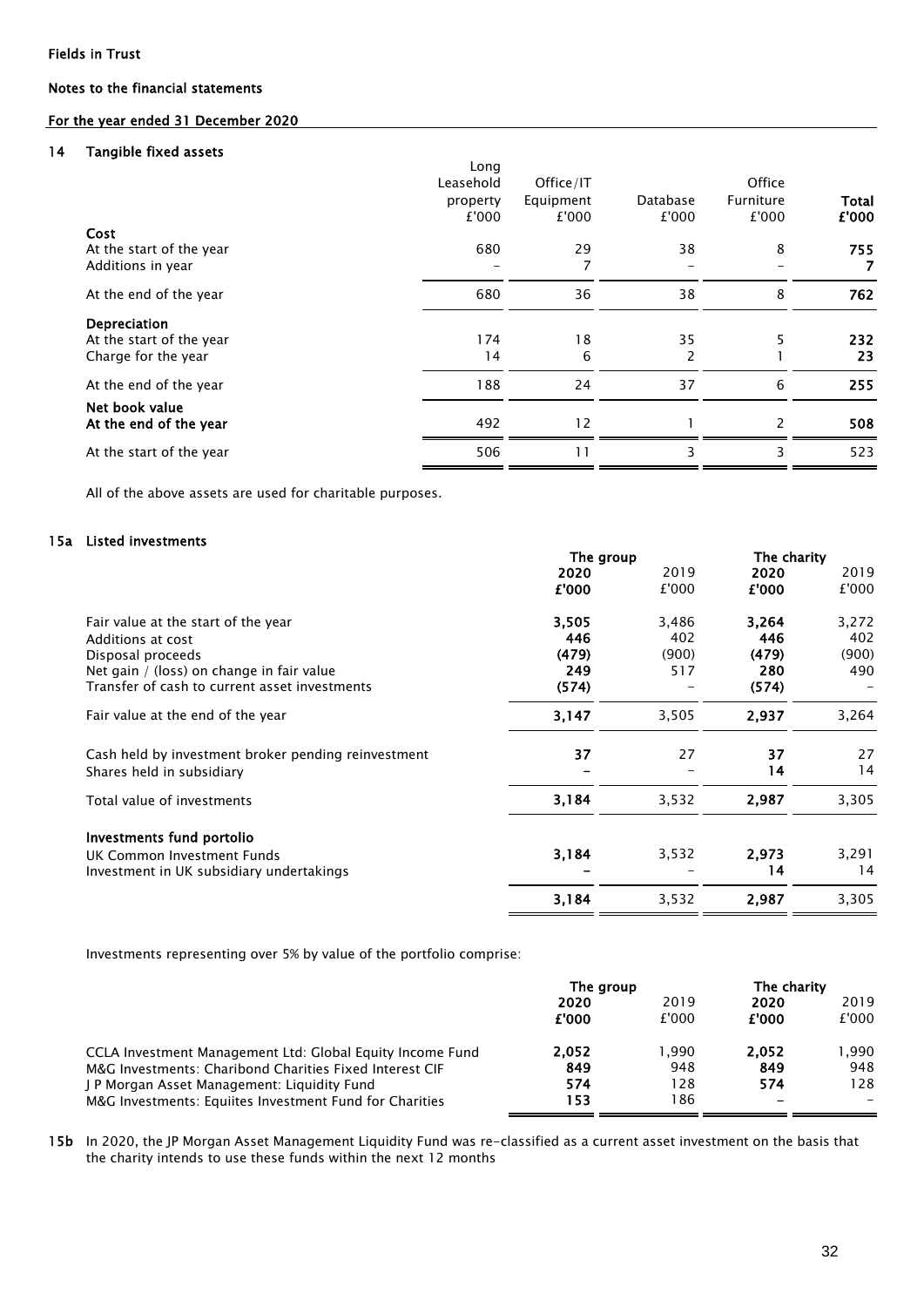#### Notes to the financial statements

#### For the year ended 31 December 2020

#### 16 Subsidiary undertakings

a) The charity owns the whole of the issued ordinary share capital of NPFA Services limited, a company registered in England. The subsidiary is used for non-primary purpose trading activities. During the year there were no transactions. Available profits are gift aided to the charitable company. A summary of the results of the subsidiary is shown below:

| The aggregate of the assets, liabilities and funds was: | 2020<br>£'000 | 2019<br>£'000 |
|---------------------------------------------------------|---------------|---------------|
| Assets                                                  | 14            | 14            |
| Liabilities                                             | -             |               |
| <b>Funds</b>                                            | 14            | 14            |

b) In 2018, the charity took over the assets and liabilities of The King George's Field Foundation (charity number 220766) as a charitable subsidiary for nil consideration. All activities have been consolidated on a line for line basis in the statement of financial activities. The charity is the sole trustee of the subsidiary.

A summary of the results of the subsidiary are shown below:

|                                                                                  | <b>Unrestricted</b><br><b>Funds</b> | <b>Restricted</b><br><b>Funds</b><br>Permanent |               |
|----------------------------------------------------------------------------------|-------------------------------------|------------------------------------------------|---------------|
|                                                                                  | General Fund<br>£'000               | Endowment<br>£'000                             | 2020<br>£'000 |
| Investment income                                                                | 9                                   |                                                | 9             |
| <b>Total income</b>                                                              | 9                                   |                                                | 9             |
| <b>Total expenditure</b>                                                         | 33                                  |                                                | 33            |
| Net income / expenditure before net gains / (losses) on investments              | (24)                                |                                                | (24)          |
| Net (losses) / gains on investments                                              | (32)                                |                                                | (32)          |
| Net income / (expenditure)                                                       | (56)                                |                                                | (56)          |
|                                                                                  |                                     |                                                | 2020<br>£'000 |
| The aggregate of the assets, liabilities and funds was:<br>Assets<br>Liabilities |                                     |                                                | 241<br>(24)   |
| Funds                                                                            |                                     |                                                | 216           |

The prior year figures were:

|                                                         | <b>Unrestricted</b><br><b>Funds</b> | <b>Restricted</b><br><b>Funds</b> |               |
|---------------------------------------------------------|-------------------------------------|-----------------------------------|---------------|
|                                                         | General Fund<br>£'000               | Permanent<br>Endowment<br>£'000   | 2019<br>£'000 |
| Investment income                                       | 11                                  |                                   | 11            |
| <b>Total income</b>                                     | 11                                  |                                   | 11            |
| <b>Total expenditure</b>                                | 14                                  |                                   | 14            |
| Net income / expenditure before net gains / (losses) on | (4)                                 |                                   | (4)           |
| Net (losses) / gains on investments                     | 27                                  |                                   | 27            |
| Net income / (expenditure)                              | 23                                  |                                   | 23            |
|                                                         |                                     |                                   |               |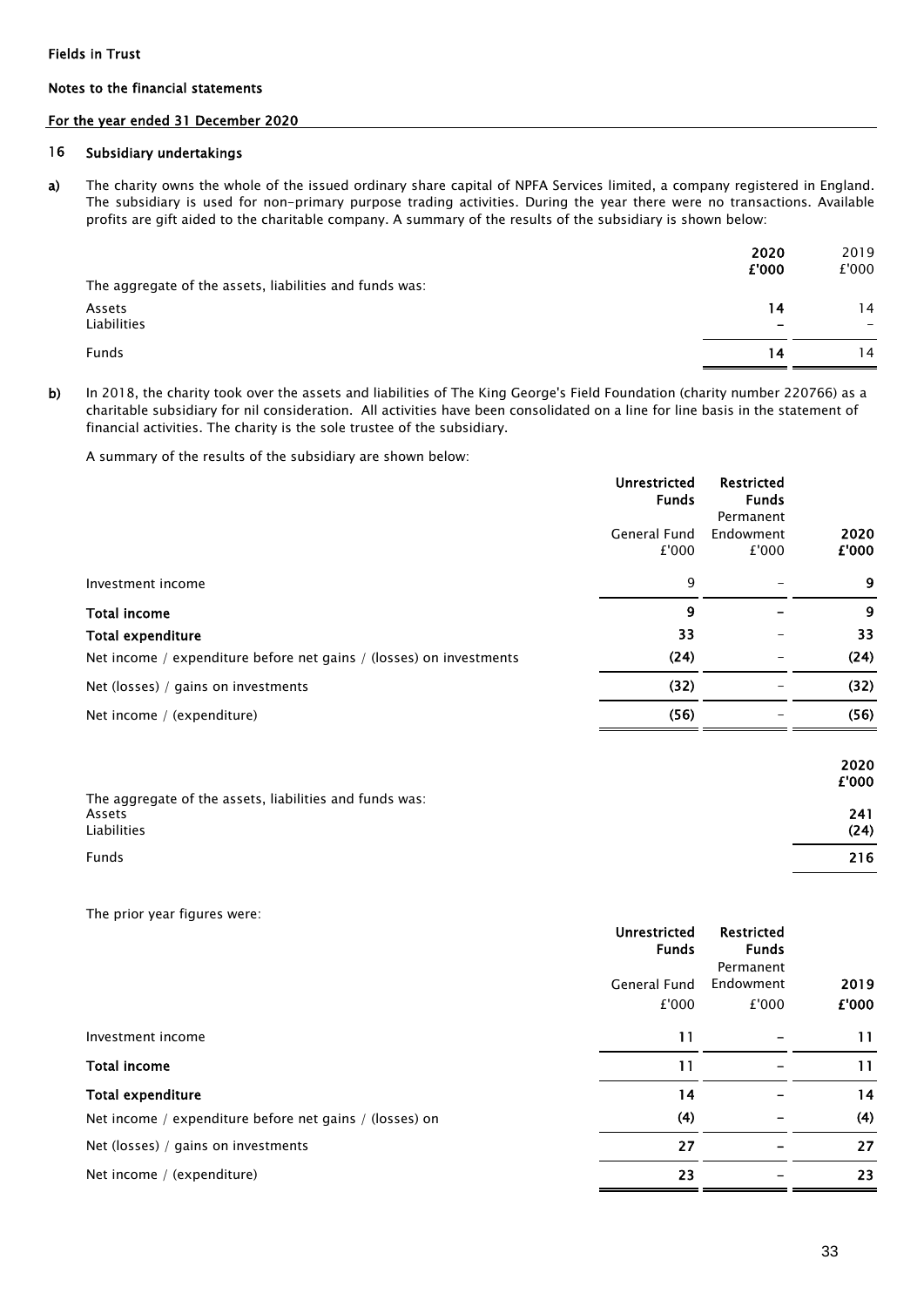#### For the year ended 31 December 2020

#### Subsidiary undertakings (continued)

| <b>Subsidially dildertakings (Continued)</b>                                            | 2019<br>£'000 |
|-----------------------------------------------------------------------------------------|---------------|
| The aggregate of the assets, liabilities and funds was:<br>Assets<br><b>Liabilities</b> | 276<br>(4)    |
| <b>Funds</b>                                                                            | 272           |

#### 17 Parent charity

The parent charity's gross income and the results for the year are disclosed as follows:

|                                     | 2020<br>£'000 | 2019<br>£'000 |
|-------------------------------------|---------------|---------------|
| Gross income<br>Result for the year | 565<br>(301)  | 529<br>(199)  |
|                                     |               |               |

#### 18 Debtors

|                                    | The group |       | The charity              |       |  |
|------------------------------------|-----------|-------|--------------------------|-------|--|
|                                    | 2020      | 2019  | 2020                     | 2019  |  |
|                                    | £'000     | £'000 | £'000                    | £'000 |  |
| Trade debtors                      | 14        | 16    | 14                       | 16    |  |
| Taxation and other social security | -         |       | $\overline{\phantom{a}}$ |       |  |
| Prepayments and accrued income     | 52        | 29    | 52                       | 29    |  |
| Other debtors                      | 12        | 18    | 12                       | 18    |  |
|                                    | 78        | 64    | 78                       | 64    |  |

#### 19 Creditors: amounts falling due within one year

|                                                                                                                | The group |       | The charity |       |
|----------------------------------------------------------------------------------------------------------------|-----------|-------|-------------|-------|
|                                                                                                                | 2020      | 2019  | 2020        | 2019  |
|                                                                                                                | £'000     | £'000 | £'000       | £'000 |
| Trade creditors                                                                                                | 10        |       | 10          | 5.    |
| Taxation and other social security                                                                             | 19        | 17    | 19          | 17    |
| Accruals and deferred income                                                                                   | 38        | 25    | 38          | 25    |
| Coronavirus Business Interruption Loan                                                                         | 250       |       | 250         |       |
| Income held as Custodian Trustee                                                                               | 201       | 186   | 201         | 186   |
| Investment held in subsidiary (NPFA Services Ltd)<br>Income held on behalf of subsidiary (King George's Fields |           |       | 14          | 14    |
| Foundation)                                                                                                    |           |       | 30          | 30    |
|                                                                                                                | 518       | 232   | 562         | 277   |

The Coronavirus Business Interruption Loan is provided by our bankers, HSBC UK Bank plc, for general working capital requirements. The loan is unsecured, requires no interest payments and is repayable in full one year after the date of the drawdown of the loan which took place in August 2020.

#### 20 Financial instruments

|                                                                                   | 2020  | 2019  |
|-----------------------------------------------------------------------------------|-------|-------|
|                                                                                   | £'000 | £'000 |
| Financial assets measured at fair value through statement of financial activities |       |       |
| Fixed asset investments                                                           | 3.184 | 3.532 |
| Current asset investments                                                         | 574   |       |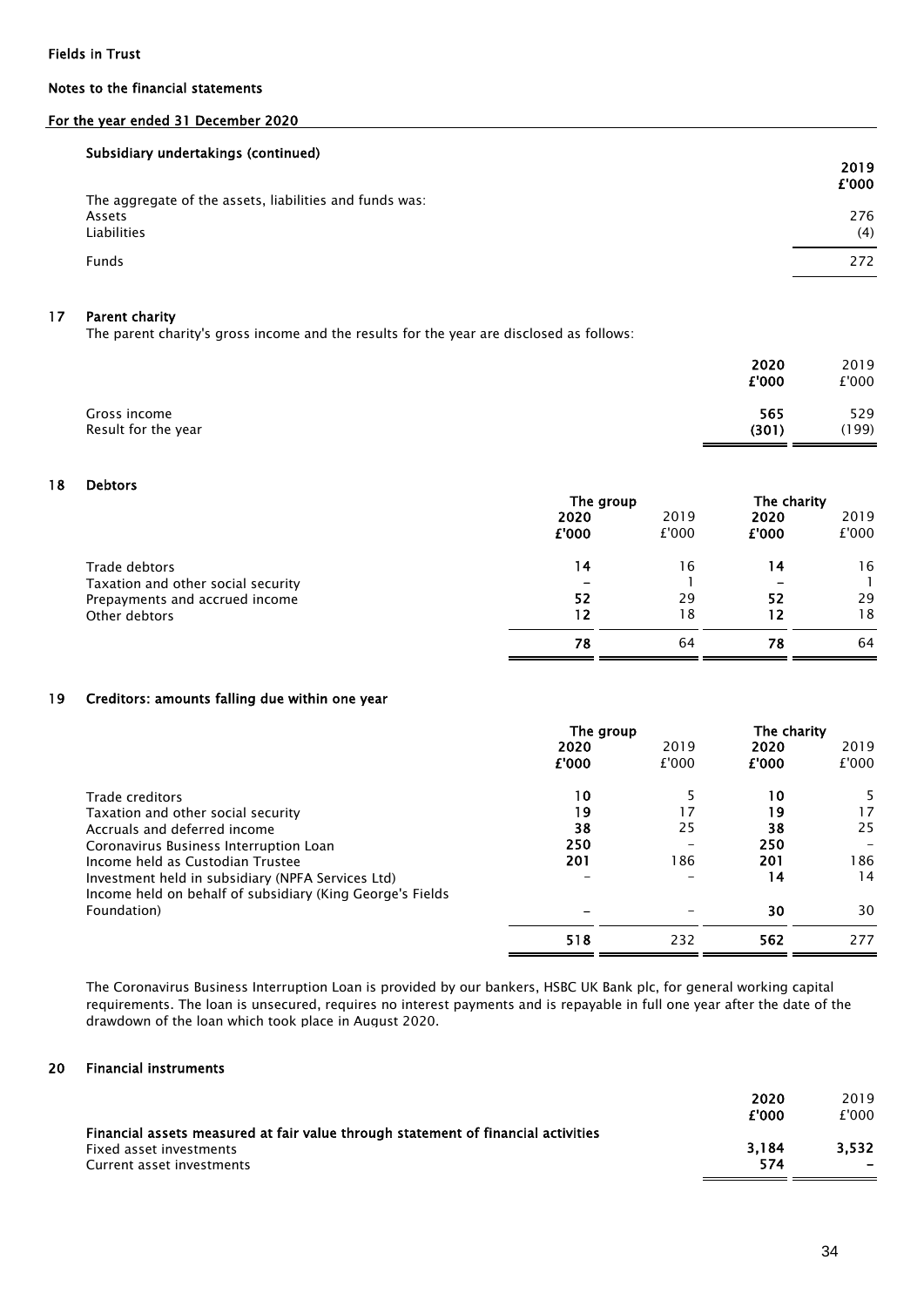#### Notes to the financial statements

# For the year ended 31 December 2020

#### 21a Analysis of group net assets between funds (current year)

|                                                                            | General<br>unrestricted<br>£'000 | Designated<br>funds<br>£'000 | Restricted<br>funds<br>£'000          | <b>Total funds</b><br>£'000 |
|----------------------------------------------------------------------------|----------------------------------|------------------------------|---------------------------------------|-----------------------------|
| Tangible fixed assets<br>Investments<br>Net current assets / (liabilities) | -<br>1.049<br>71                 | 508<br>2,058<br>-            | $\overline{\phantom{0}}$<br>77<br>315 | 508<br>3.184<br>386         |
| Net assets at the end of the year                                          | 1.120                            | 2,566                        | 392                                   | 4,078                       |

#### 21b Analysis of group net assets between funds (prior year)

|                                                                            | General<br>unrestricted<br>£'000 | Designated<br>funds<br>£'000             | Restricted<br>funds<br>£'000              | Total<br>funds<br>£'000 |
|----------------------------------------------------------------------------|----------------------------------|------------------------------------------|-------------------------------------------|-------------------------|
| Tangible fixed assets<br>Investments<br>Net current assets / (liabilities) | 1.302<br>(163)                   | 523<br>2,146<br>$\overline{\phantom{a}}$ | $\qquad \qquad \blacksquare$<br>84<br>543 | 523<br>3,532<br>380     |
| Net assets at the end of the year                                          | 1,139                            | 2,669                                    | 627                                       | 4,435                   |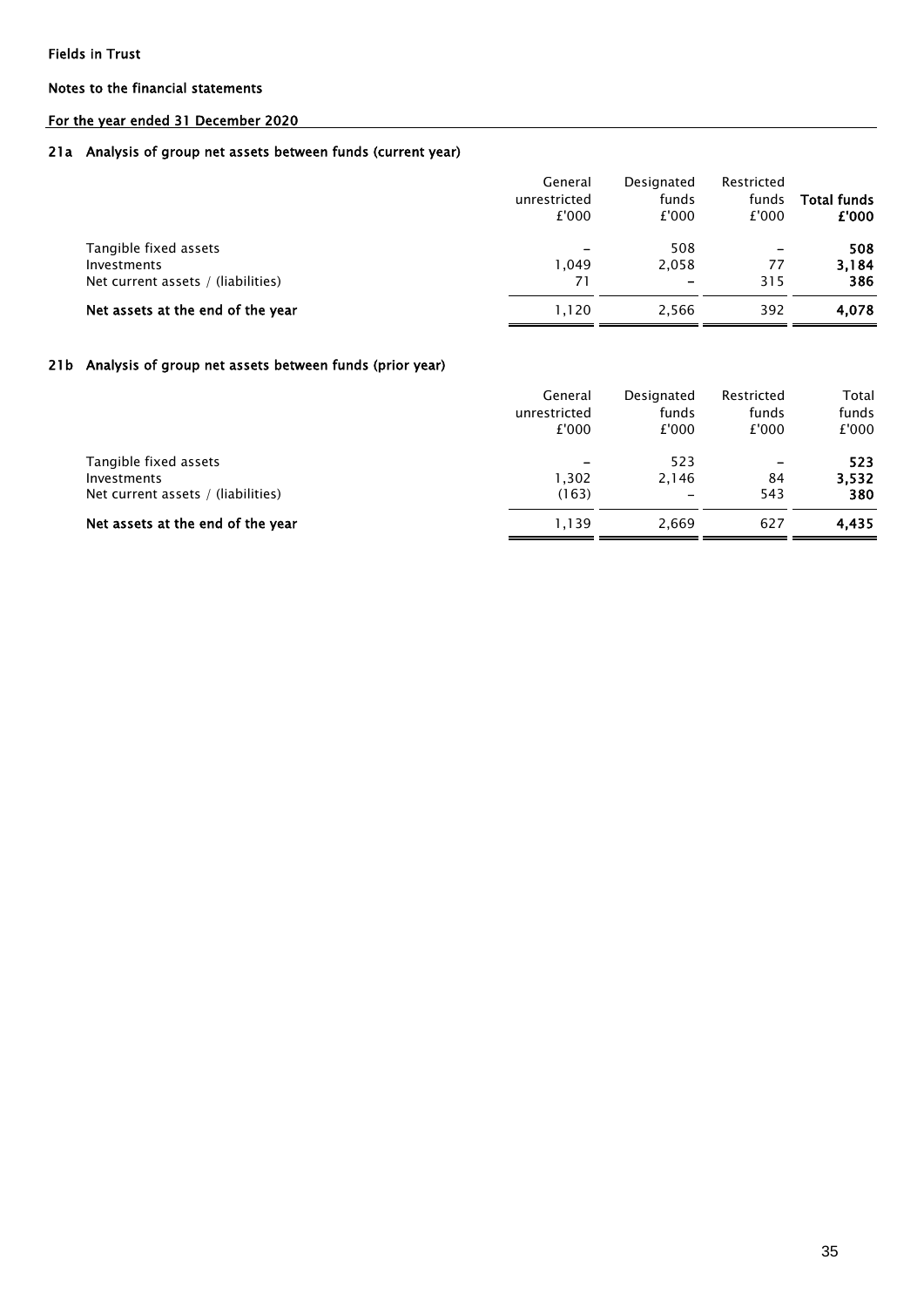### Notes to the financial statements

# For the year ended 31 December 2020

#### 22a Movements in funds (current year)

|                                                          | At 1    |              |               |                  |                 | At 31 |
|----------------------------------------------------------|---------|--------------|---------------|------------------|-----------------|-------|
|                                                          | January | Income &     | Expenditure & |                  | <b>December</b> |       |
|                                                          | 2020    | gains        | losses        | <b>Transfers</b> | 2020            |       |
| <b>Restricted funds:</b>                                 | £'000   | £'000        | £'000         | £'000            | £'000           |       |
| Protection of playing fields and play space:             |         |              |               |                  |                 |       |
|                                                          |         |              |               |                  |                 |       |
| Centenary Fields restricted funds                        | 77      |              | (50)          |                  | 27              |       |
| The London Marathon Charitable Trust Core Areas<br>Grant | 30      |              | (15)          |                  | 15              |       |
| The London Marathon Charitable Trust National            |         |              |               |                  |                 |       |
| Grant                                                    | 201     |              | (116)         |                  | 85              |       |
| Filwood Playing Field, Bristol                           | 69      |              | (16)          |                  | 53              |       |
| Landfill Tax Credit Scheme                               | 18      |              | (18)          |                  |                 |       |
| Other income funds                                       | 6       |              |               |                  | 6               |       |
|                                                          | 401     |              | (215)         |                  | 186             |       |
| Fields development:                                      |         |              |               |                  |                 |       |
| <b>London Marathon Trust</b>                             | 61      |              |               |                  | 61              |       |
| County Donations, QEII Challenge                         | 7       |              |               |                  | 7               |       |
| Future Proof Parks, National Heritage Lottery Fund       | 28      | 20           | (9)           |                  | 39              |       |
|                                                          | 95      | 20           | (9)           |                  | 107             |       |
| <b>Recreational development:</b>                         |         |              |               |                  |                 |       |
| Inclusion fund (Disabled Play Project)                   | 16      |              |               |                  | 16              |       |
| <b>Stanmer Park</b>                                      | 30      | 8            | (38)          |                  |                 |       |
|                                                          | 46      | 8            | (38)          |                  | 16              |       |
| <b>Championing and Advocacy</b>                          |         |              |               |                  |                 |       |
| Green Spaces Index                                       |         | 25           | (33)          | 8                |                 |       |
| <b>Geographically restricted funds:</b>                  |         | 19           | (19)          |                  |                 |       |
| Total restricted income funds                            | 543     | 71           | (313)         | 8                | 308             |       |
|                                                          |         |              |               |                  |                 |       |
| Permanent endowment funds                                |         |              |               |                  |                 |       |
| Kendal Playing Field                                     | 42      | 1            | (1)           |                  | 42              |       |
| Other field endowments                                   | 1       |              |               |                  | -1              |       |
| King George's Fields Foundation                          | 41      |              |               |                  | 41              |       |
| <b>Total permanent endowments</b>                        | 84      | $\mathbf{1}$ | (1)           |                  | 84              |       |
| <b>Total restricted funds</b>                            | 627     | 72           | (314)         | ŏ                | 392             |       |
|                                                          |         |              |               |                  |                 |       |
| <b>Unrestricted funds:</b>                               |         |              |               |                  |                 |       |
| Designated funds:<br>Fields Legacy Fund                  | 2,146   |              |               | (88)             | 2,058           |       |
| <b>Fixed Assets</b>                                      | 523     |              |               | (15)             | 508             |       |
|                                                          |         |              |               |                  |                 |       |
| Total designated funds                                   | 2,669   |              |               | (103)            | 2,566           |       |
| <b>General funds</b>                                     | 1,139   | 752          | (866)         | 95               | 1,120           |       |
| <b>Total unrestricted funds</b>                          | 3,808   | 752          | (866)         | (8)              | 3,686           |       |
| <b>Total funds</b>                                       | 4,436   | 824          | (1, 181)      |                  | 4,078           |       |
|                                                          |         |              |               |                  |                 |       |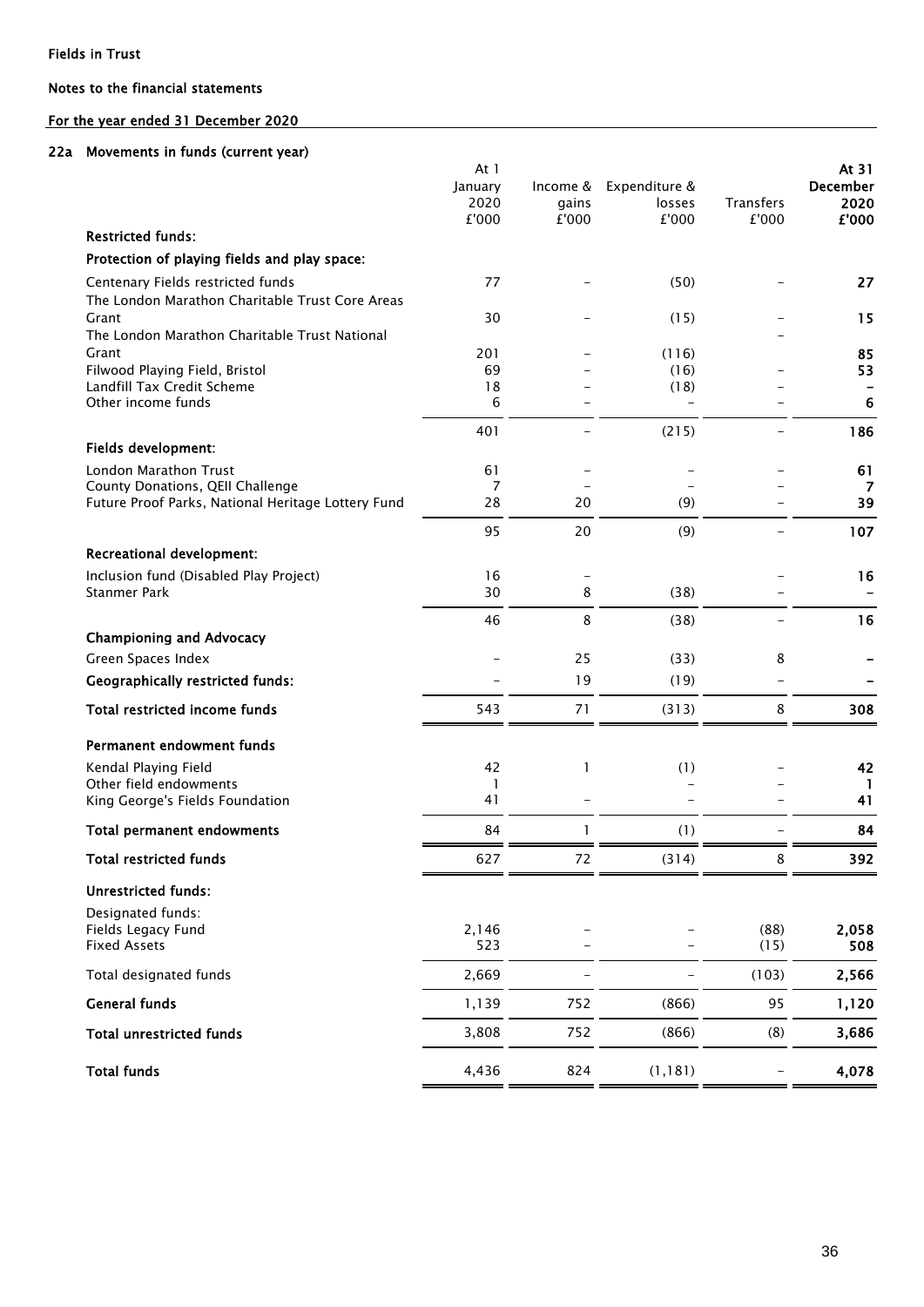#### For the year ended 31 December 2020

#### Movements in funds (continued)

#### Purposes of restricted funds

#### Protection of playing fields and play space

These funds are for the protection of new sites (including the promotion of such programmes) and for improvements to those already protected by the charity.

#### Fields development

These funds provide for the development of protected sites and contribute to, for example, new pavilions, site drainage and resurfacing etc.

#### Recreational development

The Inclusion Fund is for the creation and improvement on protected sites of recreational facilities designed for children with disabilities.

#### Geographically restricted donations

This fund reflects the requirements of certain donors who have specified a location or country in which their donations should be utilised.

#### Purposes of Endowment funds

These permanent endowment funds provide for the cost of maintaining and improving recreational facilities at four owned Fields in Trust sites (Bluebell Hill Cricket Ground, Kendal Playing Field, Wedmore Playing Field and West Chiltington Field).

#### Purposes of designated funds

#### Fields legacy fund

The trustees have chosen to set aside this fund for the future of the significantly increased number of fields that the charity now safeguards. The fund covers activities within both the parent charity and the charitable subsidiary. During the year, transfers were made between this fund and the general fund to recognise the staff time spent on these safeguarded fields.

#### Fixed assets

This fund reflects the trustees' decision to designate the value of the charity's fixed assets, comprising in the main the longleasehold building occupied by the charity.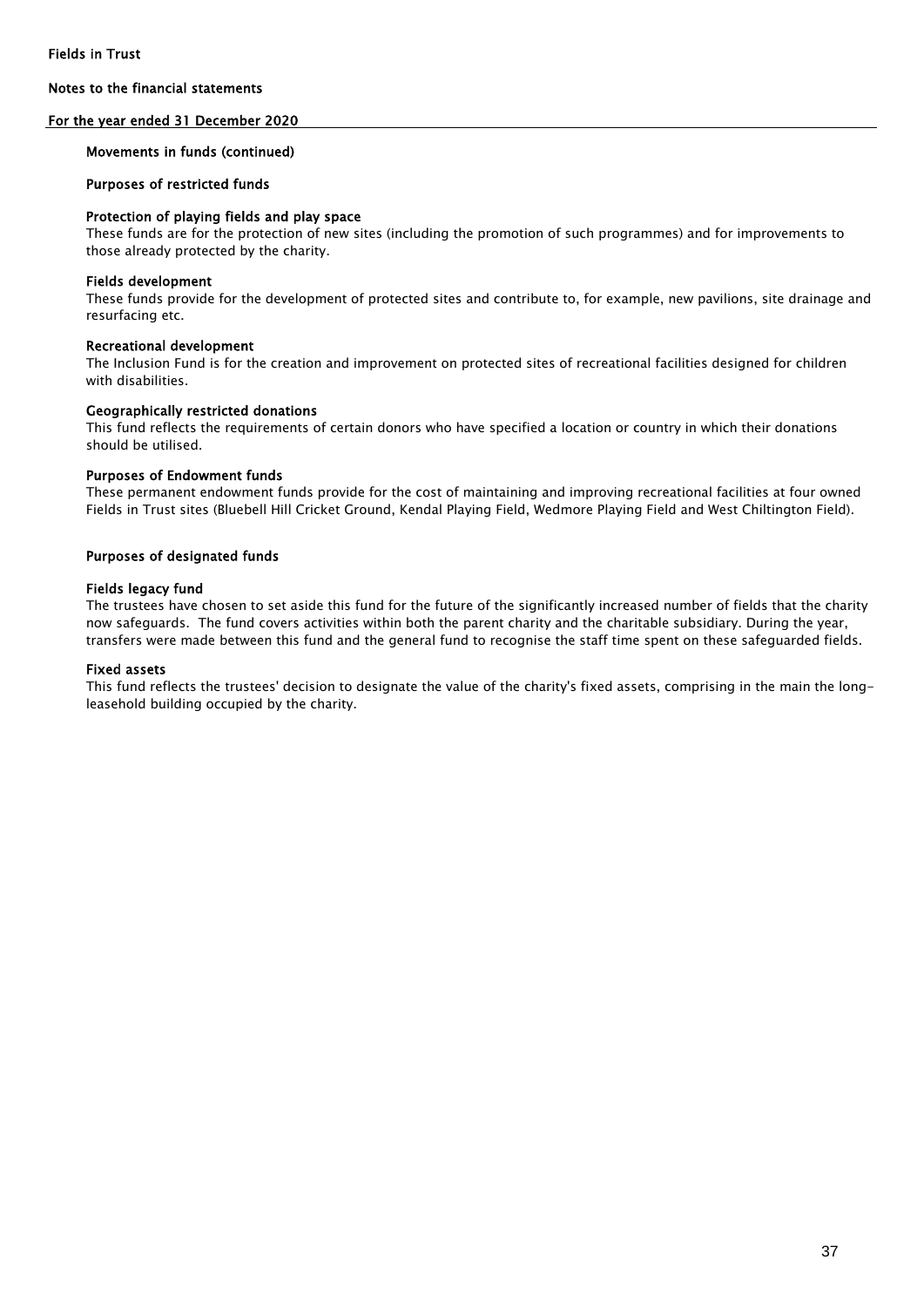### Notes to the financial statements

# For the year ended 31 December 2020

#### 22b Movements in funds (prior year)

|                                                                                      | At $1$<br>January<br>2019 | Income &<br>gains | Expenditure &<br>losses | <b>Transfers</b> | At 31<br>December<br>2019 |
|--------------------------------------------------------------------------------------|---------------------------|-------------------|-------------------------|------------------|---------------------------|
| <b>Restricted funds:</b>                                                             | £'000                     | £'000             | £'000                   | £'000            | £'000                     |
| Protection of playing fields and play space:                                         |                           |                   |                         |                  |                           |
|                                                                                      |                           |                   |                         |                  |                           |
| Centenary Fields restricted funds<br>The London Marathon Charitable Trust Core Areas | 170                       |                   | (93)                    |                  | 77                        |
| Grant<br>The London Marathon Charitable Trust National                               | 70                        |                   | (40)                    |                  | 30                        |
| Grant                                                                                | 380                       |                   | (179)                   |                  | 201                       |
| Filwood Playing Field, Bristol                                                       | 105                       |                   | (36)                    |                  | 69                        |
| Landfill Tax Credit Scheme                                                           | 18                        |                   |                         |                  | 18                        |
| Other income funds                                                                   | 10                        |                   | (4)                     |                  | 6                         |
|                                                                                      | 753                       |                   | (352)                   |                  | 401                       |
| Fields development:                                                                  |                           |                   |                         |                  |                           |
| London Marathon Trust<br>County Donations, QEII Challenge                            | 61<br>9                   |                   | (2)                     |                  | 61<br>7                   |
| Enfield Borough KG Fields                                                            | 19                        |                   | (19)                    |                  |                           |
| Future Proof Parks, National Heritage Lottery Fund                                   | 11                        | 21                | (4)                     |                  | 28                        |
|                                                                                      | 99                        | 21                | (25)                    |                  | 96                        |
| <b>Recreational development:</b>                                                     |                           |                   |                         |                  |                           |
| Inclusion fund (Disabled Play Project)<br><b>Stanmer Park</b>                        | 16<br>30                  |                   |                         |                  | 16<br>30                  |
|                                                                                      | 46                        |                   |                         |                  | 46                        |
| <b>Championing and Advocacy</b>                                                      |                           |                   |                         |                  |                           |
| Green Spaces Index                                                                   |                           | 35                | (36)                    | 1                | $\boldsymbol{0}$          |
| <b>Geographically restricted funds:</b>                                              |                           | 28                | (28)                    |                  |                           |
| Total restricted income funds                                                        | 898                       | 84                | (441)                   | $\mathbf{1}$     | 543                       |
| Permanent endowment funds                                                            |                           |                   |                         |                  |                           |
| Kendal Playing Field                                                                 | 39                        | 3                 |                         |                  | 42                        |
| West Chiltington Field                                                               | 16                        |                   | (16)                    |                  | $\mathbf 0$               |
| Other field endowments                                                               | 5                         |                   | (5)                     |                  |                           |
| King George's Fields Foundation                                                      | 41                        |                   |                         |                  | 41                        |
| <b>Total permanent endowments</b>                                                    | 101                       | 3                 | (19)                    |                  | 84                        |
| <b>Total restricted funds</b>                                                        | 999                       | 87                | (460)                   | 1                | 627                       |
| <b>Unrestricted funds:</b>                                                           |                           |                   |                         |                  |                           |
| Designated funds:                                                                    |                           |                   |                         |                  |                           |
| Fields Legacy Fund<br><b>Fixed Assets</b>                                            | 2,136<br>535              |                   |                         | 10<br>(12)       | 2,146<br>523              |
| Total designated funds                                                               | 2,671                     |                   |                         | (2)              | 2,669                     |
| <b>General funds</b>                                                                 | 943                       | 968               | (773)                   | $\mathbf{1}$     | 1,138                     |
| <b>Total unrestricted funds</b>                                                      | 3,614                     | 968               | (773)                   | (1)              | 3,807                     |
| <b>Total funds</b>                                                                   | 4,613                     | 1,055             | (1, 233)                |                  | 4,435                     |
|                                                                                      |                           |                   |                         |                  |                           |